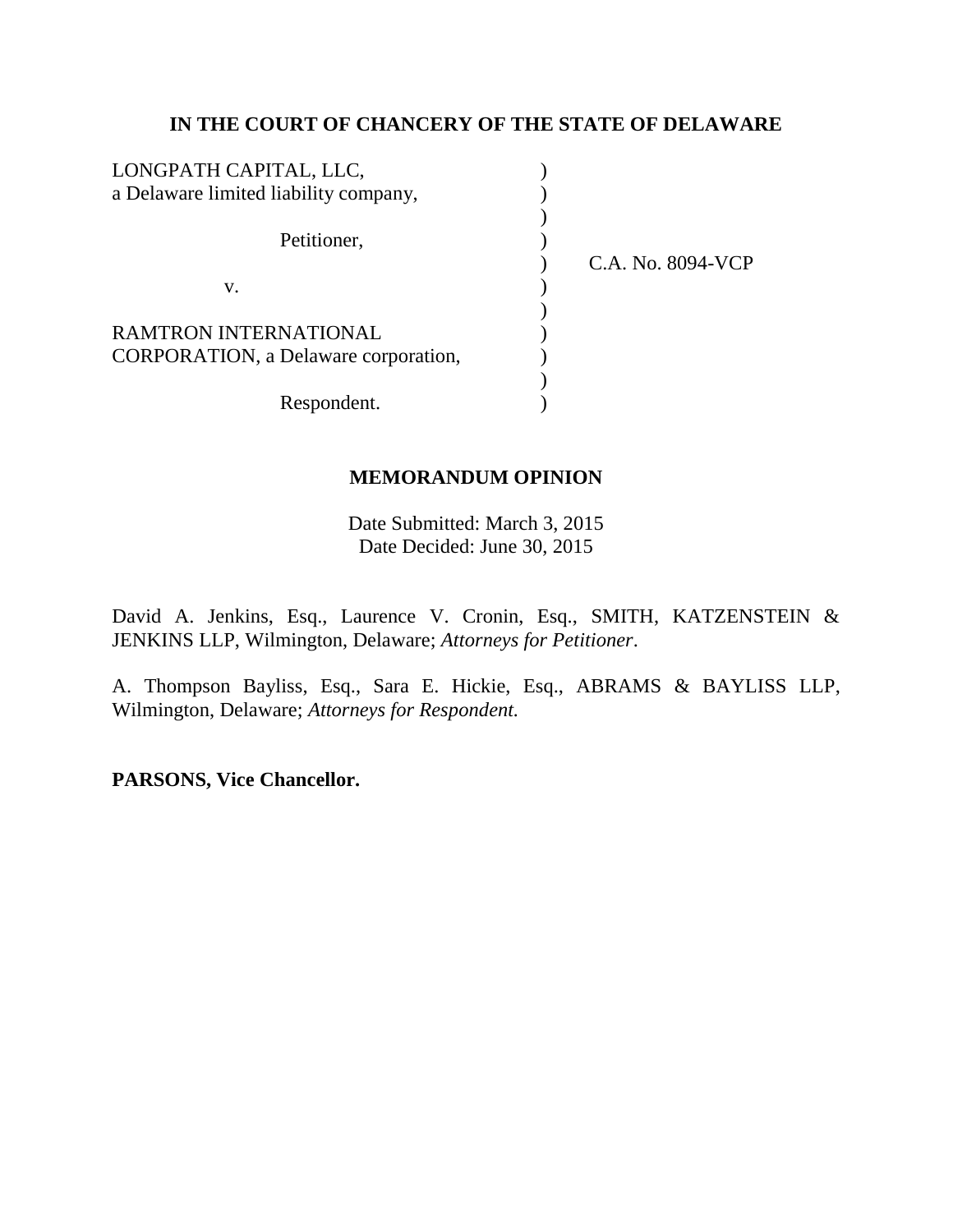In this appraisal action, the petitioner asks the Court to determine the fair value of its shares in the respondent. On November 10, 2012, a third party acquired the respondent in a hostile cash merger for \$3.10 per share. The deal had an equity value of approximately \$110 million and paid a 71% premium over the respondent's unaffected stock price of \$1.81.

The petitioner acquired its shares after the announcement of the merger and demanded appraisal pursuant to 8 *Del. C.* § 262. The respondent contends the merger price less synergies offers the most reliable measure of the fair value of its shares. That methodology, as applied by the respondent's expert, yields a value of \$2.76 per share. The petitioner's expert, relying on a combination of a discounted cash flow ("DCF") analysis and a comparable transactions analysis, contends that the fair value is \$4.96 per share.

For the reasons that follow, I conclude that a DCF analysis is not an appropriate method of determining fair value in this instance. The utility of a DCF ceases when its inputs are unreliable; and, in this instance, I conclude that the management projections that provide the key inputs to the petitioner's DCF analysis are not reliable. The parties agree that there are no comparable companies. The petitioner relies, in part, upon a comparable transactions approach, but I conclude that his two-observation data set does not provide a reasonable basis to determine fair value. Although the petitioner thoroughly disputes this point, I conclude that the sales process in this instance was thorough and that the transaction price less synergies provides the most reliable method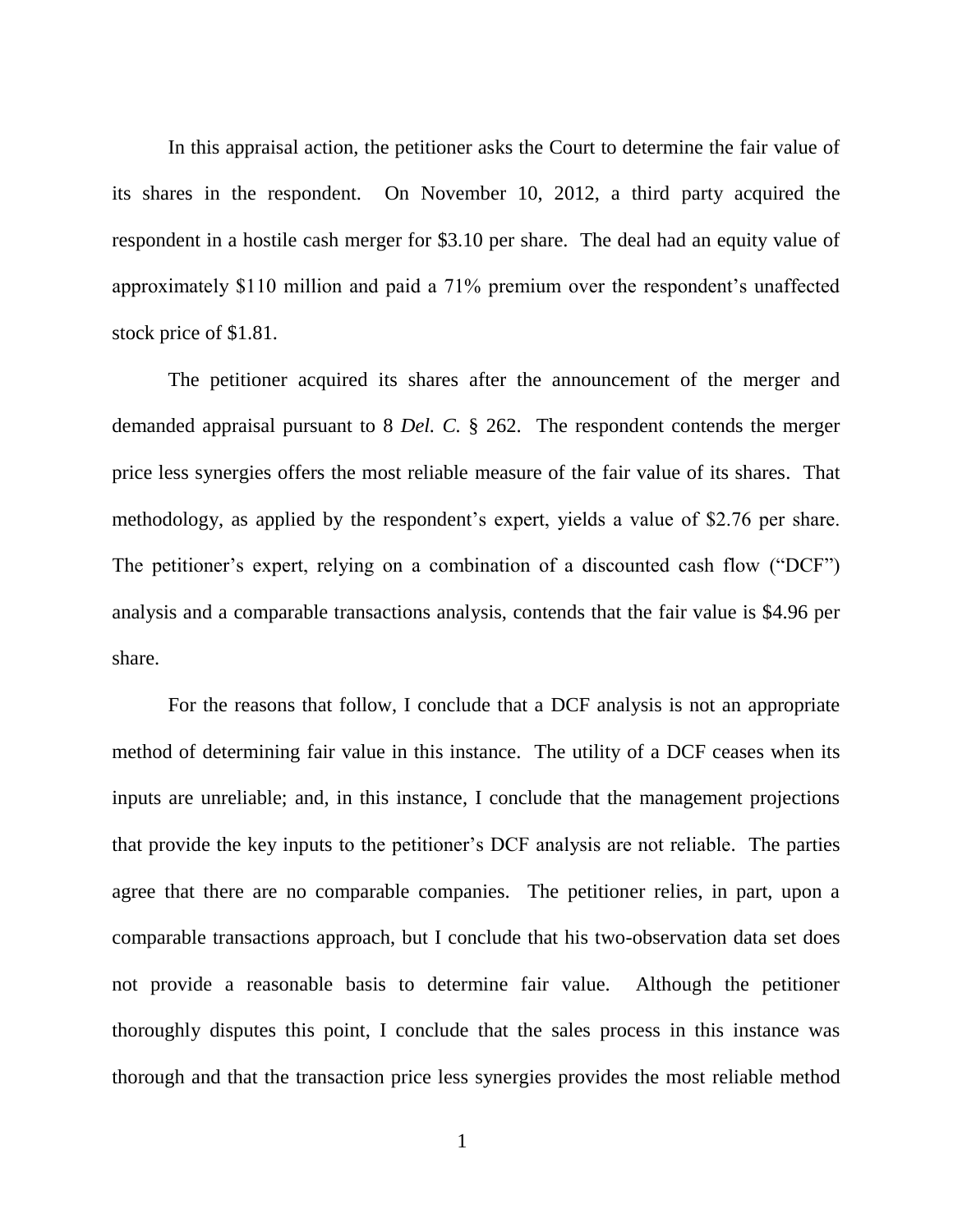of determining the fair value of the petitioner's shares. The respondent, however, has not shown that the synergies in fact amounted to \$0.34 per share, as it claims. Instead, I adopt the petitioner's estimate of \$0.03 per share in synergies, resulting in a fair value of \$3.07 per share.

### **I. BACKGROUND**

I begin by providing a brief overview of the parties, the respondent and its business, and the process leading up to the merger.<sup>1</sup> I delve more deeply into several of these and related topics in subsequent Sections.

## **A. The Parties**

Petitioner, LongPath Capital, LLC ("LongPath"), is an investment vehicle that began acquiring shares of the respondent in mid-October 2012, about a month after the announcement of the merger.<sup>2</sup> Overall, LongPath timely demanded and perfected its appraisal rights as to 484,700 shares of common stock in the respondent.<sup>3</sup>

Respondent, Ramtron International Corporation ("Ramtron" or the "Company"), is a fabless semiconductor company that produces F-RAM. A "fabless" semiconductor company is one that does not manufacture the silicon wafers used in its products, but

<sup>1</sup> The factual record is drawn, in part, from the testimony presented at trial. Citations to such testimony are in the form "Tr.  $# (X)$ " with "X" representing the surname of the speaker, if not clear from the text. Exhibits will be cited as "JX  $\#$ " and facts drawn from the parties' pre-trial Joint Stipulation are cited as "JS  $\P \#$ ."

<sup>2</sup> Tr. 10 (Davidian).

<sup>3</sup> JS ¶ 1.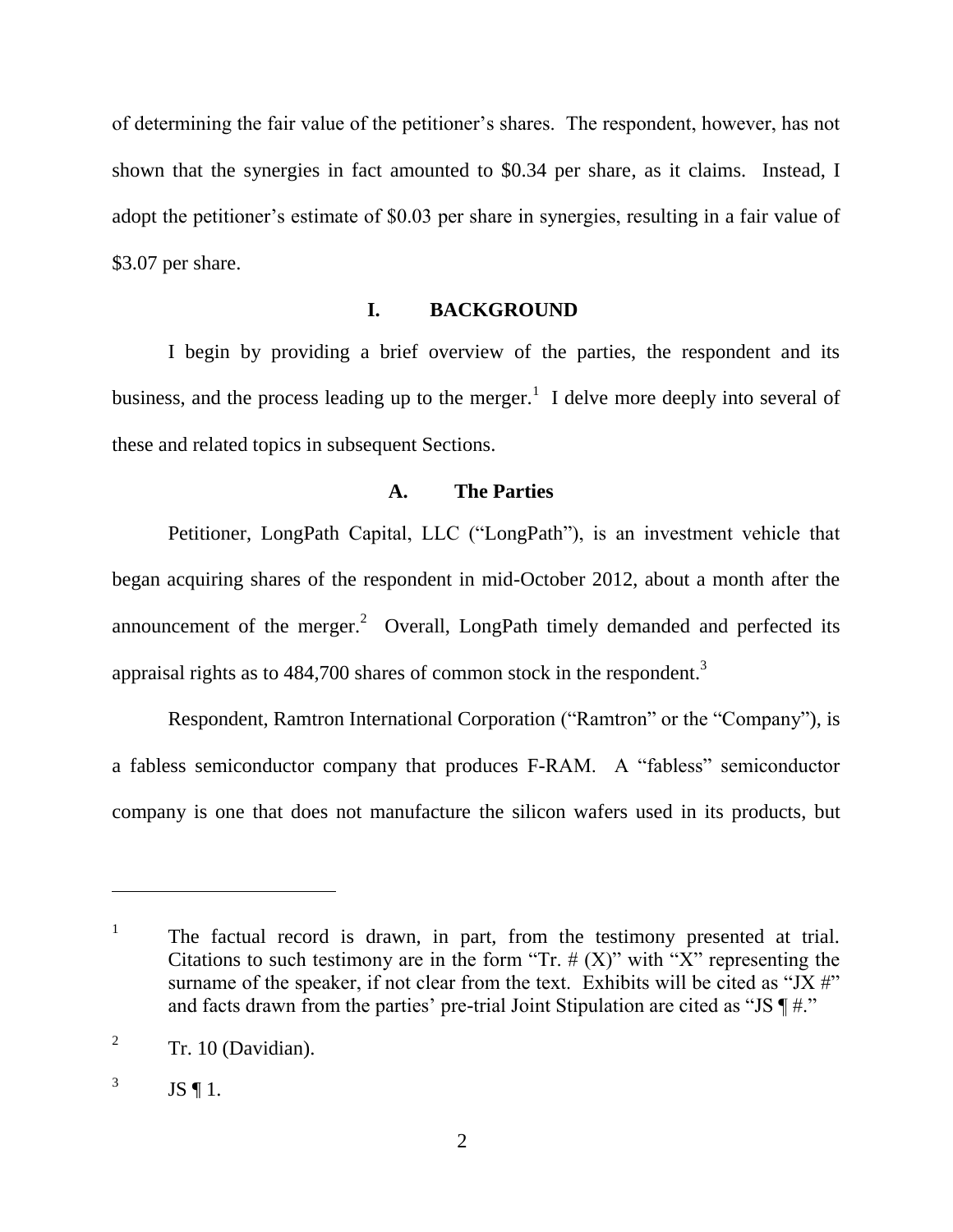instead, outsources that task to a separate company known as a "fab" or a "foundry."<sup>4</sup> RAM stands for random access memory, a ubiquitous component of computers. F-RAM is ferroelectric RAM.<sup>5</sup> The benefits of F-RAM are that it has fast read and write speeds, can be written to a high number of times, and consumes low power.<sup>6</sup> Importantly, F-RAM will retain memory when power is lost.<sup>7</sup>

Nonparty Cypress Semiconductor Corporation ("Cypress") issued a bear hug letter to Ramtron on June 12, 2012, offering to buy all of its shares for \$2.48 per share. $8$  After Ramtron's board rejected the offer as inadequate, Cypress initiated a hostile tender offer on June 21, 2012, at \$2.68 per share.<sup>9</sup> Ramtron and Cypress eventually reached an agreement on a transaction price of \$3.10 per share and signed a merger agreement on September 18, 2012.<sup>10</sup> Following a subsequent tender offer—apparently in an unsuccessful effort to acquire 90% or more of the outstanding stock or at least solidify

- 5 Tr. 184 (Davenport).
- 6 JS  $\P$  2.
- 7 Tr. 281 (Rodgers).
- 8 JS ¶ 11.
- 9 *Id.* ¶ 13.
- $10$  *Id.* 18.

<sup>4</sup> *Id.* ¶ 4.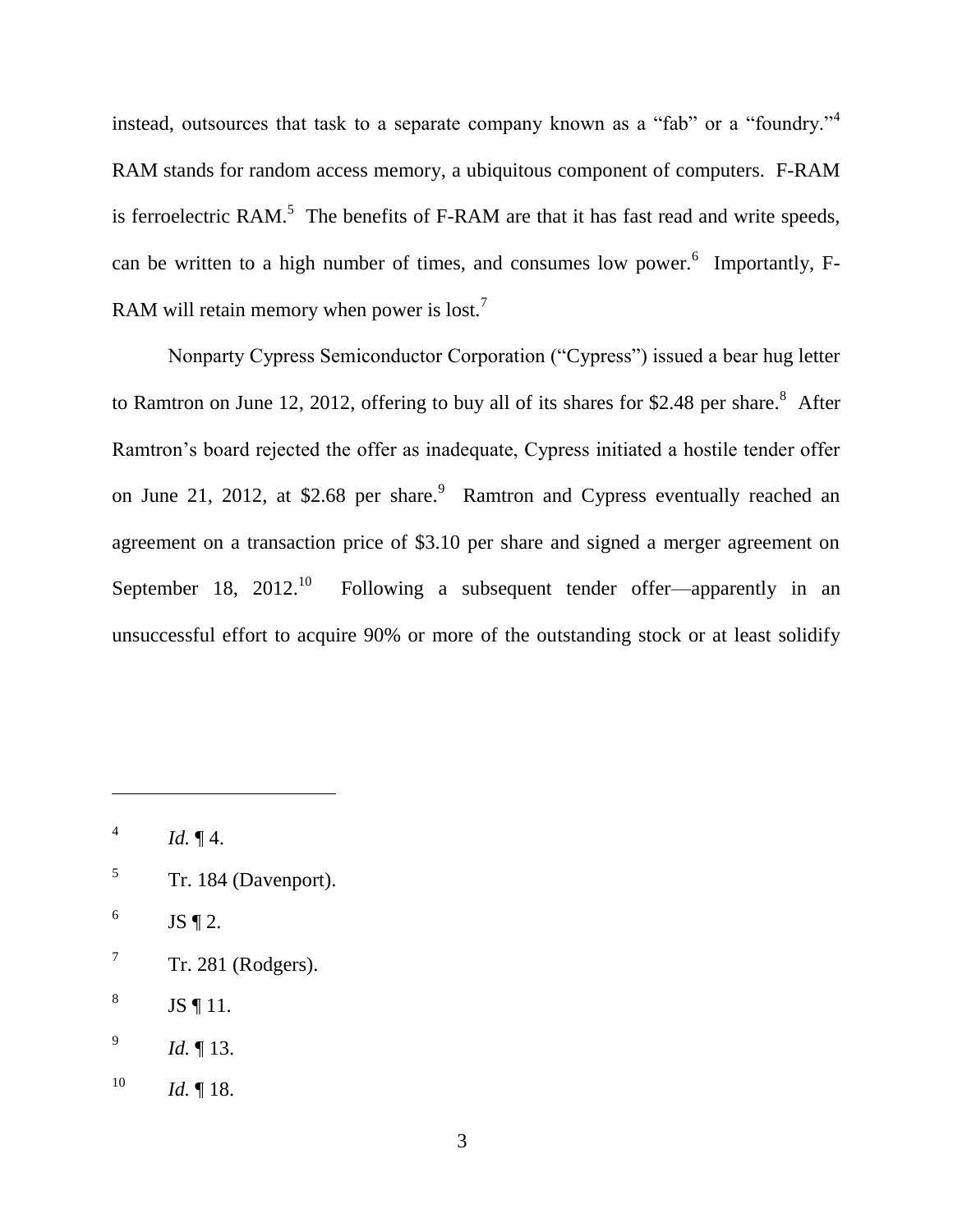Cypress' stock holdings—and a stockholder vote, the long-form merger closed on November 20, 2012 (the "Merger"). $^{11}$ 

#### **B. Ramtron's Operative Reality**

Throughout this litigation, Respondent has portrayed Ramtron as a struggling company unlikely to be able to continue as a business had the transaction with Cypress not concluded successfully. Petitioner, by contrast, describes Ramtron as a company with strong patent and intellectual property protection of its core products, a successful new management team, and excellent business prospects. Indeed, in relying on the management projections, Petitioner characterizes Ramtron as a company on the verge of taking off like a rocket. Perhaps unsurprisingly, I find that Ramtron's operative reality at the time of the Merger was somewhere in between these practically polar opposite characterizations.

### **1. Ramtron's foundry situation**

As a fabless semiconductor company, Ramtron's relationships with its foundries were vitally important. Indeed, Ramtron depended on its foundry to manufacture its products. At the time of the Merger, Ramtron's primary foundry was Texas Instruments  $("TI")$ .<sup>12</sup> Ramtron's contract with TI provided that, if TI decided to terminate the contract, it would have to provide three additional years of products to Ramtron. By

 $11$  *Id.* 123.

 $12$  *Id.*  $\sqrt{\phantom{a}}$  5.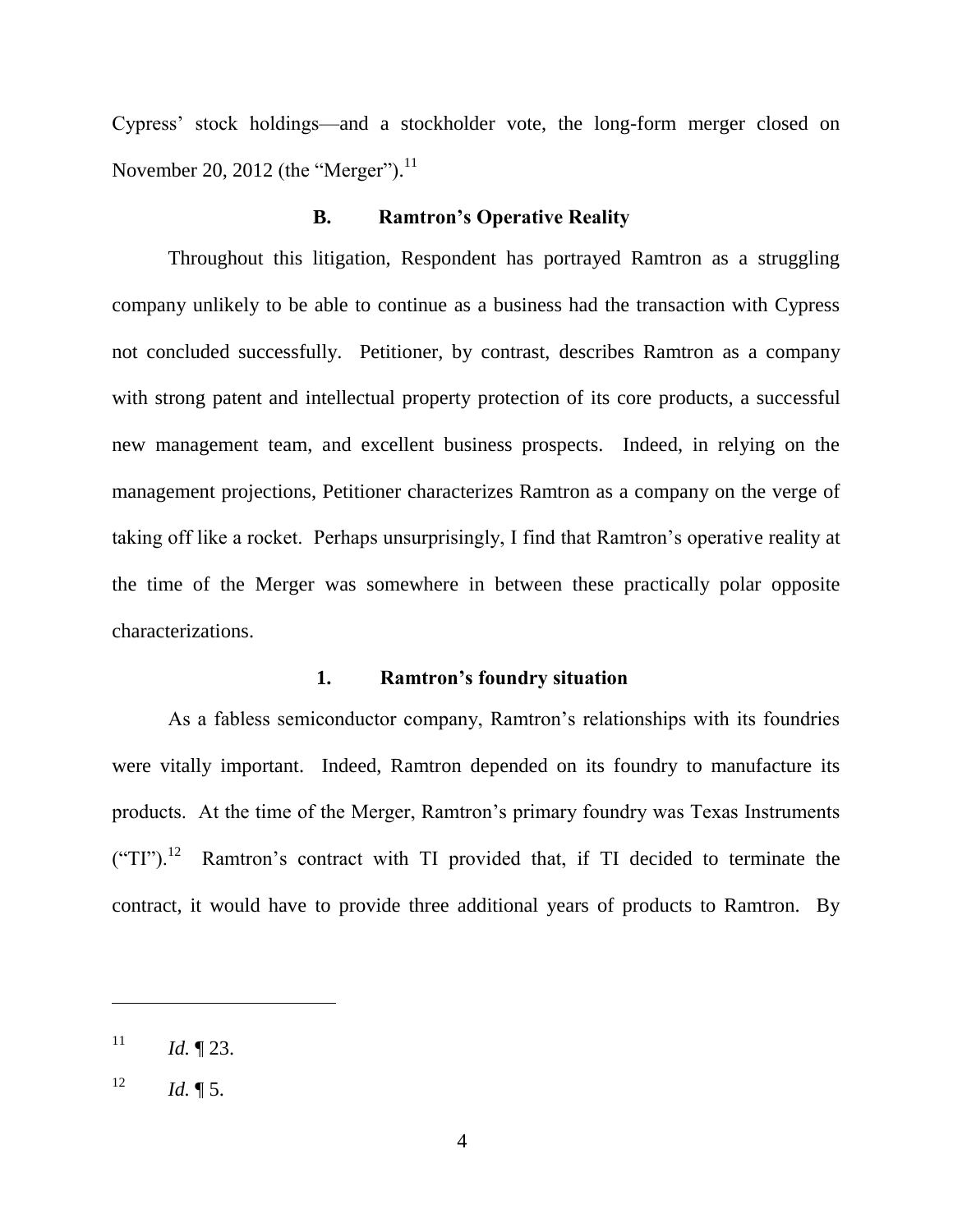contrast, in the event of a change-in-control transaction at Ramtron, TI could stop providing foundry services after only ninety days.<sup>13</sup>

Semiconductor foundries were the subject of a substantial amount of testimony at trial. As will be seen, the subject of foundries relates to both the reliability of the management predictions and the disputed cause of Ramtron's poor performance in 2012. Gery Richards, Ramtron's CFO at the time of the Merger,  $14$  testified that Fujitsu previously served as the Company's primary foundry. In 2009, Fujitsu gave Ramtron a "last-time buy" notice under the relevant contract, indicating that Fujitsu intended to terminate its foundry relationship with Ramtron in two years.<sup>15</sup>

The testimony at trial made clear that transitioning foundries is not a simple process. Semiconductors are complex products. In fact, even the silicon wafers from which the semiconductors are created are not commodities but instead vary by company.<sup>16</sup> Additionally, each foundry's technology differs and F-RAM, being a relatively unique product, complicates the process further. Thus, transitioning to a new

<sup>&</sup>lt;sup>13</sup> JX 322, JX 324.

<sup>&</sup>lt;sup>14</sup> Before assuming the CFO position, Richards previously had served as the Company's controller. He appears to have started working at Ramtron in 2004. Tr. 49. After the Merger, he worked for Cypress for five months until March 2013. *Id.* at 22-23.

<sup>&</sup>lt;sup>15</sup> *Id.* at 48-49. Apparently Fujitsu did not definitively terminate the foundry relationship, but instead, was moving its plant to a new location and Ramtron determined that the expense of transitioning to the new location outweighed the benefits.

<sup>16</sup> *Id.* at 291 (Rodgers).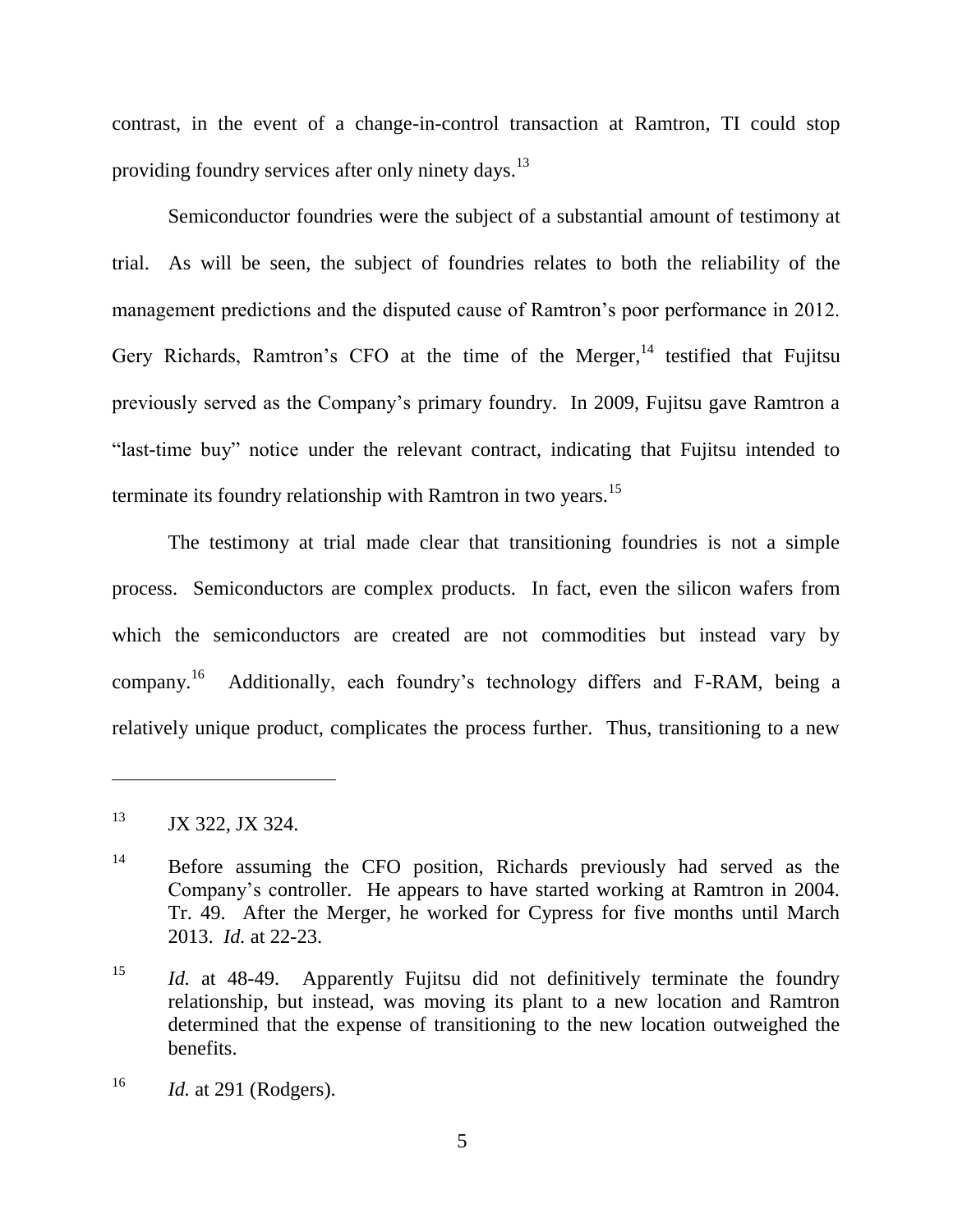foundry requires understanding the foundry's manufacturing technology and how it interacts with the semiconductors as designed, then modifying the product design to eliminate any resulting errors, then completing several rounds of product testing followed by further design modifications to eliminate any previously undiscovered errors, and then allowing the customers to evaluate the product before finally moving to full-scale production.<sup>17</sup> Unlike, for example, consumer RAM that one could purchase at an electronics store for a PC and then, depending on the model, simply "plug and play," Ramtron's F-RAM often was designed into the product being created by another manufacturer, thus inhibiting Ramtron's ability to unilaterally change its products in any significant way. According to T.J. Rodgers, the CEO of Cypress, even for a noncontroversial shift of "going to a different foundry, to change one of your products, you're looking at two years plus."<sup>18</sup>

In fact, Ramtron's own track record of foundry transitions suggests that two years probably is a significant underestimate. When Fujitsu gave Ramtron a last-time buy notice in 2009, Ramtron already had been attempting to develop a second foundry relationship with TI. The effort of transitioning to TI had begun in 2004 and took seven

<sup>&</sup>lt;sup>17</sup> *Id.* at 291-92 (describing the process of transitioning foundries). The Company's products primarily, if not entirely, were for commercial customers. The F-RAM often was "designed into" the customer's end product.

<sup>&</sup>lt;sup>18</sup> *Id.* at 292. Rodgers also suggested that Ramtron's products had design flaws that increased the difficulty of transitioning.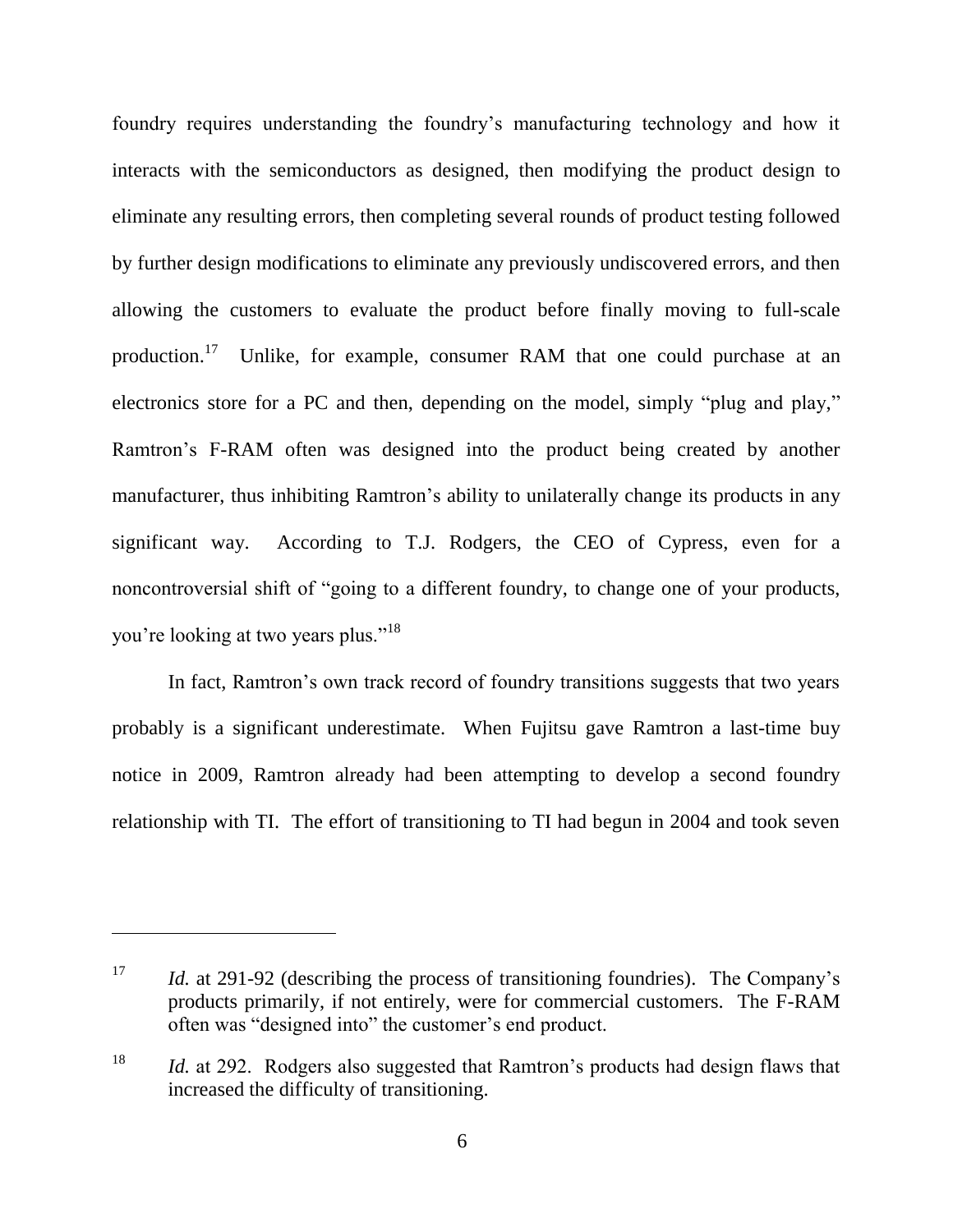years to complete.<sup>19</sup> That transition was not smooth, resulting in product shortages that caused Ramtron to place its customers on allocation.<sup>20</sup> Despite the difficulty of transitioning from Fujitsu to TI, Ramtron succeeded, eventually, in obtaining a reliable new foundry.

To increase its flexibility and reduce its dependence on TI, Ramtron sought to develop a second foundry relationship with IBM. That effort, however, never succeeded. Thomas Davenport, Ramtron's Vice President of Technology at the time of the Merger,  $2^1$ described the Company's attempt to work with IBM. Davenport headed up a team of six people that worked from 2009 until spring 2012, attempting to get IBM up and running as a second Ramtron foundry. They incurred \$17 million in direct costs in addition to \$16 million in capital equipment purchased by Ramtron and provided to IBM to enable it to produce  $F-RAM.<sup>22</sup>$ But, in what Davenport considered a "huge personal disappointment,"<sup>23</sup> the integration project failed and Ramtron never achieved a single

 $19$  Tr. 49 (Richards).

<sup>20</sup> *Id.* at 50-52 (Richards); *id.* at 187-88 (Davenport).

 $21$  Davenport began working for Ramtron in 1986. He started as an equipment engineer and worked his way up to the Vice President position. He currently is employed by Cypress as the Vice President of Technical Staff. Tr. 183.

<sup>22</sup> *Id*. at 198-99; JX 128.

<sup>&</sup>lt;sup>23</sup> Tr. 198.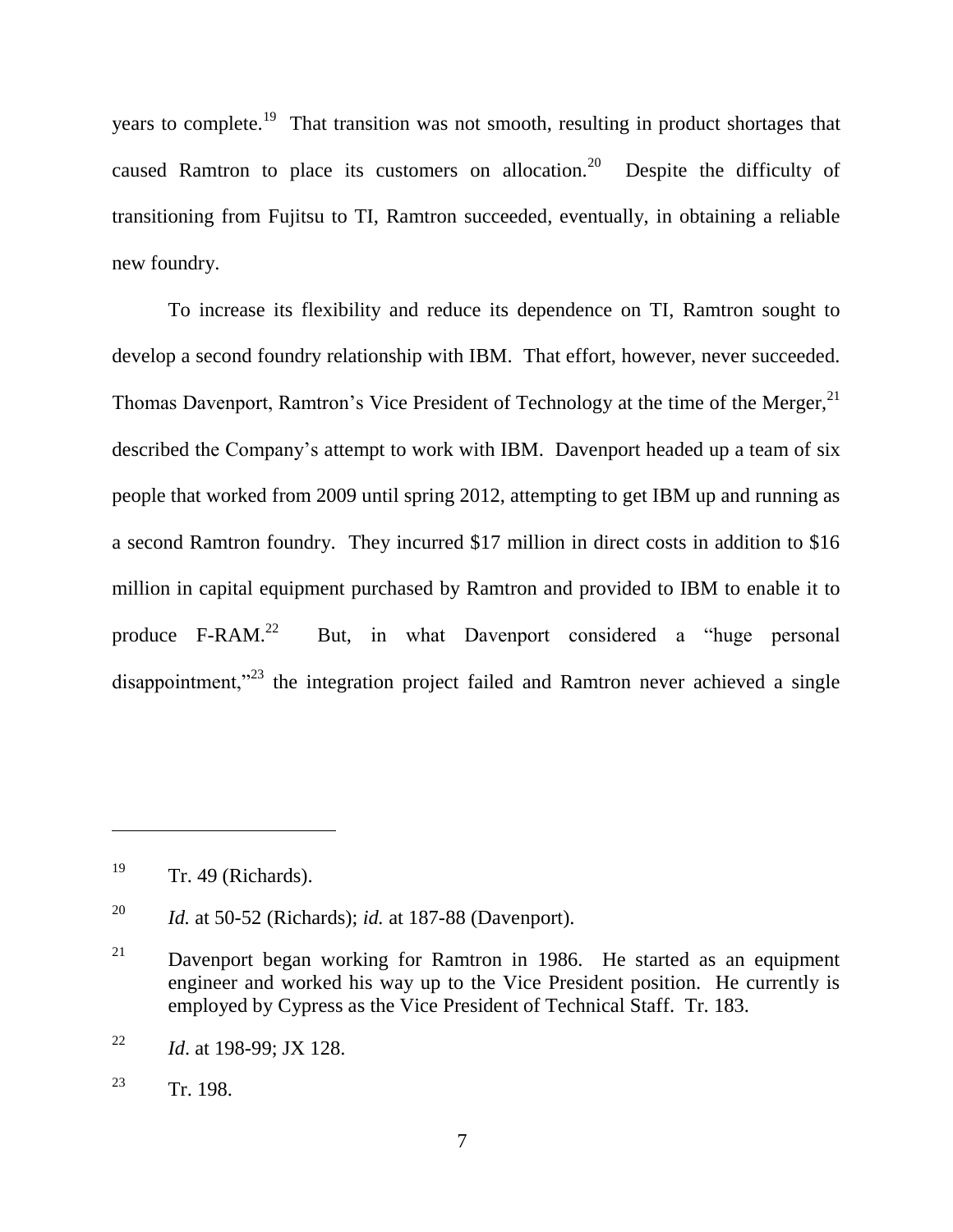milestone. To put the IBM investment in context, in 2011 Ramtron had approximately \$66 million in revenue. $24$ 

The witnesses at trial uniformly attested to the difficulty of transitioning foundries.<sup>25</sup> Ramtron's own experience with transitioning to TI and its failed attempt to develop IBM as a foundry confirm this fact. Nevertheless, on July 20, 2012, about a month after Cypress launched its hostile bid for Ramtron, Ramtron entered into a manufacturing agreement with ROHM Co., Ltd. ("ROHM"), a Japanese company, to act as Ramtron's second fab.<sup>26</sup> Ramtron's management's five-year forecasts incorporate the purported cost savings that would derive from having ROHM operate as a second, or even the primary, foundry for Ramtron.

#### **2. Ramtron's business and finances**

Ramtron's board of directors installed Eric Balzer as the Company's new CEO in January 2011.<sup>27</sup> He hired Pete Zimmer to lead the Company's sales department. At Zimmer's recommendation, Scott Emley was hired to lead Ramtron's marketing department. Both Zimmer and Emley had worked at TI and joined Ramtron sometime in

<sup>&</sup>lt;sup>24</sup> JX 215 [hereinafter "Jarrell Rpt."] Ex. 8.

<sup>25</sup> Tr. 49-50 (Richards); *id.* at 198 (Davenport) (noting that the difficulty and risk of transitioning foundries is "substantially higher" in the case of transferring a specialty process like F-RAM if the new foundry has no experience with F-RAM); *id.* at 291 (Rodgers) (stating that "in general, switching foundries is a big deal" and that the process requires a company to "in effect, change the product").

<sup>&</sup>lt;sup>26</sup> JS ¶ 5.

<sup>&</sup>lt;sup>27</sup> *Id.* ¶ 6.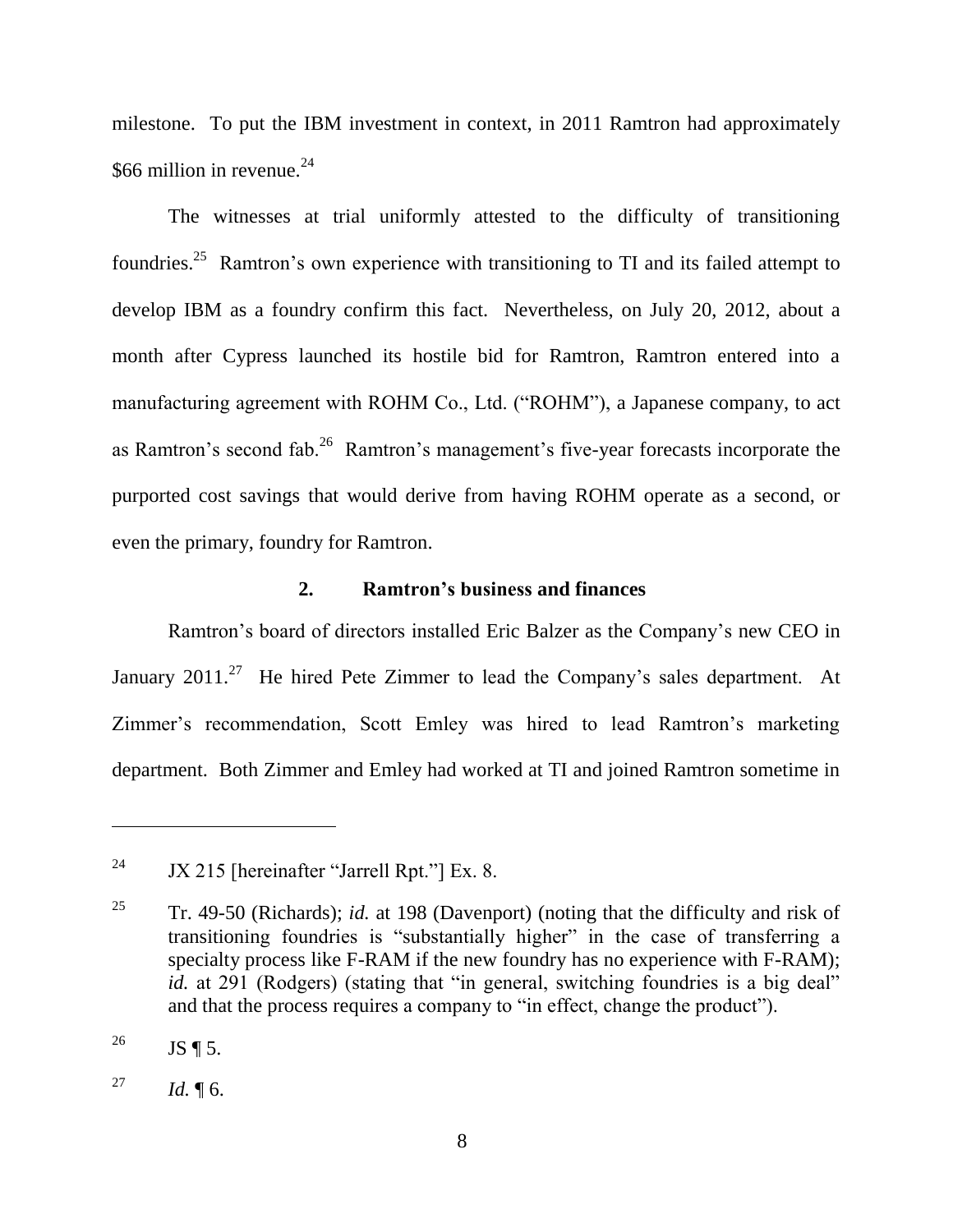2011.<sup>28</sup> Richards officially became CFO in late 2011 or 2012.<sup>29</sup> Thus, as of the time of the Merger, most of Ramtron's executives had been in their positions for less than two years and, in the case of Emley and Zimmer, about a year.

The difficult transition from Fujitsu to TI caused problems for Ramtron's day-today business throughout 2011 and into 2012. A brief overview of Ramtron's sales process is required in order to understand that effect. Ramtron sold some of its product directly to customers, but the majority was sold to distributors who in turn sold the products to the end users.<sup>30</sup> Ramtron also recognized revenue on a point-of-purchase basis instead of a point-of-sale basis. Under the point-of-purchase system, revenue is recognized when the product is shipped to a distributor. By contrast, under the point-ofsale method, revenue is only recognized when the product is sold to the end user, whether directly by the Company or indirectly by the distributor.<sup>31</sup>

Theoretically, the two systems *should* arrive at the same results. Unless the distributors are buying exactly the same amount of inventory as they are selling during each financial reporting period, however, the systems will result in revenue being recognized at different times. To take a simplistic example, suppose a company sells 100% of its products through distributors and that the company develops a new product

<sup>&</sup>lt;sup>28</sup> Tr. 63-64 (Richards).

<sup>29</sup> *Id.* at 22.

<sup>30</sup> *Id.* at 158 (Richards).

<sup>31</sup> *Id.* at 30-31 (Richards).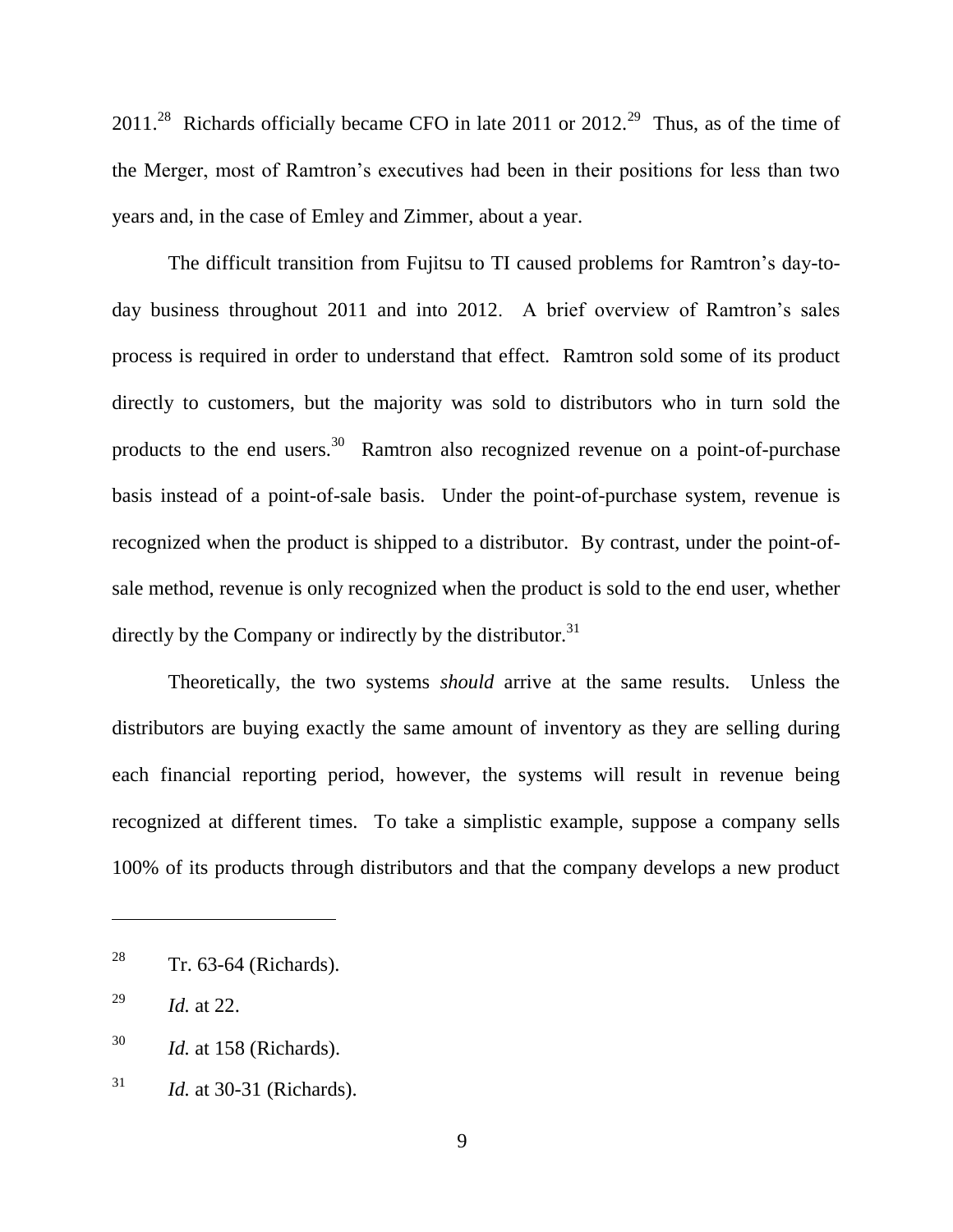in the first quarter. The following chart provides an example of how the company would recognize revenue under the two different regimes assuming the company sold 100 units of the product to the distributors at \$1 each over the course of a year:

| <b>Revenue Recognition Comparison</b> |                           |                |                                 |                             |  |  |  |  |  |
|---------------------------------------|---------------------------|----------------|---------------------------------|-----------------------------|--|--|--|--|--|
|                                       | <b>Revenue Recognized</b> |                |                                 |                             |  |  |  |  |  |
| Quarter                               | <b>Distributors</b>       |                | <b>Point-of-Purchase Method</b> | <b>Point-of-Sale Method</b> |  |  |  |  |  |
|                                       | <b>Buy</b>                | <b>Sell</b>    |                                 |                             |  |  |  |  |  |
| Q1                                    | 20                        | $\overline{0}$ | \$20                            | \$0                         |  |  |  |  |  |
| Q <sub>2</sub>                        | 30                        | 10             | \$30                            | \$10                        |  |  |  |  |  |
| Q <sub>3</sub>                        | 40                        | 20             | \$40                            | \$20                        |  |  |  |  |  |
| Q <sub>4</sub>                        | 10                        | 30             | \$10                            | \$30                        |  |  |  |  |  |

This comparison deliberately highlights an important dispute between the parties in this case: the point-of-purchase method makes it difficult to forecast actual demand because the distributors provide a buffer. Indeed, in this example, under the point-of-purchase method, demand appears to be falling, while under the point-of-sale method, it appears to be rising.

Several of the witnesses testified that they believed Ramtron's point-of-purchase revenue system made it more difficult accurately to forecast future sales.<sup>32</sup> The revenue recognition system matters for two reasons. First, as already mentioned, distributor

<sup>32</sup> *Id.* at 30 (Richards); *id.* at 192 (Davenport); *id.* at 299-302 (Rodgers); *id.* at 396-97 (Buss).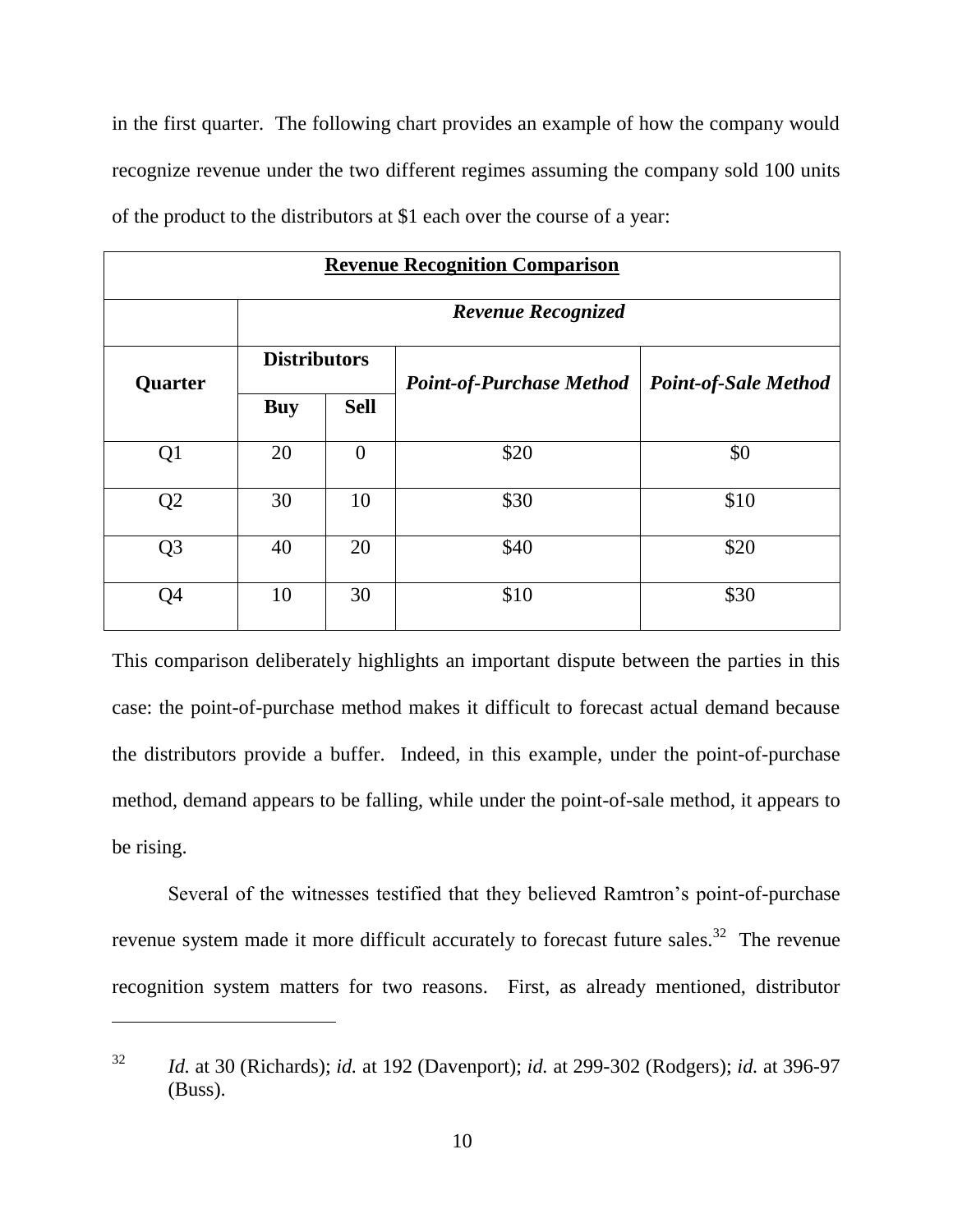activity can mask actual demand. The difficult transition from Fujitsu to TI forced Ramtron to place its customers on allocation in or around 2011. Because Ramtron's F-RAM already was designed into many of their customers' products, those customers needed to ensure that they would have a sufficient supply of F-RAM. After they were placed on allocation, many customers apparently increased their orders accordingly.<sup>33</sup> For example, a customer that was allocated 80% of its ordered amount potentially would order five units for every four that it actually needed. This increase in orders led Ramtron to increase the number of wafers it was ordering from TI. The upshot of this chain of events was a massive inventory bubble, over-recognition of revenue, and a resulting cash crunch for Ramtron because it then had to pay for the extra inventory it ordered.<sup>34</sup> Because of its point-of-purchase revenue recognition, Ramtron recognized these additional distributor orders as revenue, even though the over-ordering was not reflective of "real" underlying demand, but instead, at least in part, was an effort of the customers to game the allocation system.

The second reason that Ramtron's point-of-purchase revenue recognition system is relevant is because it allows management to alter the Company's revenue by forcing more inventory into the distribution channels. This practice is known as "channel" stuffing." As discussed in more detail in Section III.A *infra*, I find that Ramtron's

<sup>33</sup> *Id.* at 50-51 (Richards); *id.* at 187-88 (Davenport).

<sup>&</sup>lt;sup>34</sup> *Id.* at 52 (Richards) (describing the resulting difficulty when TI would not extend credit for the over-order of wafers).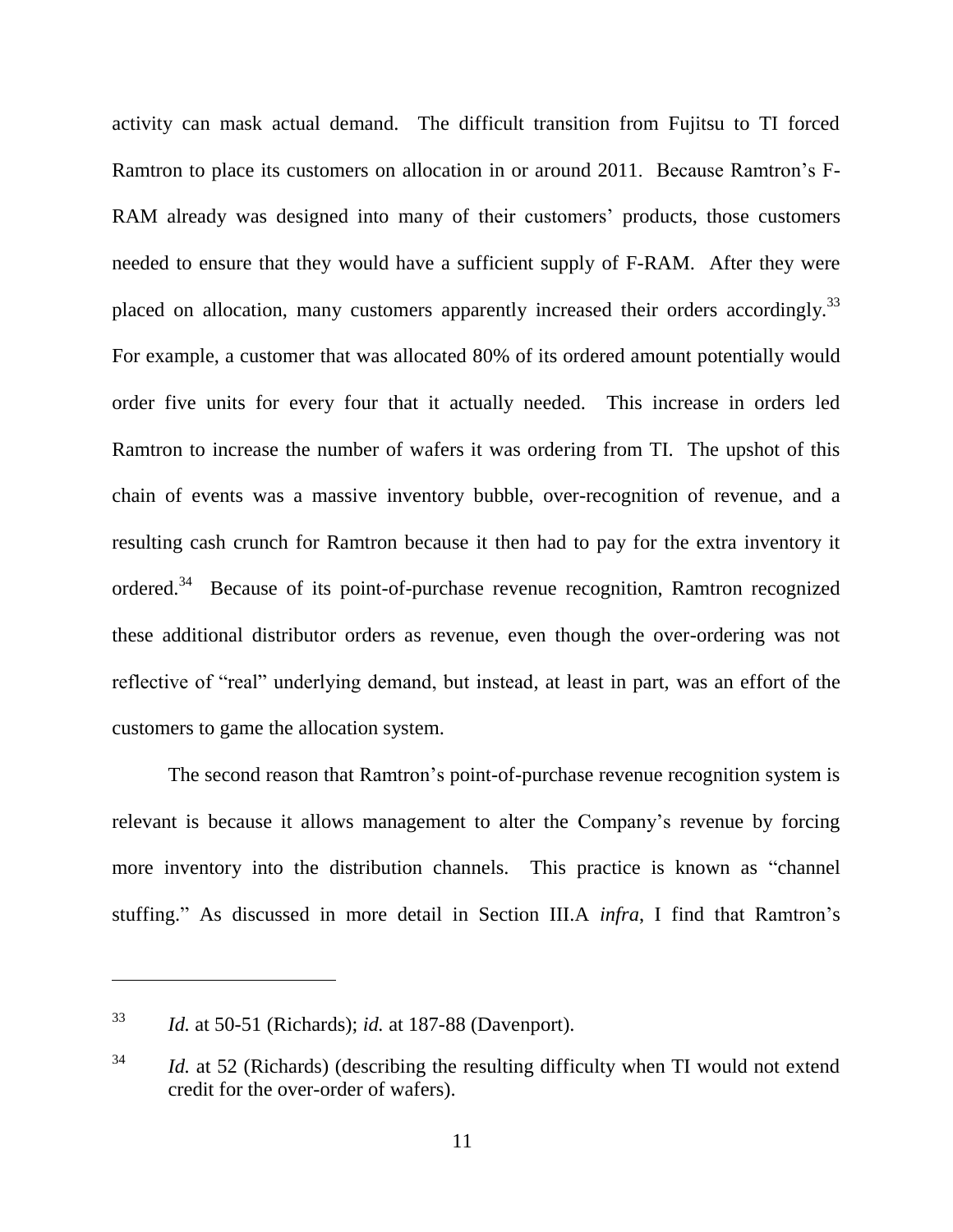management did stuff the channel in the first quarter of 2012, thereby distorting the company's revenue.

The combination of over-orders from customers that were placed on allocation and Ramtron's stuffing of the channel led to a massive build-up of inventory. The chart below<sup>35</sup> shows the amount of inventory Ramtron had accumulated as of the time of the Merger. Because of its point-of-purchase accounting system, Ramtron already had recognized this inventory as revenue. As this chart shows, in the first quarter of 2012, Ramtron had 3.6 times as much inventory as a year earlier.



# **Ramtron Inventory**

This inventory needed to be financed, which took a serious toll on Ramtron's cash position. Ramtron's primary lender was Silicon Valley Bank ("SVB"). Throughout 2011

 $35$  The data in this chart is drawn from Exhibit 5 to the Jarrell Report.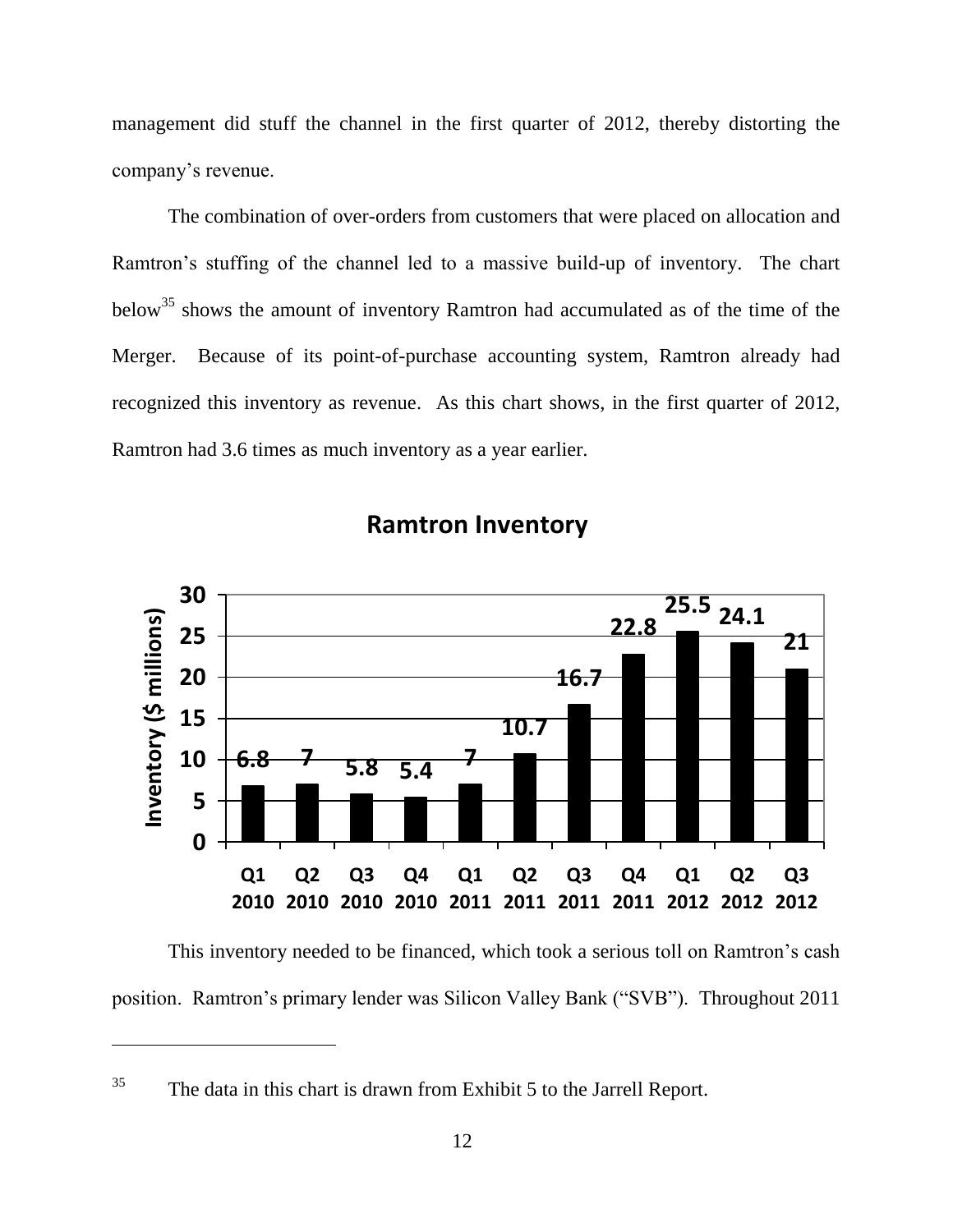and 2012, the years affected by the inventory bubble, Ramtron either missed or needed to renegotiate its loan covenants repeatedly. For example, the Company missed its April 2011 liquidity covenant and received a forbearance for May of that year.<sup>36</sup> A July 7, 2011 Form 8-K filing states that on June 30, 2011, Ramtron entered into a Default Waiver and Fifth Amendment to its loan agreement with SVB, an amendment that cost the Company  $$20,000.<sup>37</sup>$ 

Around this time, Cypress began expressing an interest in Ramtron. On March 8, 2011, Cypress made a non-public written offer to Ramtron for \$3.01 a share.<sup>38</sup> Ramtron rejected the offer as inadequate later that month. The offer represented a 37% premium over the March 8 closing price of Ramtron's stock.<sup>39</sup> Rodgers described the offer as including "a high market premium to say we were serious and not to try to squeeze on them." $40$ 

After rebuffing Cypress and renegotiating its bank covenants, Ramtron still needed capital. SVB apparently had shifted to lending to Ramtron on an asset-backed basis, meaning that its loans were collateralized by the Company's receivables instead of being unsecured. Ramtron considered borrowing from other lenders, but concluded that

<sup>36</sup> JX 22; Tr. 25 (Richards).

 $37$  JX 24.

 $38$  JS ¶ 8.

 $^{39}$  JX 14.

 $140$  Tr. 285.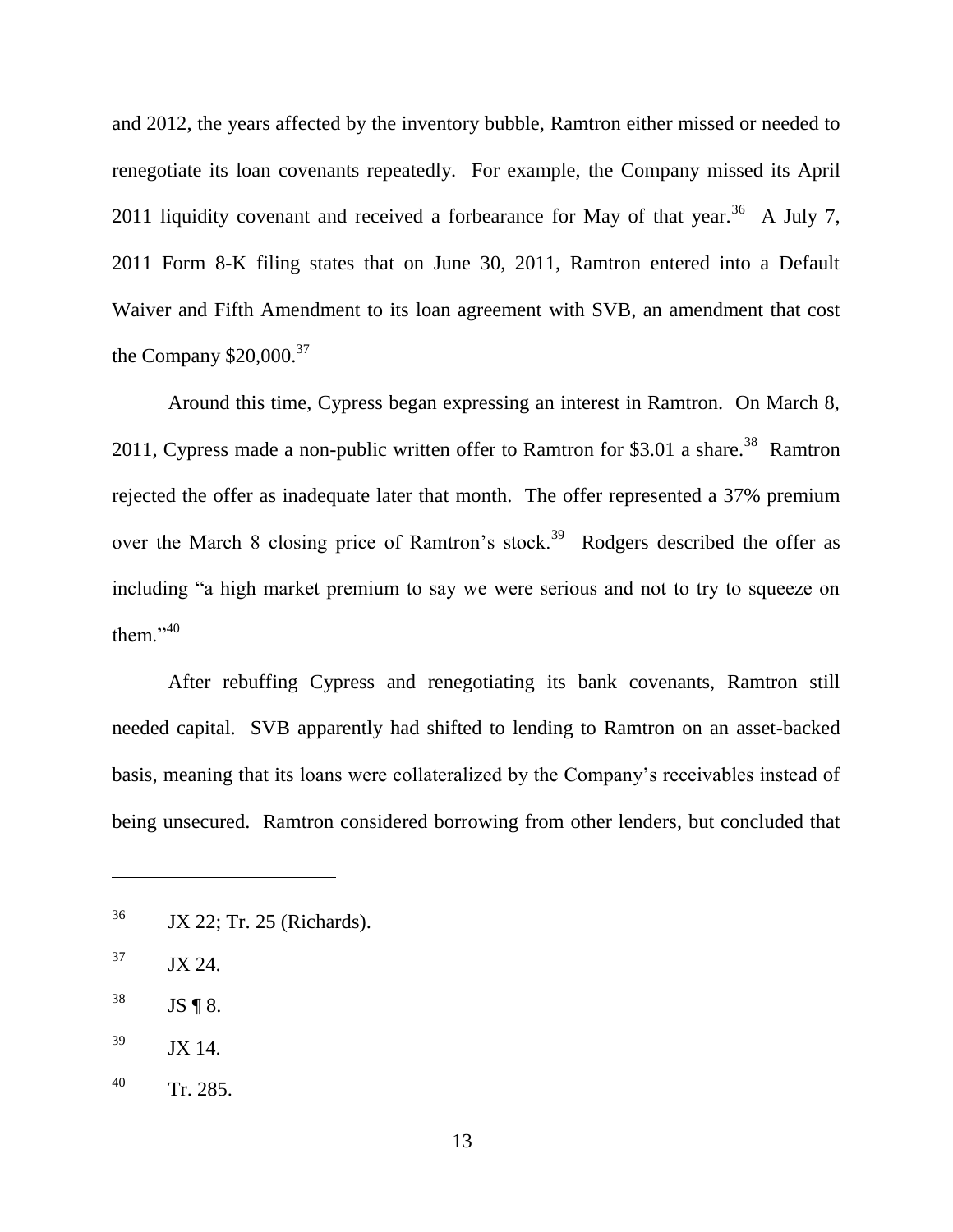the cost was too high.<sup>41</sup> So, in July 2011, Ramtron launched a secondary public offering of 4,750,000 shares, which was roughly 20% of its outstanding shares.<sup>42</sup> The secondary offering occurred at \$2 per share, with a net to Ramtron of \$1.79 after underwriting commissions and other charges. $43$  The Company used the proceeds of this equity raise largely for working capital to pay off its excess inventory.<sup>44</sup>

As the above chart shows, Ramtron's inventory continued to increase throughout 2011. Despite the recent equity raise, Ramtron soon fell short on cash again. At least one internal Company email from January 2012 suggests that the first quarter covenants would be tight.<sup>45</sup> And, by spring 2012, the Company was in a cash crunch of sorts. Richards emailed Davenport on March 3, 2012, that "we are basically running on fumes" in regards to cash management and related bank covenants, which we just announced new ones yesterday."<sup>46</sup> These cash management problems continued after Cypress announced its hostile bid for Ramtron on June 12, 2012. Shortly after the merger agreement was signed, Richards provided Brad Buss, Cypress' then-CFO, with cash

<sup>41</sup> *Id.* at 54-55 (Richards).

<sup>42</sup> *Id.* at 54 (Richards).

 $^{43}$  JS ¶ 9.

 $44$  Tr. 55 (Richards).

 $^{45}$  JX 35.

<sup>&</sup>lt;sup>46</sup> JX 43; Tr. 28 (Richards: explaining that this reference to the new bank covenants related to the fact that Ramtron recently had renegotiated its covenants yet again).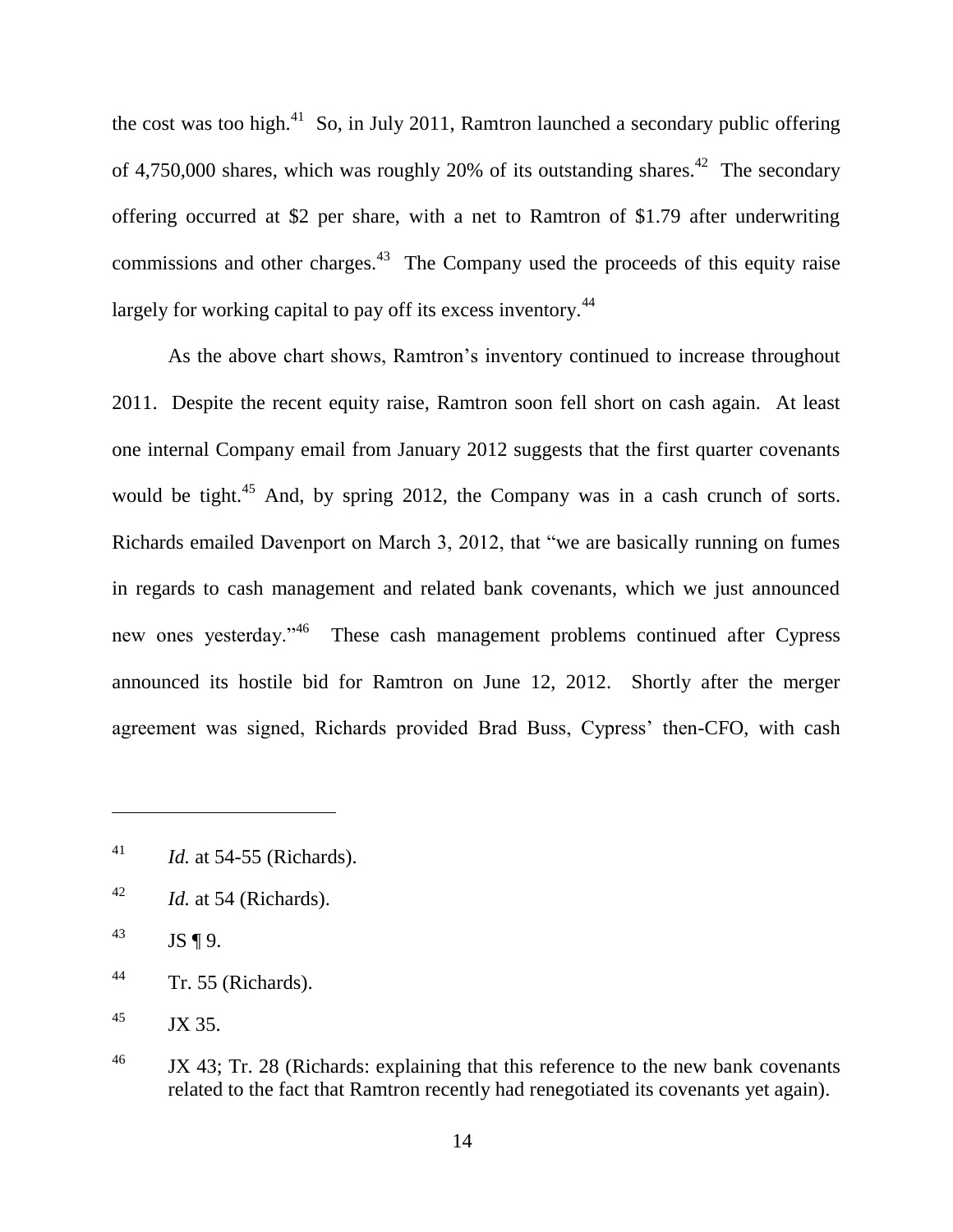forecasts that showed the Company would go cash negative on October 26, 2012.<sup>47</sup> In response, Cypress promptly began funding Ramtron.<sup>48</sup>

Overall, the evidence shows that Ramtron continually had difficulty meeting its bank covenants, but that SVB seemed willing to renegotiate those covenants. There is no evidence that SVB ever sought to call its loans or that the Company actually faced a serious risk of foreclosure. Richards concisely summed up Ramtron's relationship with SVB as "rocky in regards to the covenants" but that he "had a good relationship with the bankers."<sup>49</sup> From the evidence of record, therefore, I conclude that the Company was cash-strapped and struggling from a liquidity standpoint at the time of the Merger, but that Ramtron was not, as Cypress suggests, a bankruptcy waiting to happen.

# **C. The Merger**

On June 12, 2012, Ramtron issued a public letter declaring its intent to acquire Ramtron for \$2.48 a share.<sup>50</sup> Interestingly, the \$2.48 offer reflected the same 37% premium to market as Cypress' March 2011 offer; the decrease in price corresponded to

 $^{47}$  JX 151.

 $48$  Tr. 410 (Buss).

<sup>49</sup> *Id.* at 30.

 $^{50}$  JS ¶ 11.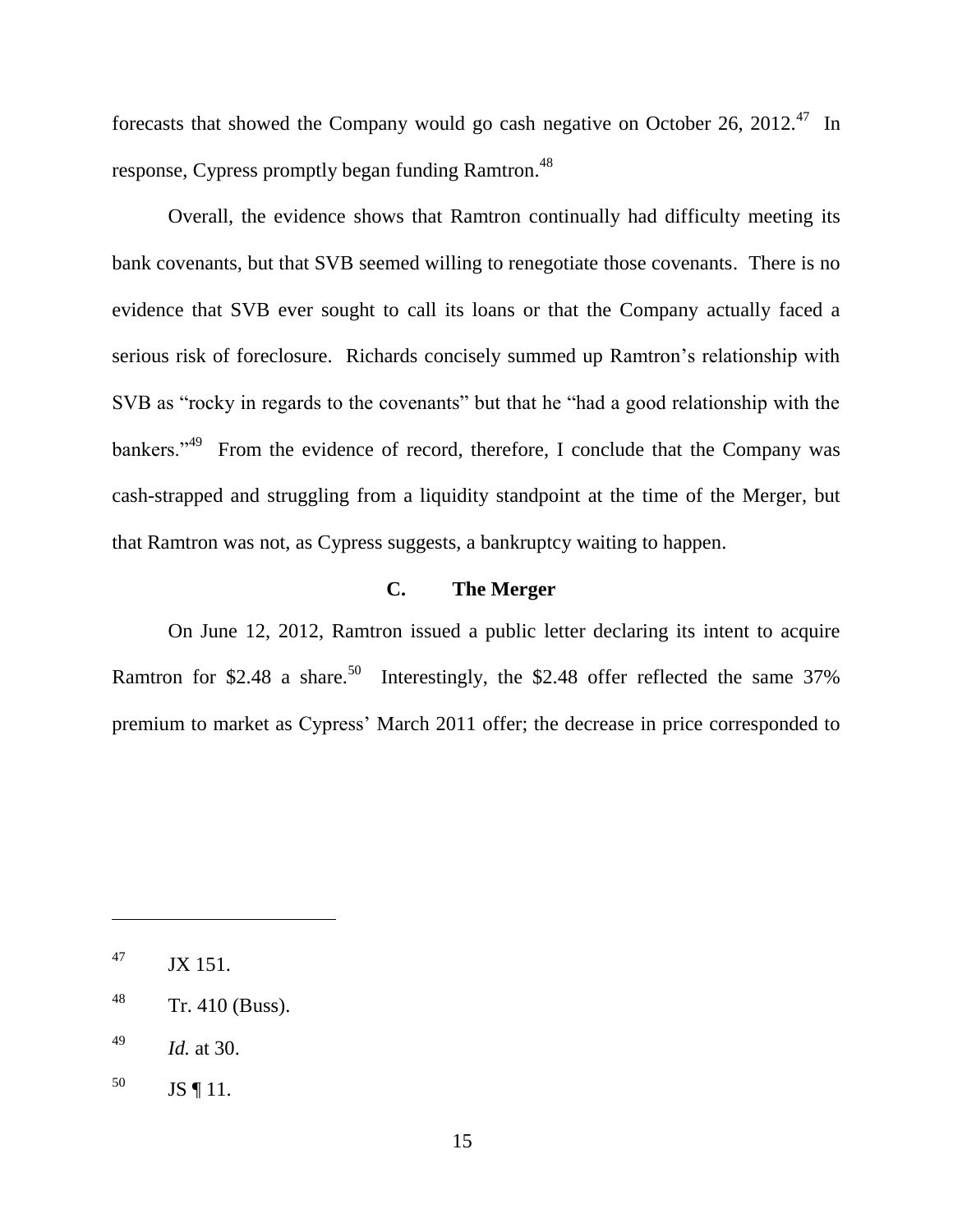the fall in Ramtron's stock price.<sup>51</sup> Ramtron rejected that offer as inadequate in a June 18 press release and announced that it had begun exploring strategic alternatives.<sup>52</sup>

Only two days after Cypress announced its public bid, Balzer, Ramtron's CEO, ordered the creation of new long-term management projections (the "Management" Projections"). While, as discussed *infra*, the parties vigorously dispute the accuracy of Ramtron's prior forecasts, there seems to be no dispute that the Company's management had not previously created multi-year forecasts and instead generally only created fivequarter forecasts.<sup>53</sup> Balzer oversaw the team in charge of creating the new management projections, which consisted of Richards, Brian Yates, who worked for Richards, Zimmer, and Emley.<sup>54</sup>

A June 14, 2010 email chain among those five individuals shows a team undertaking a new and unfamiliar project. As if emphasizing that the projections were not being prepared in the ordinary course of Ramtron's business, Balzer wrote that he wanted a "product by product build up, with assumptions, for it to hold water in the event

 $51$  Tr. 294 (Rodgers).

 $^{52}$  JS ¶ 12.

<sup>53</sup> The sole exception appears to be a set of projections created by Richards in February 2012 and sent to the Company's auditors in an effort to corroborate the extent of Ramtron's net operating loss tax assets. JX 40. Interestingly, the 2013 forecasts included a confidence factor of 80% and the 2014 forecasts had a confidence factor of only 50%. Richards did not even bother providing a confidence factor for the 2015 forecasts. *Id.* (native file).

 $54$  Tr. 59 (Richards).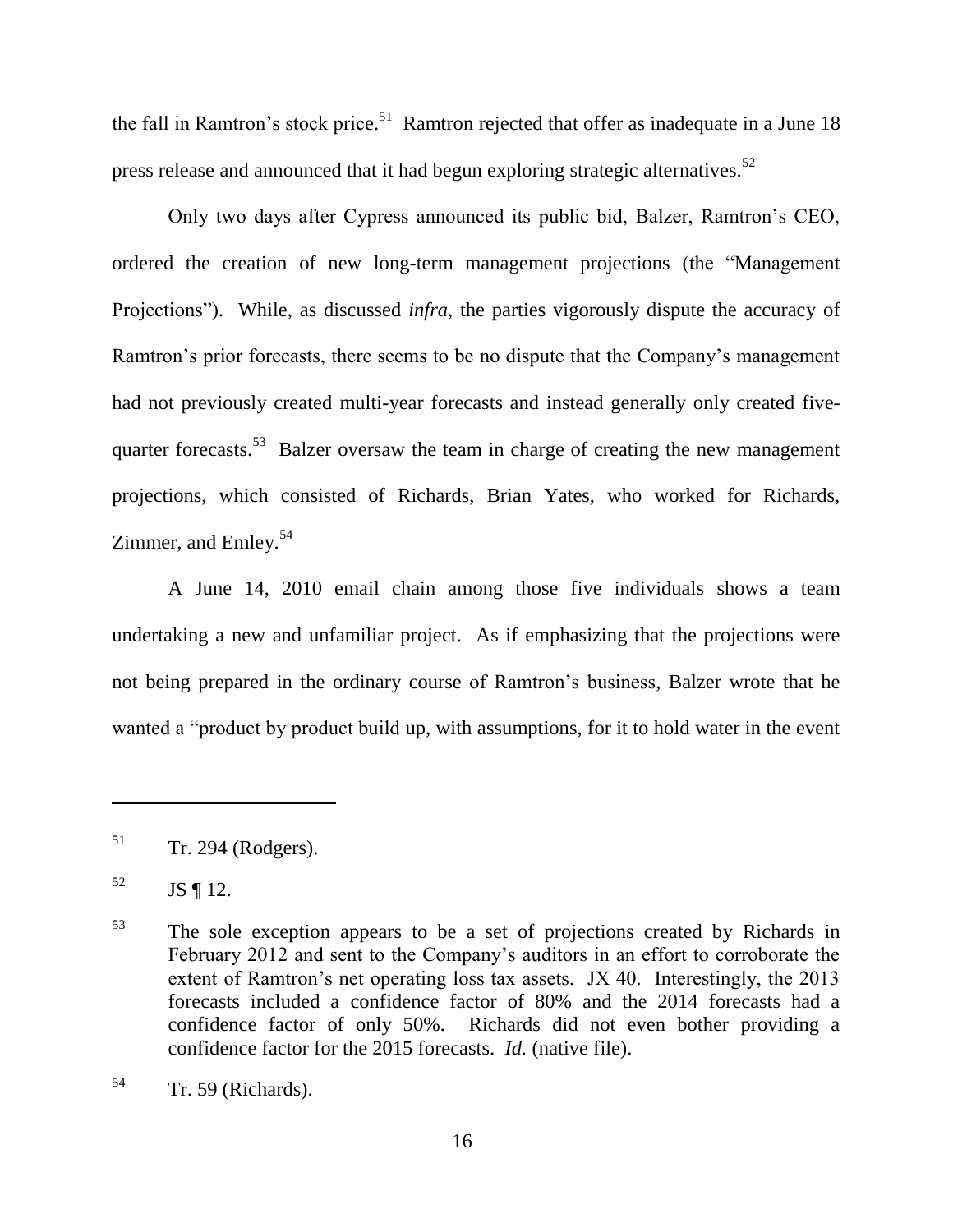of a subsequent dispute."<sup>55</sup> Indeed, Richards testified that he understood the purpose of the projections to be twofold: marketing the company to a white knight and creating inputs for a DCF analysis.<sup>56</sup> The Ramtron management team had never done long-term projections before.<sup>57</sup> Zimmer, the head of sales, wrote that not even the automotive industry, which he apparently considered more predictable than the semiconductor industry, "can do a line item 4 year forecast."<sup>58</sup> He also suggested that for "[o]ut years I would simply plug in 30% CAGR,<sup> $59$ </sup> a comment that reinforces the inference that these projections were not produced in the ordinary course of business based on reliable data. Additionally, Balzer wanted the projections done using a point-of-sale approach, as opposed to Ramtron's standard point-of-purchase methodology. Ramtron's management team had never done point-of-sale projections.  $60$  I describe the resulting projections in significantly more detail in Section III.A *infra*.

 $55$  JX 60.

 $56$  Tr. 59 ("Needham was going to market our company. . . . [O]ne of their tactics was to put us out to bid so hopefully maybe a white knight would come in. And, two, I think they used [the projections] for a discounted cash flow to come up with a basis to value the company, if you will.").

<sup>57</sup> *Id.* at 63.

 $58$  JX 60.

<sup>59</sup> *Id.* By recommending use of a 30% CAGR, which generally stands for compound annual growth rate, Richards understood Zimmer to be advocating multiplying a base value by 1.3 for each year of the projection period.

 $60$  Tr. 63 (Richards).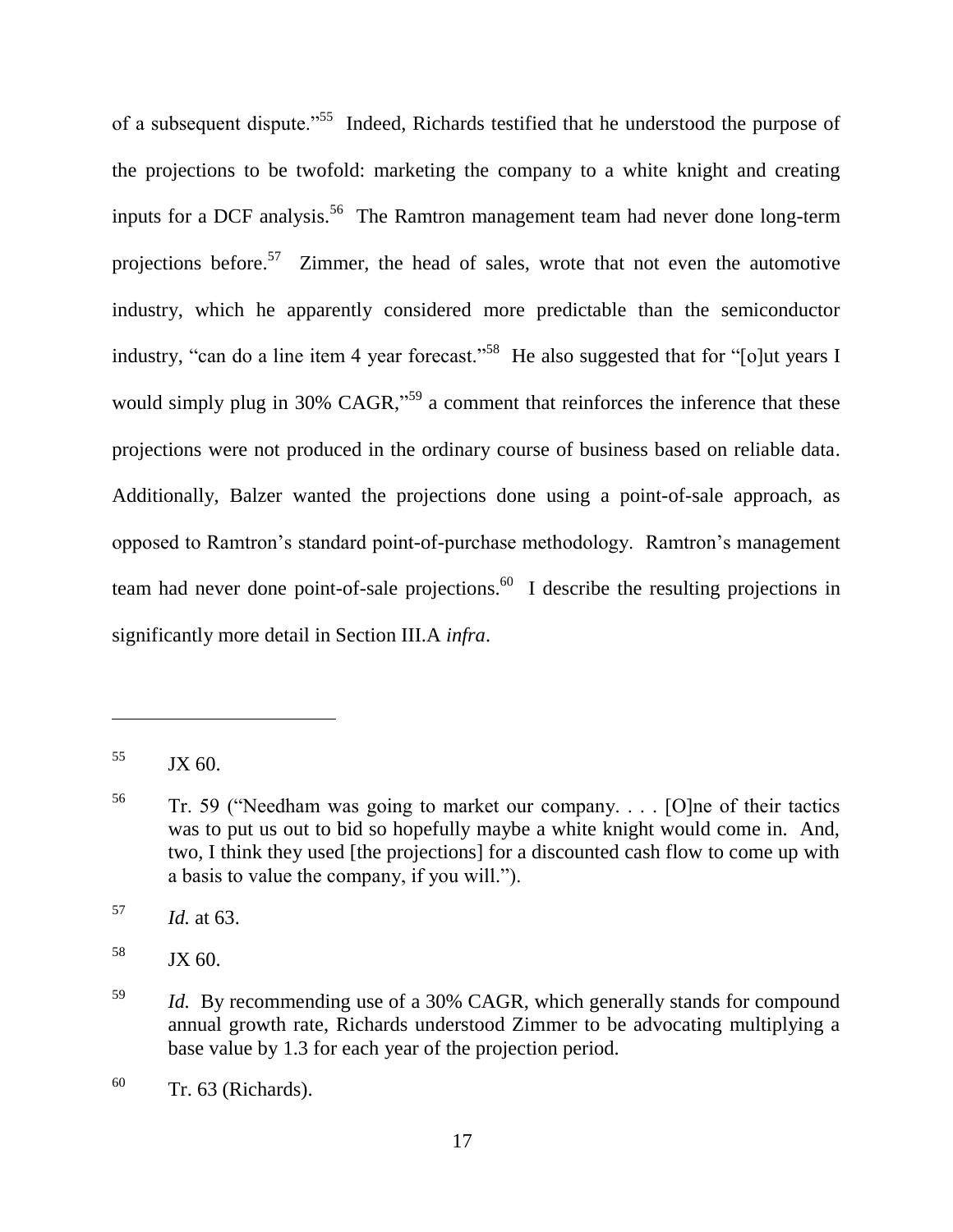Meanwhile, Cypress' hostile offer continued. On June 21, 2012, Cypress commenced a hostile tender offer for Ramtron at \$2.68 per share.<sup>61</sup> Ramtron's Board rejected the \$2.68 price as inadequate and not in the best interests of the Company's stockholders. Accordingly, the Board recommended that the stockholders not tender their shares.<sup>62</sup> Shortly thereafter, Ramtron issued its second quarter 2012 earnings, which were significantly below expectations. In the first quarter of 2012, Ramtron had reported \$15 million in revenue and reaffirmed its public guidance for entire-year 2012 revenue of "approximately \$70 million."<sup>63</sup> On July 24, 2012, Ramtron reported \$14.2 million in revenue for the second quarter and projected revenue of \$14 to \$14.5 million for the third quarter.<sup>64</sup> These results and projections placed the Company on track to undershoot its full-year 2012 estimate by at least \$10 million. On July 26, 2012, shortly after Ramtron's announcement, Merriman Capital, the only analyst covering Ramtron, downgraded the Company from "buy" to "neutral."<sup>65</sup> Merriman also suspended its target price and observed that "were Cypress to pull its offer for Ramtron, these shares might very well return to the  $$2.00$  range or perhaps lower.<sup> $,66$ </sup>

- $^{62}$  *Id.* 14.
- $^{63}$  JX 47.
- <sup>64</sup> JX 96.
- $^{65}$  JX 97.
- <sup>66</sup> *Id.*

 $^{61}$  JS ¶ 13.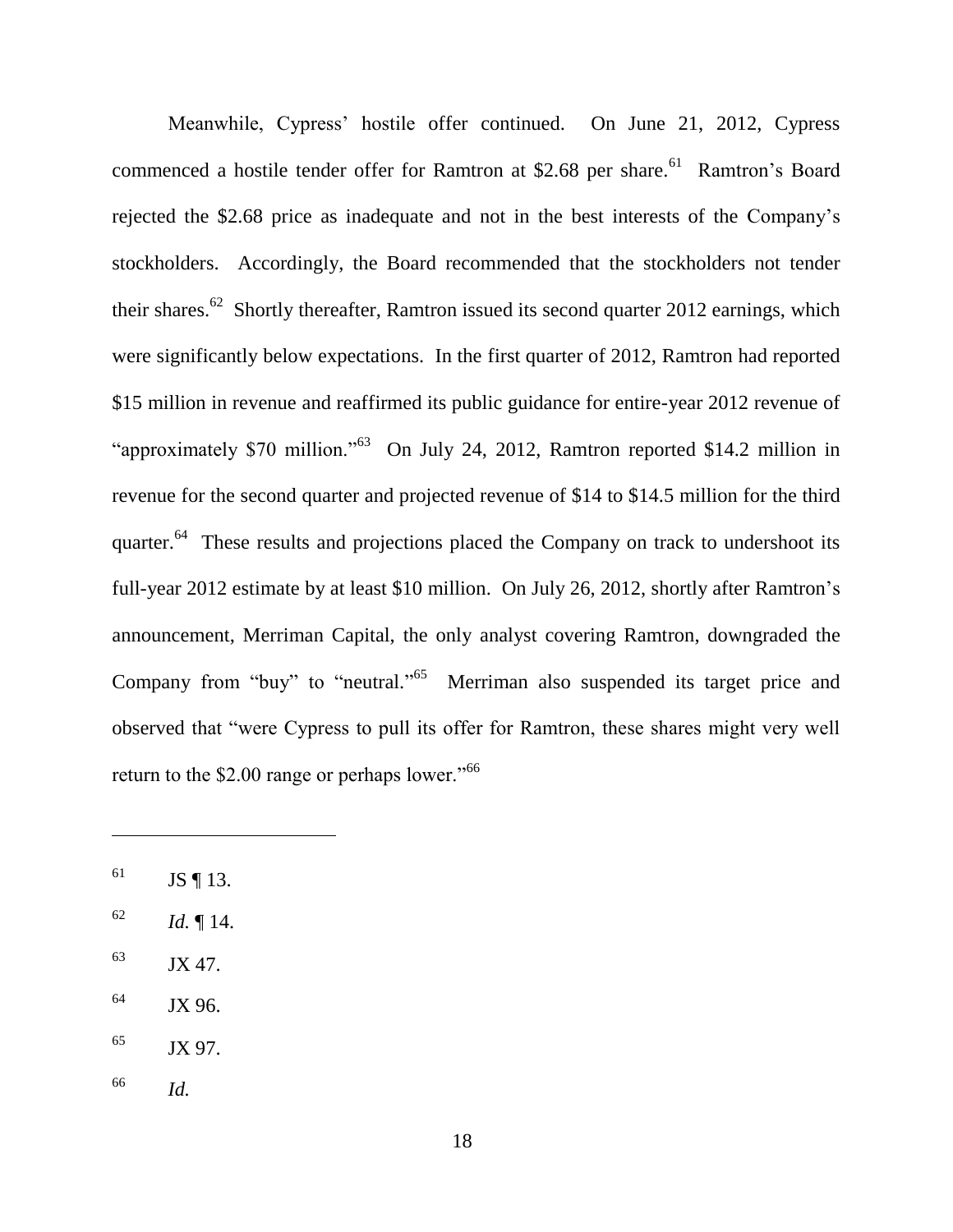The witnesses at trial agreed that Ramtron's second quarter performance was disappointing.<sup>67</sup> The parties, however, vigorously dispute the reasons for that. Petitioner assigns basically all of the blame for the poor second quarter to Cypress and denies that it resulted from any inherent weakness in Ramtron. According to Petitioner, the distributors pulled back their orders dramatically in light of Cypress' hostile bid, because they feared being terminated after the merger. For this proposition, LongPath relies mostly on Balzer's deposition testimony.<sup>68</sup> Respondent argues that Ramtron's second quarter results reflected Ramtron's own operational failures.

It is conceivable that Cypress' offer may have had some negative effect on second quarter sales, but the weight of the evidence shows that operational shortcomings of Ramtron were the primary cause of the decline in sales. Ramtron appears to run on a calendar fiscal year. As such, less than three weeks remained in June (and the second quarter) when Cypress issued its bear hug letter on June 12 and at most ten days remained after Cypress initiated its hostile tender offer. The most probable explanation for the poor second quarter is that Ramtron's management had stuffed the Company's

<sup>67</sup> Tr. 73 (Richards); *id.* at 302 (Rodgers); *id.* at 397 (Buss).

 $68$  JX 245 [hereinafter "Balzer Dep."] at 106 ("Part of the reason that sales fell off as soon as Cypress announced the acquisition is distributors that we had. . . . If these distributors were not distributors of Cypress product, it was their belief—and I heard this from Pete [Zimmer]—their belief then that Cypress would probably not protect them if they consummated the deal and they could be stuck with a whole bunch of product and, hence, they just stopped buying."). There is a potential hearsay problem with this testimony, but Respondent did not press any such objection in its briefing.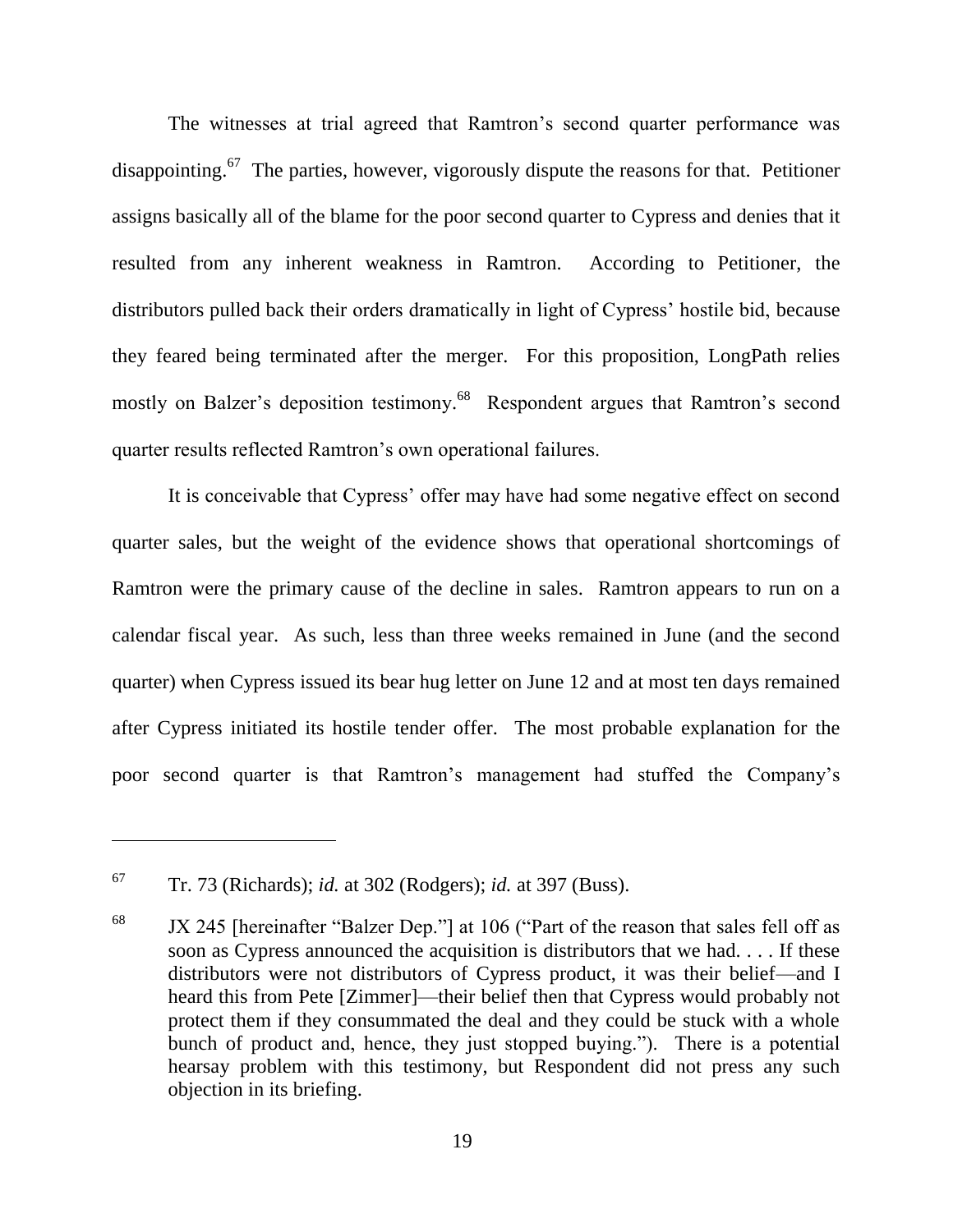distribution channel with inventory in the first quarter of 2012, and that caused the Company's distributors to order less product in quarter two. I discuss channel stuffing in Section III.A *infra*. Here, it suffices to note that, as of the first quarter of 2012, Ramtron had \$25.5 million in inventory, a 264% increase over the previous year. Even assuming Ramtron's optimistic 2012 projection of \$70 million in revenue, Ramtron had roughly nineteen weeks worth of inventory, for which it already had recognized revenue, at the beginning of the second quarter of  $2012.^{69}$  A fiscal quarter contains only thirteen weeks.

Other factors support the conclusion that Cypress' hostile bid did not drive Ramtron's poor second quarter performance. First, Davenport disagreed with the allegation that the distributors were pulling back because of Cypress. Davenport viewed Zimmer's comments to that effect as excuses for not hitting his sales targets.<sup>70</sup> Considering that Balzer admittedly based his assertion that the distributors were withholding orders on out-of-court statements made by Zimmer, who did not testify at trial, I accord it little weight. Second, it appears from the record that a significant number of Ramtron's products are "designed into" the final products, meaning that the end users would need the semiconductors to complete their own products and thus would have relatively stable, long-term demand. This makes it unlikely that demand dipped sharply at the end of Q2 because of Cypress' bid.<sup>71</sup> For all of these reasons, I find that, although

 $69$  A \$70 million year would equate to weekly sales of, on average, \$1.347 million.

<sup>70</sup> Tr. 209.

 $71$  *Id.* at 402-04 (Buss).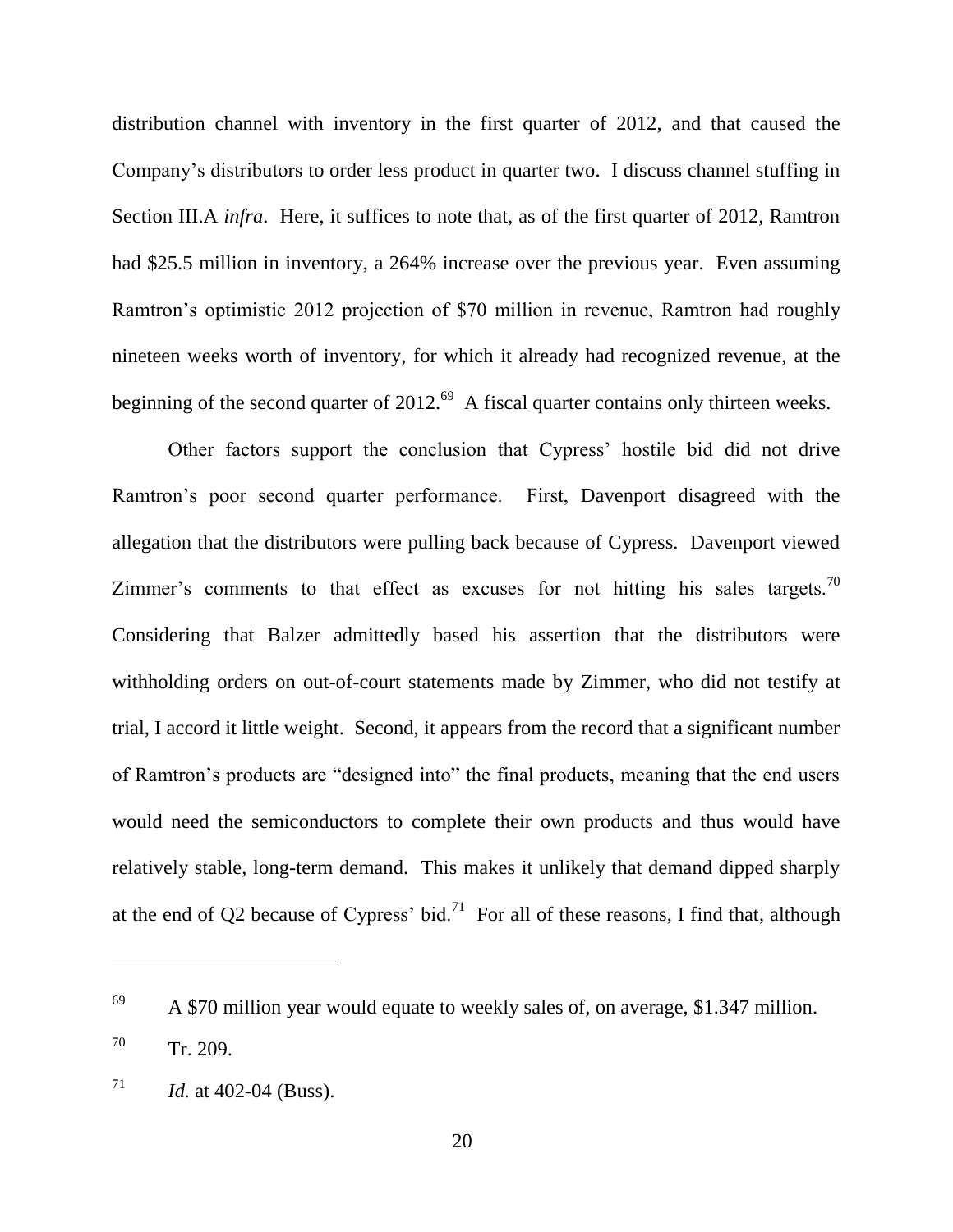Cypress' bid may have contributed slightly to Ramtron's poor performance in the second quarter of 2012, the main cause of that performance was Ramtron's own business reality.

Notwithstanding the poor second quarter, Cypress increased its offer price to \$2.88 per share on August 27, 2012, and extended the term of the tender offer.<sup>72</sup> On September 10, 2012, Ramtron's Board again concluded that the offer was inadequate and recommended that the stockholders not tender their shares.<sup>73</sup> During the time Cypress was pursuing its hostile tender offer, Ramtron actively canvassed the market looking for other buyers. In fact, Ramtron contacted over twenty potential suitors, a process I discuss in more detail in Section III.C *infra.* None of those other companies, however, ever made a firm offer, even though the most serious of them had access to Ramtron's internal management projections.

 Beginning on September 12, 2012, representatives of Cypress and Ramtron engaged in active negotiations. Cypress increased its offer to \$3.01 per share on September 16 and then again to \$3.08 on September 17. Later that same day, Ramtron and Cypress agreed on the final transaction price of \$3.10 per share.<sup>74</sup> The parties signed

 $^{72}$  JS ¶ 15.

 $^{73}$  *Id.* 16.

 $^{74}$  *Id.* 17.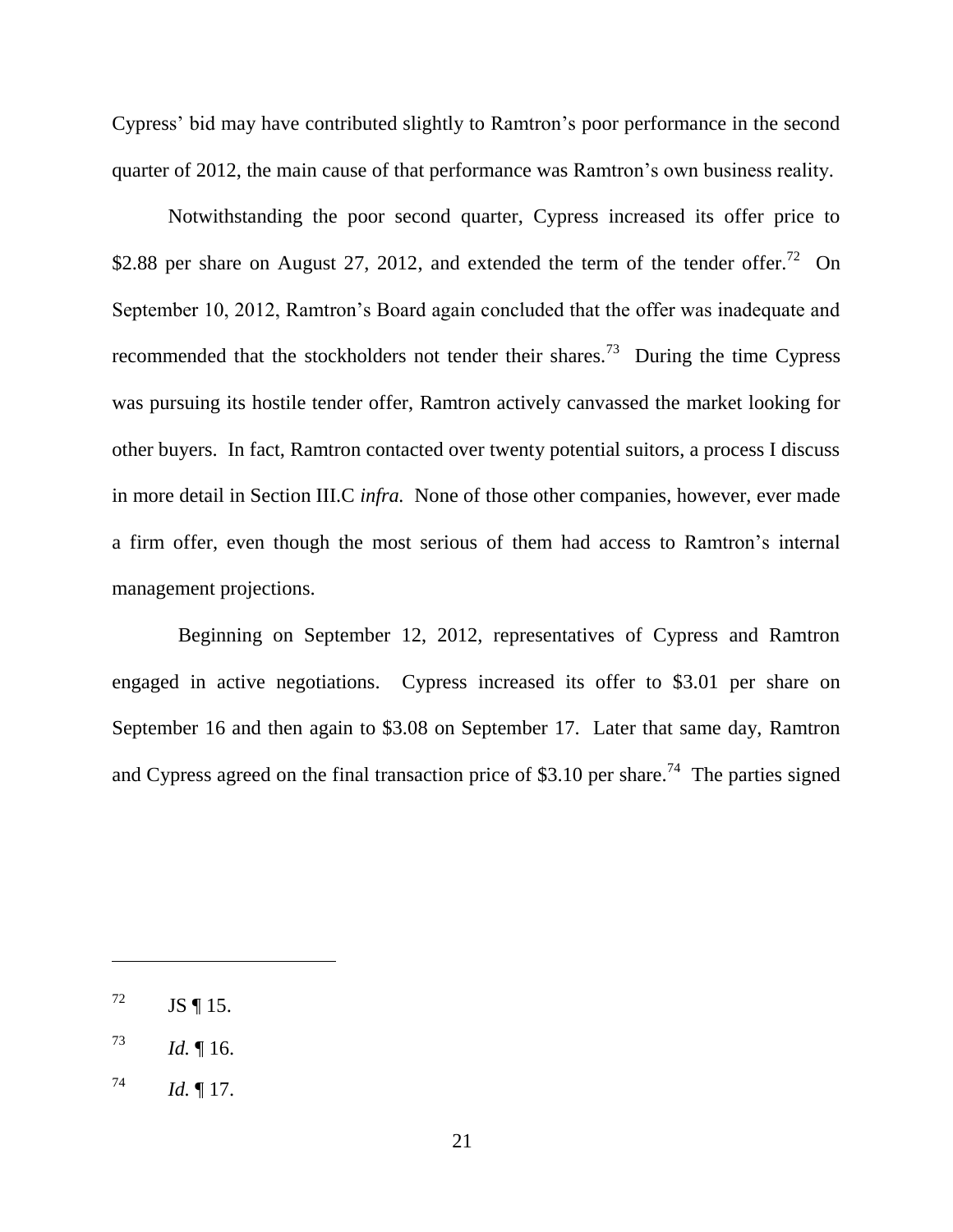the merger agreement on September  $18<sup>75</sup>$  and the Merger was approved by a stockholder vote on November 20, 2012.<sup>76</sup>

### **D. Procedural History**

LongPath filed this appraisal action on December 11, 2012. After the parties engaged in discovery, the Court presided over a three-day trial from October 7 to 9, 2014. Eight witnesses testified, including the parties' experts. After extensive post-trial briefing, I heard final argument on March 3, 2015.

I also note, for completeness, that a stockholder class action challenging the Merger was filed on October 15, 2012. Those plaintiffs moved to preliminarily enjoin the Merger, but that motion was denied. Thereafter, the defendants in the class action moved to dismiss. On June 30, 2014, I issued a memorandum opinion granting those motions and dismissing the stockholder class action with prejudice.<sup>77</sup>

### **E. Parties' Contentions**

Both parties base their positions on expert testimony. Petitioner called David Clarke as its expert; Respondent relied upon Gregg Jarrell. Not surprisingly, the experts arrived at widely disparate conclusions. Clarke contends that the fair value of Ramtron's stock as of the Merger was \$4.96 a share. Jarrell opines that the stock was worth only

 $^{75}$  *Id.* 18.

 $1d. \P 23.$ 

<sup>77</sup> *Dent v. Ramtron Int'l Corp.*, 2014 WL 2931180 (Del. Ch. June 30, 2014).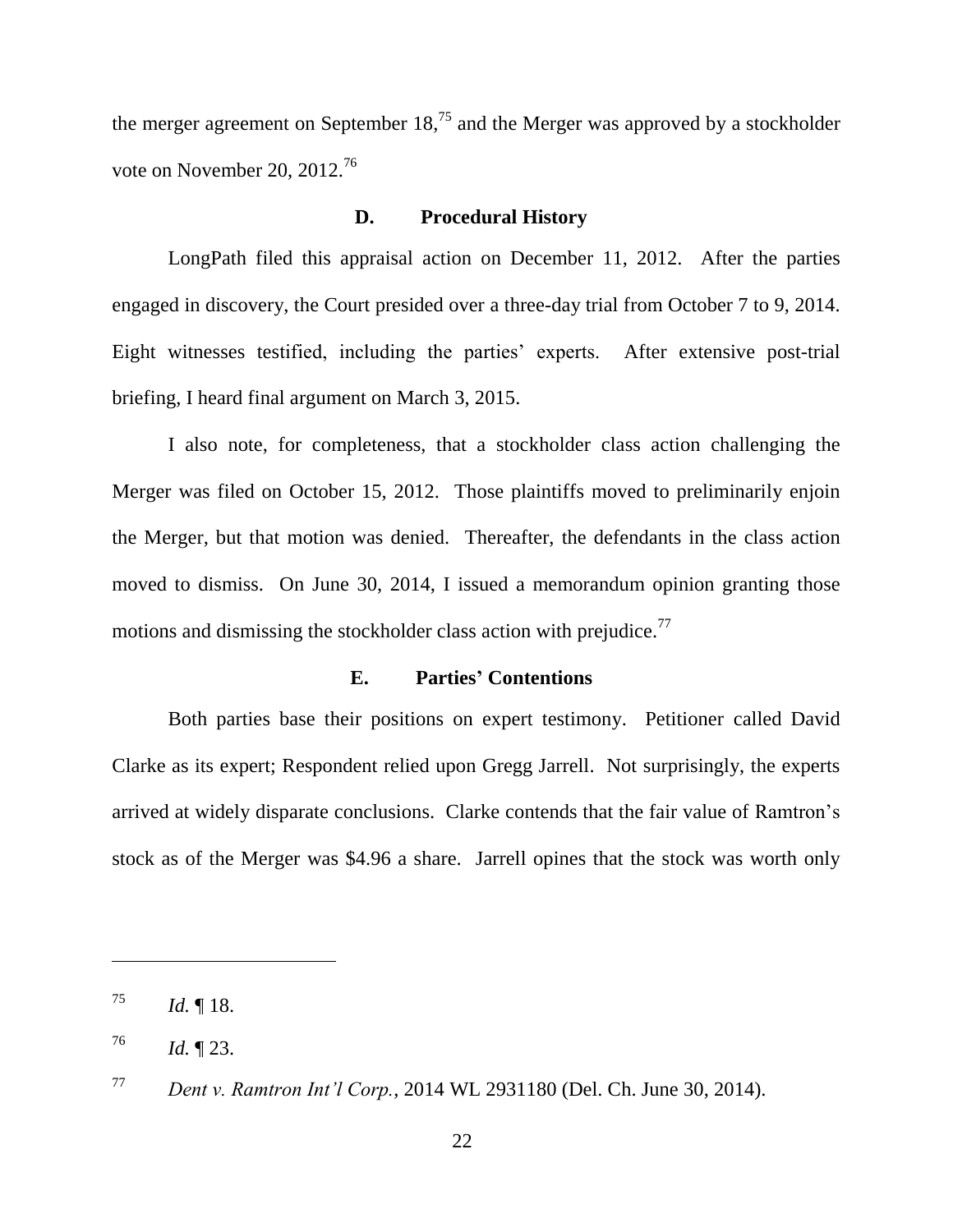\$2.76. Petitioner's fair value of \$4.96 a share is more than 274% of Ramtron's unaffected stock price of \$1.81.

Clarke bases his conclusion of \$4.96 per share on a combination of a DCF analysis and a comparable transactions analysis, which he weighted at 80% and 20%, respectively. Clarke relied on Ramtron's management projections and a three-stage DCF analysis to arrive at a value of \$5.20 per share. He based his comparable transactions analysis on a dataset consisting of only two transactions and obtained a fair value of \$3.99 per share. Because Clarke found no comparable companies, he did not rely on that valuation method.

Jarrell rather unusually began his analysis with two premises: (1) that the Merger price was the result of a fair and competitive auction; and (2) that the management projections were overly optimistic. Based on these predicates, Jarrell opted to examine the transaction price and back out any synergies in order to determine fair value. This approach resulted in a fair value of \$2.76 per share. In addition, Jarrell conducted a DCF analysis, in which he relied upon the management projections he earlier concluded were overly optimistic. Based on that analysis, Jarrell opined, apparently in the alternative, that the fair value of the Company's shares was \$3.08 each, a number coincidentally only two pennies from the Merger price. As a result of his analysis, Jarrell also concluded that there were no comparable companies or comparable transactions.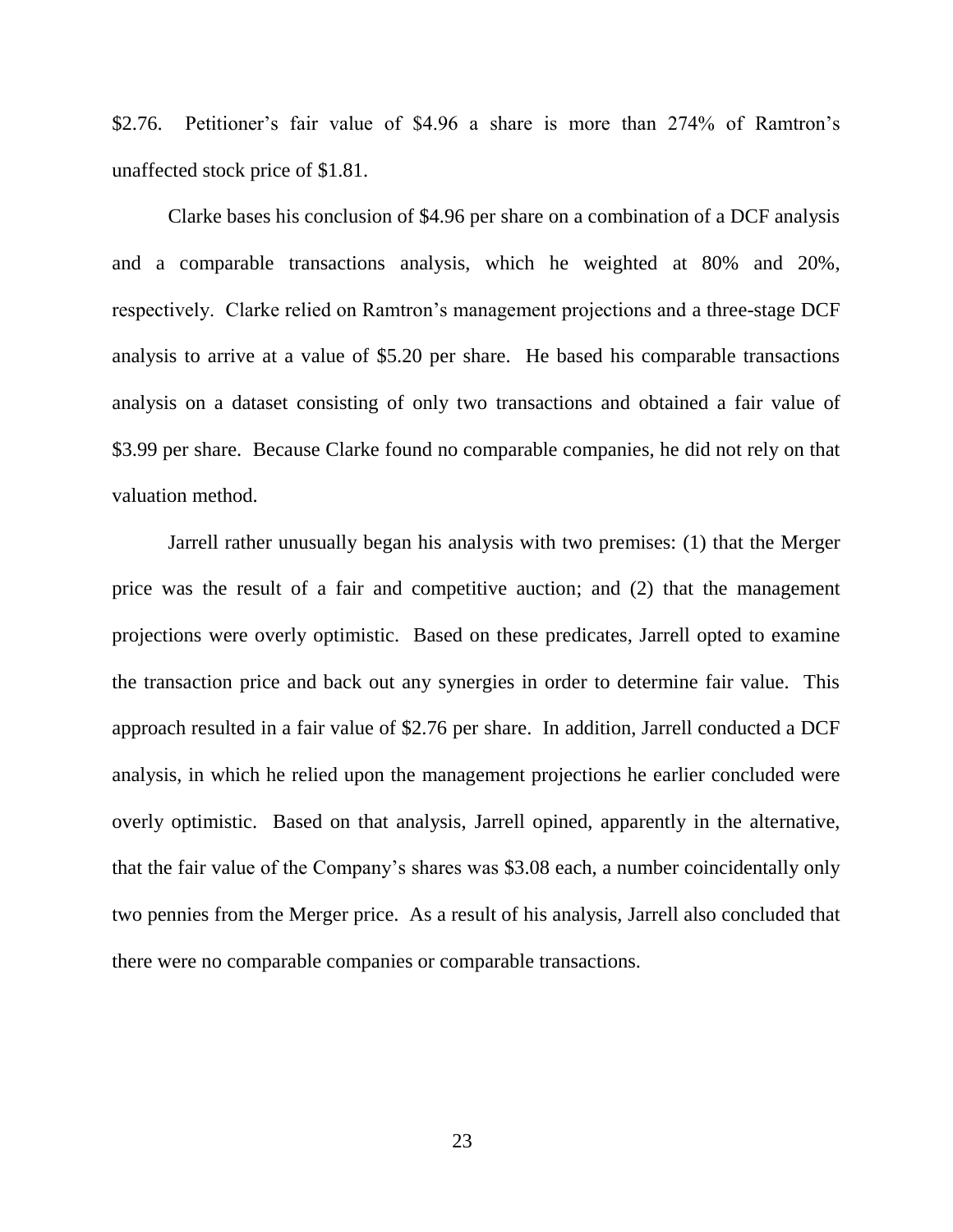Much has been said of litigation-driven valuations, none of it favorable.<sup>78</sup> Here, the parties have proffered widely disparate valuation numbers which differ, at the extremes, by \$2.44 as compared to an unaffected stock price of \$1.81 and a deal price of \$3.10. LongPath asks this Court to adopt its \$4.96 figure and conclude that the market left an amount on the table exceeding Ramtron's unaffected market capitalization. This would be a significant market failure, especially in the context of a well-publicized hostile bid and a target actively seeking a white knight. But, LongPath itself is a market participant. It bought its shares *after* the announcement of the Merger, thereby effectively purchasing an appraisal lawsuit. Although such arbitrage can be profitable on the merits when flawed deals undervalue companies, LongPath invested an amount so small that, even if I accepted its position and concluded that Ramtron's true value at the time of the Merger was somewhere in the range of \$4.96 per share, this lawsuit is likely a less-than-break-even proposition for LongPath after considering its litigation expenses. Respondent, on the other hand, has submitted an eyebrow-raising DCF that, based on projections its expert *presumed* were overly optimistic, still returns a "fair" value two cents *below* the Merger price.

<sup>&</sup>lt;sup>78</sup> *E.g., In re Dole Food Co.*, 2014 WL 6906134, at \*11 (Del. Ch. Dec. 9, 2014) ("In appraisal proceedings, the battling experts tend to generate widely divergent valuations as they strive to bracket the outer limits of plausibility."); *Finkelstein v. Liberty Digital, Inc.*, 2005 WL 1074364, at \*13 (Del. Ch. Apr. 25, 2005) ("Men and women who purport to be applying sound, academically-validated valuation techniques come to this court and, through the neutral application of their expertise to the facts, come to widely disparate results, even when applying the same methodology.").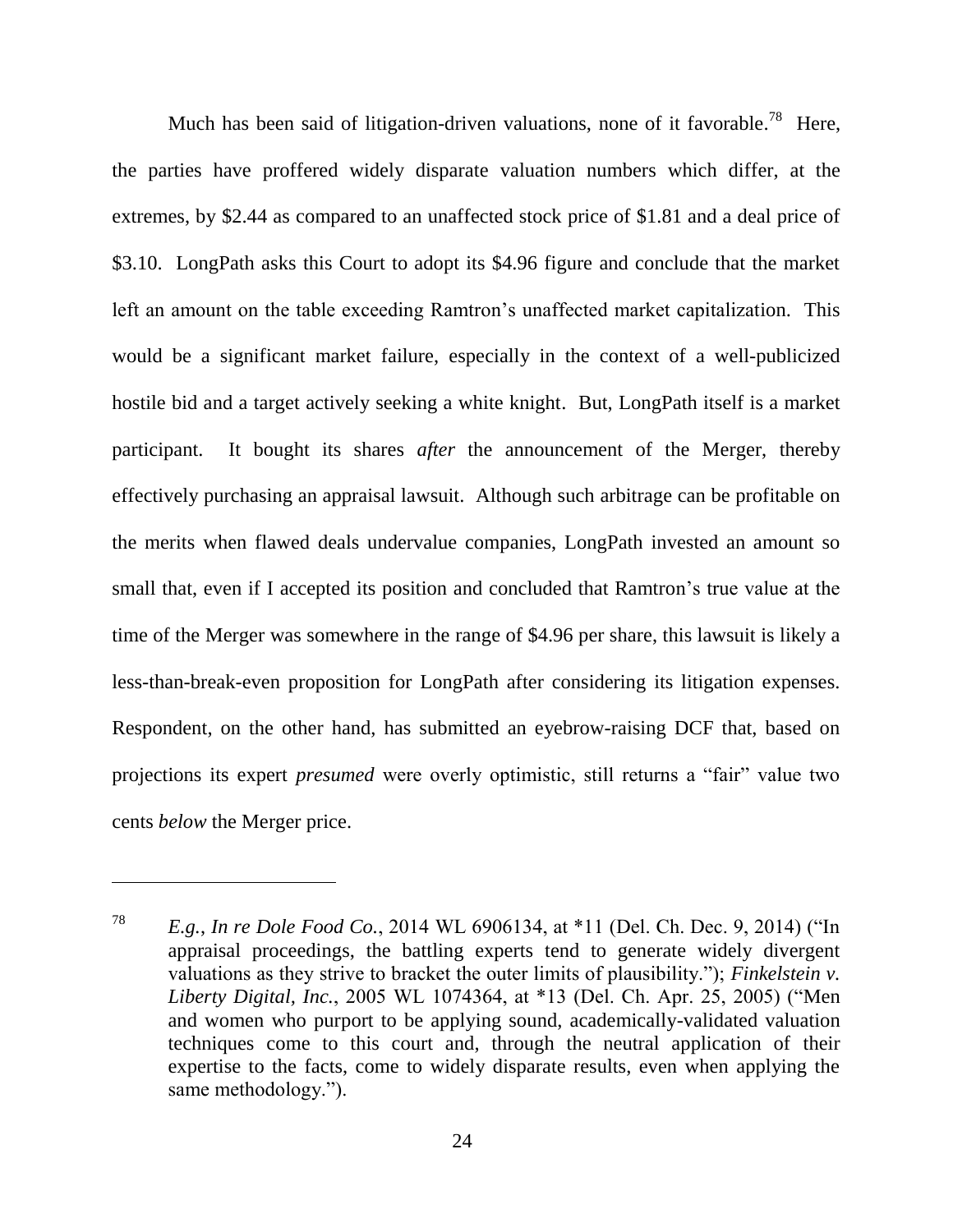#### **II. STANDARD OF REVIEW**

In a statutory appraisal action brought pursuant to 8 *Del. C.* § 262, the Court is tasked with "determin<sup>[ing]</sup> the fair value of the shares exclusive of any element of value arising from the accomplishment or expectation of the merger or consolidation, together with interest, if any, to be paid upon the amount determined to be the fair value.<sup>79</sup> The Delaware Supreme Court has held that "fair value" is "the value to a stockholder of the firm as a going concern, as opposed to the firm's value in the context of an acquisition or other transaction.<sup>80</sup> "Accordingly, the corporation must be valued as a going concern based upon the 'operative reality' of the company as of the time of the merger.<sup>81</sup> Section 262 directs that, in making this determination, "the Court shall take into account all relevant factors."<sup>82</sup> Our case law has made clear that "[a]ny 'techniques or methods which are generally considered acceptable in the financial community and otherwise admissible in court' may be used. $^{983}$ 

<sup>79</sup> 8 *Del. C.* § 262(h).

<sup>80</sup> *Golden Telecom, Inc. v. Global GT LP*, 11 A.3d 214, 218 (Del. 2010).

<sup>81</sup> *M.G. Bancorporation, Inc. v. Le Beau*, 737 A.2d 513, 525 (Del. 1999) (quoting *Cede & Co. v. Technicolor, Inc.*, 684 A.2d 289, 298 (Del. 1996)).

<sup>82</sup> 8 *Del. C.* § 262(h).

<sup>83</sup> *Gholl v. eMachines, Inc.*, 2004 WL 2847865, at \*5 (Del. Ch. Nov. 24, 2004) (quoting *Weinberger v. UOP, Inc.*, 457 A.2d 701, 713 (Del. 1983)).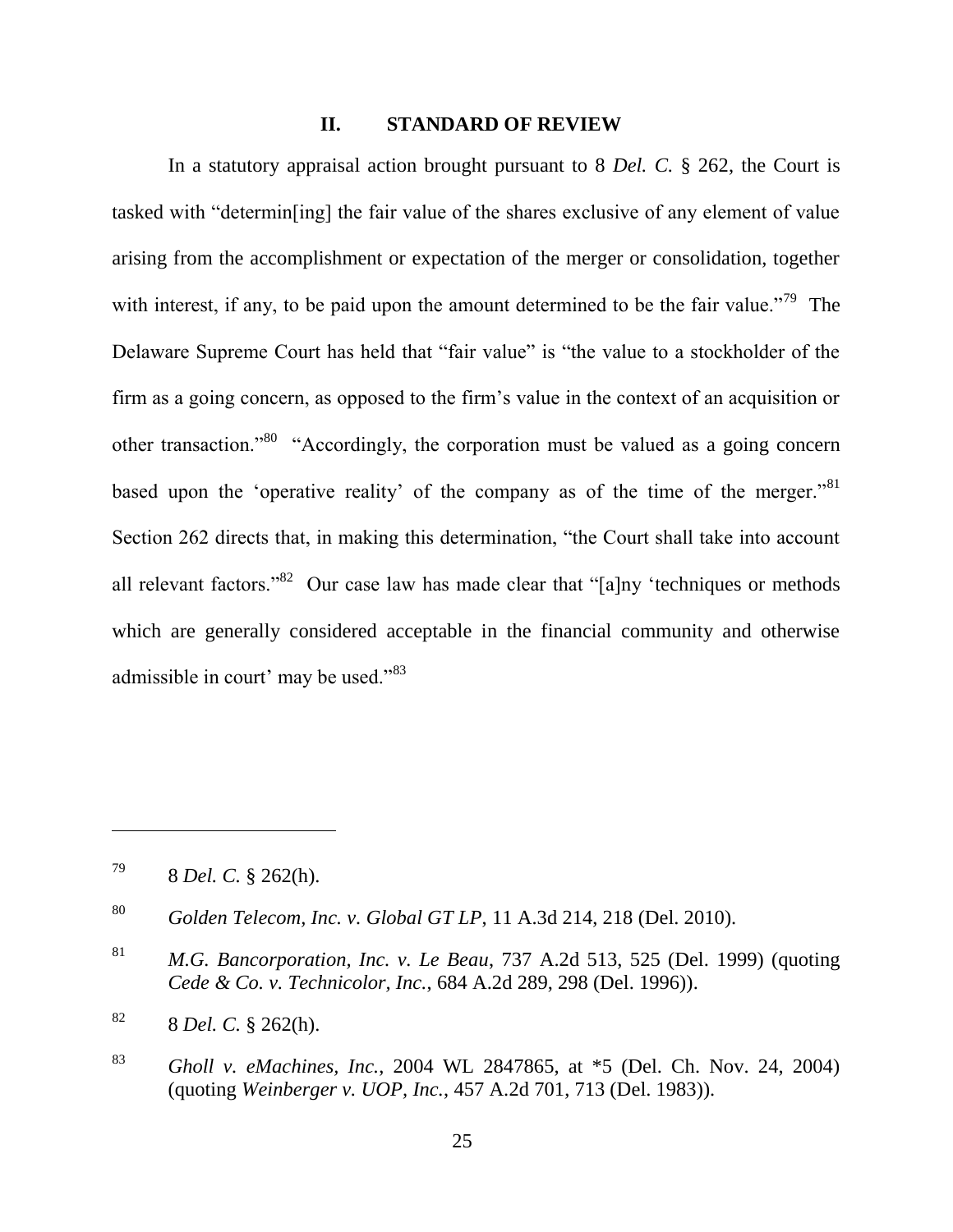As is well-known, the Delaware appraisal statute places the burden of proof on both parties.<sup>84</sup> "If neither party satisfies its burden, however, the court must then use its own independent business judgment to determine fair value.<sup>85</sup>

### **III. ANALYSIS**

A survey of the case law reveals that there are four main, or at least recurring, valuation techniques generally presented in an appraisal action: a discounted cash flow or DCF analysis, a comparable companies approach, a comparable transactions approach, and an examination of the merger price itself, less synergies. Like all tools, each has its own strengths and weaknesses. The parties agree that there are no comparable companies. Jarrell and Clarke disagree about whether there are comparable transactions, but the universe of potential comparables, even according to Clarke, is limited to two. Both sides conducted a DCF analysis, but disagree about certain issues in addition to the reliability of the Management Projections, such as the proper size premium, the appropriate method of modeling future capital expenditures, and whether a two-step or three-step DCF is more appropriate, as well as several more minor issues. The parties strongly disagree about the appropriate weight, if any, to give the Merger price, which Respondent weighs at 100%. Petitioner places the most weight on its DCF analysis.

<sup>84</sup> *M.G. Bancorporation, Inc.*, 737 A.2d at 520 ("In a statutory appraisal proceeding, both sides have the burden of proving their respective valuation positions by a preponderance of the evidence.").

<sup>85</sup> *Gholl*, 2004 WL 2847865, at \*5.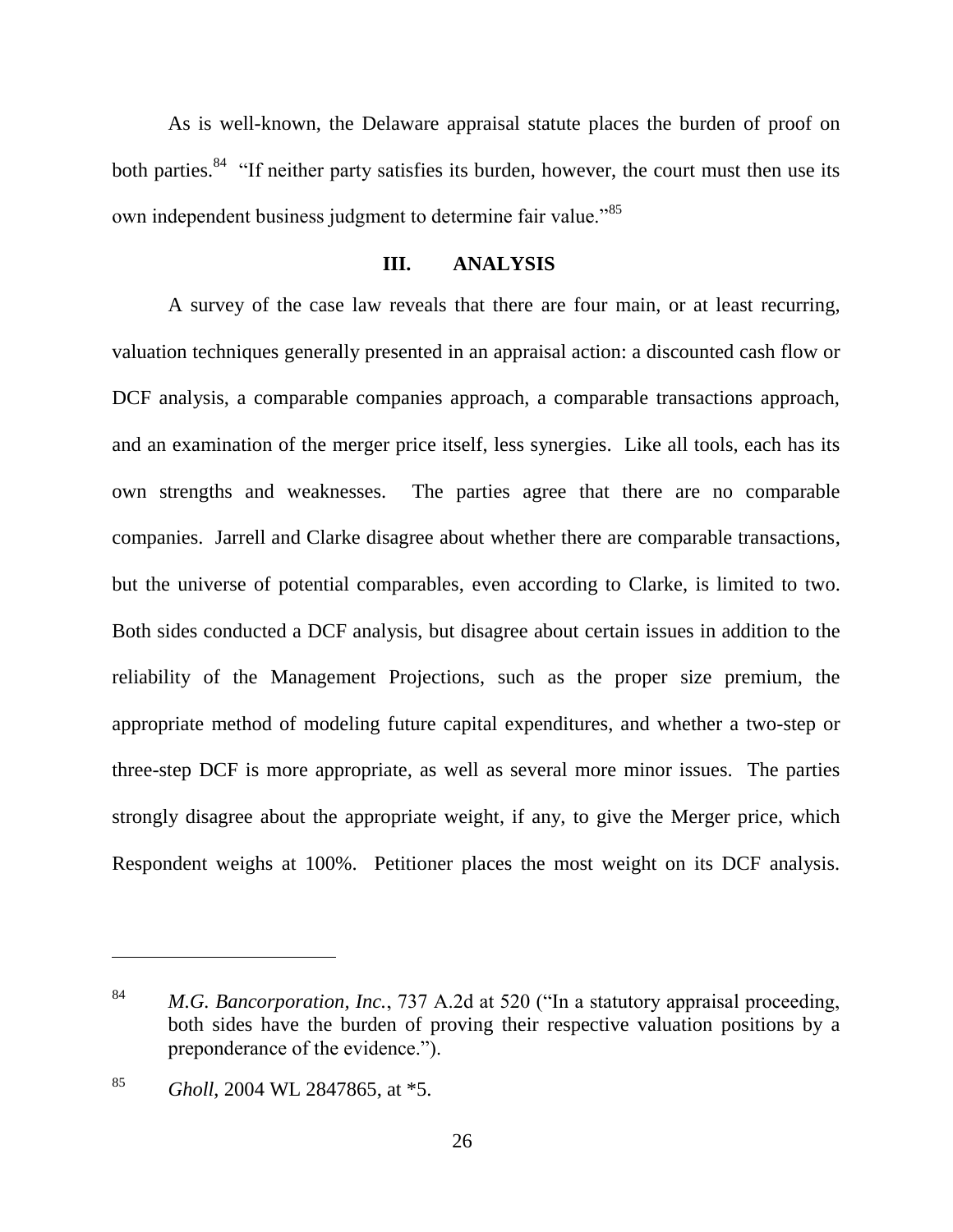Accordingly, I begin there and then address the utility of a comparable transactions approach before turning to the transaction price.

### **A. A Discounted Cash Flow Analysis Is Inappropriate Because the Management Projections Are Unreliable**

A discounted cash flow analysis "involves projecting operating cash flows for a determined period, setting a terminal value at the end of the projected period, and then discounting those values at a set rate to determine the net present value of a company's shares."<sup>86</sup> "Typically, Delaware courts tend to favor a DCF model over other available methodologies in an appraisal proceeding. However, that metric has much less utility in cases where the transaction giving rise to appraisal was an arm's-length merger, [or] where the data inputs used in the model are not reliable  $\ldots$   $\frac{87}{87}$  The foundational inputs of a DCF are the company's cash flows.<sup>88</sup> In determining those inputs, this Court has placed substantial weight on the projections of the incumbent management. Indeed, "this Court prefers valuations based on management projections available as of the date of the

<sup>86</sup> *Doft & Co. v. Travelocity.com Inc.*, 2004 WL 1152338, at \*5 (Del. Ch. May 21, 2004).

<sup>87</sup> *Highfields Capital, Ltd. v. AXA Fin., Inc.*, 939 A.2d 34, 52-53 (Del. Ch. 2007).

<sup>88</sup> *Cf. Laidler v. Hesco Bastion Envt'l, Inc.*, 2014 WL 1877536, at \* 8 (Del. Ch. May 12, 2014) ("Though DCF is more prominently employed in Delaware appraisal litigation, both parties' experts opine that employing a DCF is not feasible here because [the company's] management never made cash flow projections in the ordinary course of its business.").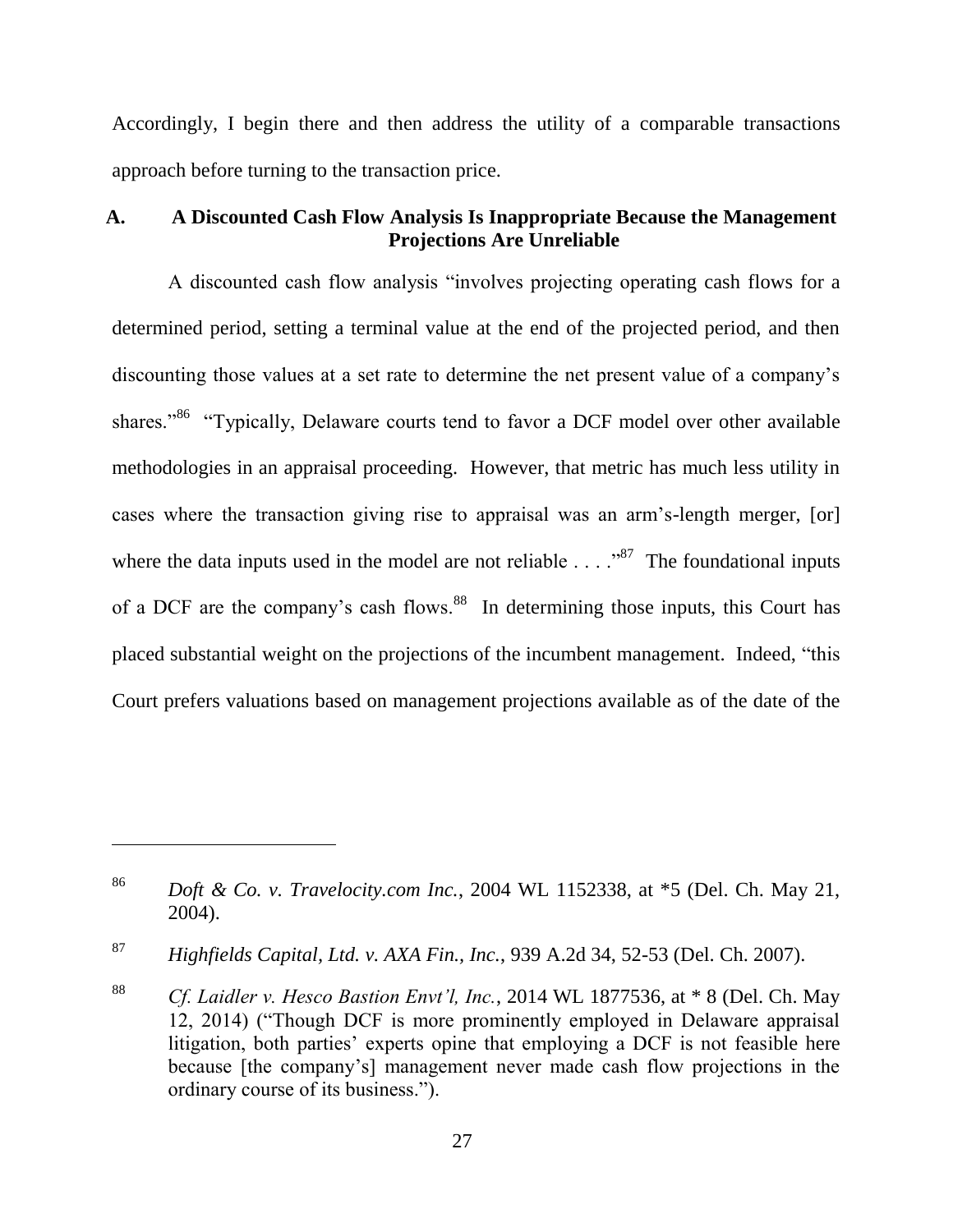merger and holds a healthy skepticism for post-merger adjustments to management projections or the creation of new projections entirely."<sup>89</sup>

The reason that "Delaware law clearly prefers valuations based on contemporaneously prepared management projections" is "because management ordinarily has the best first-hand knowledge of a company's operations.<sup> $90$ </sup> These projections are useful in appraisals, because they "by definition, are not tainted by postmerger hindsight and are usually created by an impartial body. . . . When management projections are made in the ordinary course of business, they are generally deemed reliable."<sup>91</sup> By corollary, projections prepared outside of the ordinary course do not enjoy the same deference. In fact, management projections can be, and have been, rejected entirely when they lack sufficient indicia of reliability, such as when they were prepared: (1) outside of the ordinary course of business; (2) by a management team that never before had created long-term projections; (3) by a management team with a motive to alter the projections, such as to protect their jobs; and (4) when the possibility of litigation, including an appraisal action, was likely and probably affected the neutrality of

<sup>89</sup> *Cede & Co. v. JRC Acq. Corp.,* 2004 WL 286963, at \*2 (Del. Ch. Feb. 10, 2004).

<sup>90</sup> *Doft & Co.*, 2004 WL 1152338, at \*5.

<sup>91</sup> *Cede & Co. v. Technicolor, Inc.*, 2003 WL 23700218, at \*7 (Del. Ch. Dec. 31, 2003), *revised* (July 9, 2004), *aff'd in part, rev'd in part*, 884 A.2d 26 (Del. 2005).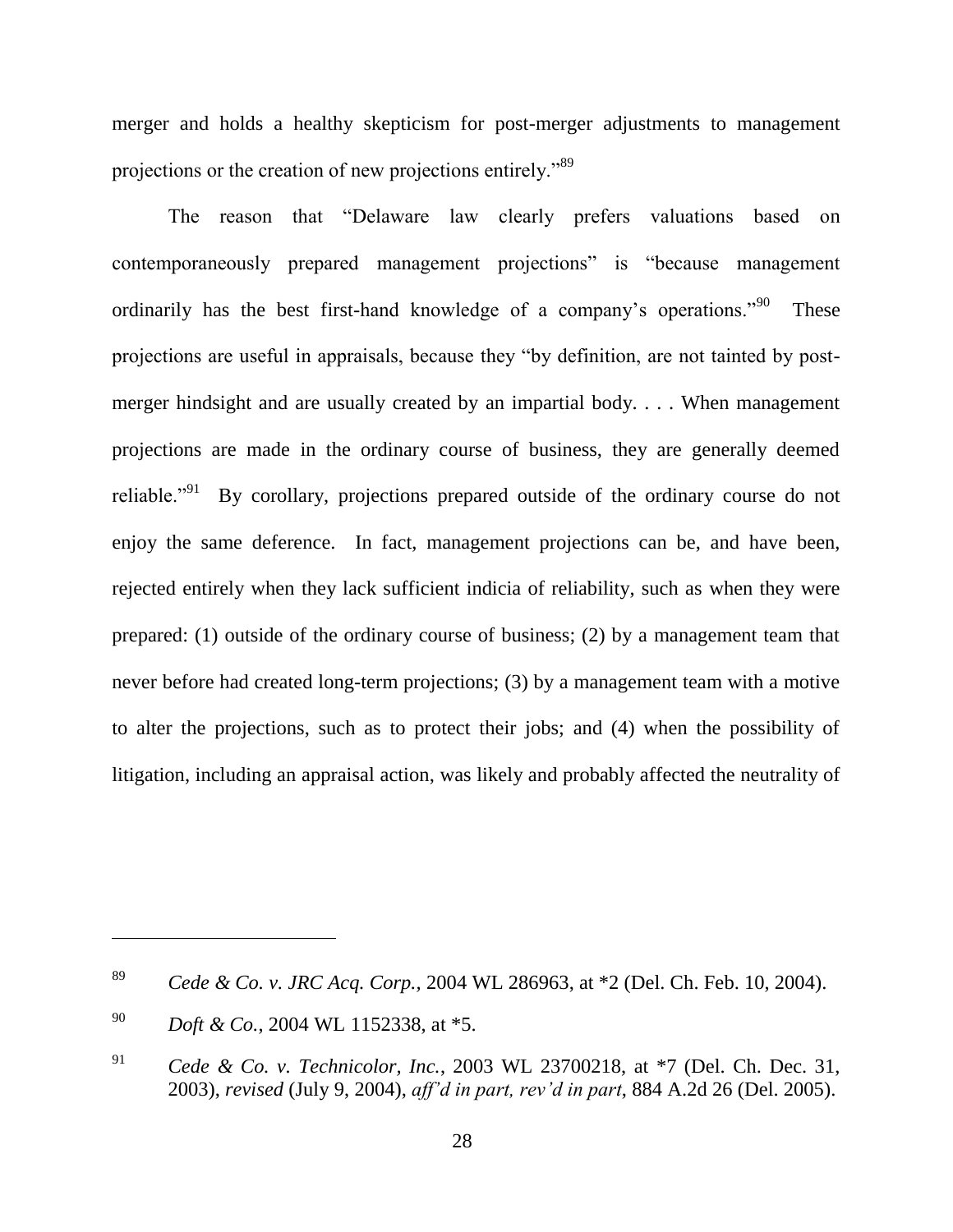the projections.<sup>92</sup> These factors go to the reliability of the projections. In this case, the Ramtron management projections suffer from all of these problems.

# **1. A new Ramtron management team prepared projections not in the ordinary course using a methodology they never had employed before**

The team in charge of creating the new Management Projections consisted of Richards and one of his employees, Zimmer, and Emley, with oversight by Balzer. $93$ According to Richards, the projections started with the numbers provided by the sales department, because most of the Company's costs either were fixed or a percentage of

Recent cases continue to evaluate the reliability of management projections on similar grounds. *See, e.g.*, *Merlin P'rs LP v. AutoInfo, Inc.*, 2015 WL 2069417, at \*8 (Del. Ch. Apr. 30, 2015) (refusing to rely on management projections where: (1) management never before had prepared similar projections; (2) the projections were so "indisputably optimistic" that the petitioner's own expert testified that a discount would have been appropriate; and (3) management "itself had no confidence in its ability to forecast"); *Owen v. Cannon*, 2015 WL 3189204, at \*19-21 (Del. Ch. June 17, 2015) (rejecting an attack on the management projections when those projections did not include speculative business items, were not inconsistent with historical performance, were not "created by novices," and instead generally resulted from a "deliberate, iterative process over a period of three years to create, update and revise multi-year projections for the Company").

<sup>92</sup> *Gearreald v. Just Care, Inc.*, 2012 WL 1569818, at \*4 (Del. Ch. Apr. 30, 2012) (listing these four factors as reasons not to afford deference to the projections); *see also Huff Fund Inv. P'ship v. CKx, Inc.*, 2013 WL 5878807, at \*9-11 (Del. Ch. Nov. 1, 2013) (rejecting management projections prepared out of the ordinary course that included substantial speculative elements), *holding left unmodified*, 2014 WL 2042797 (Del. Ch. May 19, 2014), *both aff'd*, 2015 WL 631586 (Del. Feb. 12, 2015) (TABLE); *Doft & Co.*, 2004 WL 1152338, at \*5-6 (finding management projections unreliable because: (1) management themselves did not regard them as reliable; and (2) the company, and seemingly the industry, was deemed nearly impossible to forecast in the short term, much less the long-term).

 $\frac{93}{r}$  Tr. 59 (Richards).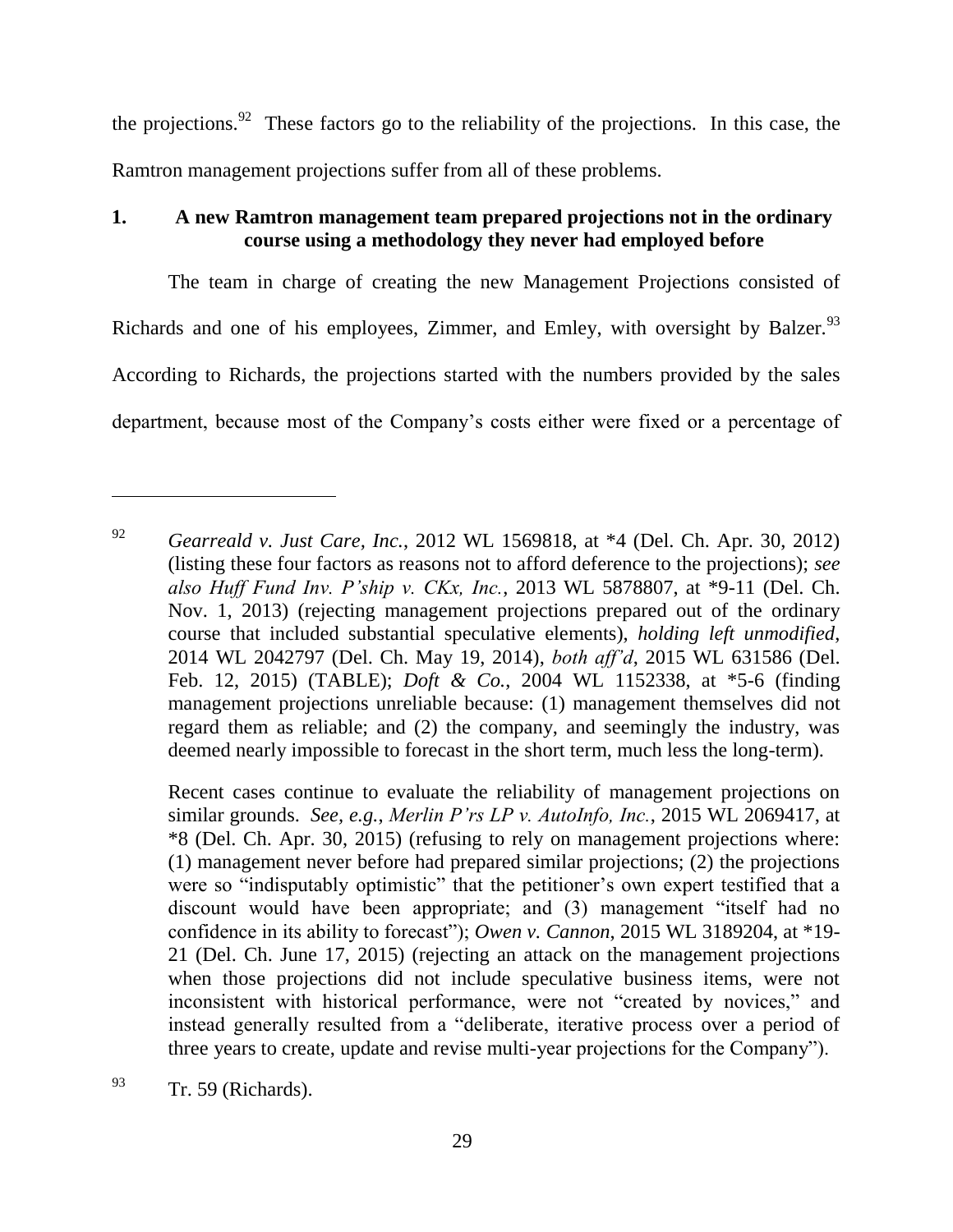revenue, so the revenue numbers were the most important inputs.<sup>94</sup> Zimmer and Emley were the lead individuals responsible for developing the sales (and, hence, revenue) numbers. Both had been with the Company at most a year when they began creating the new projections.<sup>95</sup>

Aside from having relatively new employees tasked with creating the inputs, the team that developed the Management Projections utilized: (1) a new product-by-product build-up method; (2) a point-of-sale instead of the usual point-of-purchase methodology; and (3) a multi-year projection period.<sup>96</sup> The Ramtron management team previously had not created projections using any of these methods, much less all three.

Additionally, the projections were not prepared in the ordinary course of business. There is no evidence Ramtron ever had prepared forecasts for more than five quarters, with the exception of Richards's deferred tax asset projections.<sup>97</sup> Balzer ordered the projections created immediately *after* Cypress issued its bear hug letter. Thus, these projections were prepared in anticipation of potential litigation, or, at least, a hostile takeover bid. Balzer explicitly wrote that he wanted a "product by product build up, with assumptions, for it to hold water in the event of a subsequent dispute."<sup>98</sup> Furthermore, at

<sup>94</sup> *Id.* at 60.

<sup>95</sup> *Id.* at 64.

<sup>96</sup> *Id.* at 63 (Richards); *see also* JX 60.

<sup>97</sup> *See supra* note 53.

 $98$  JX 60.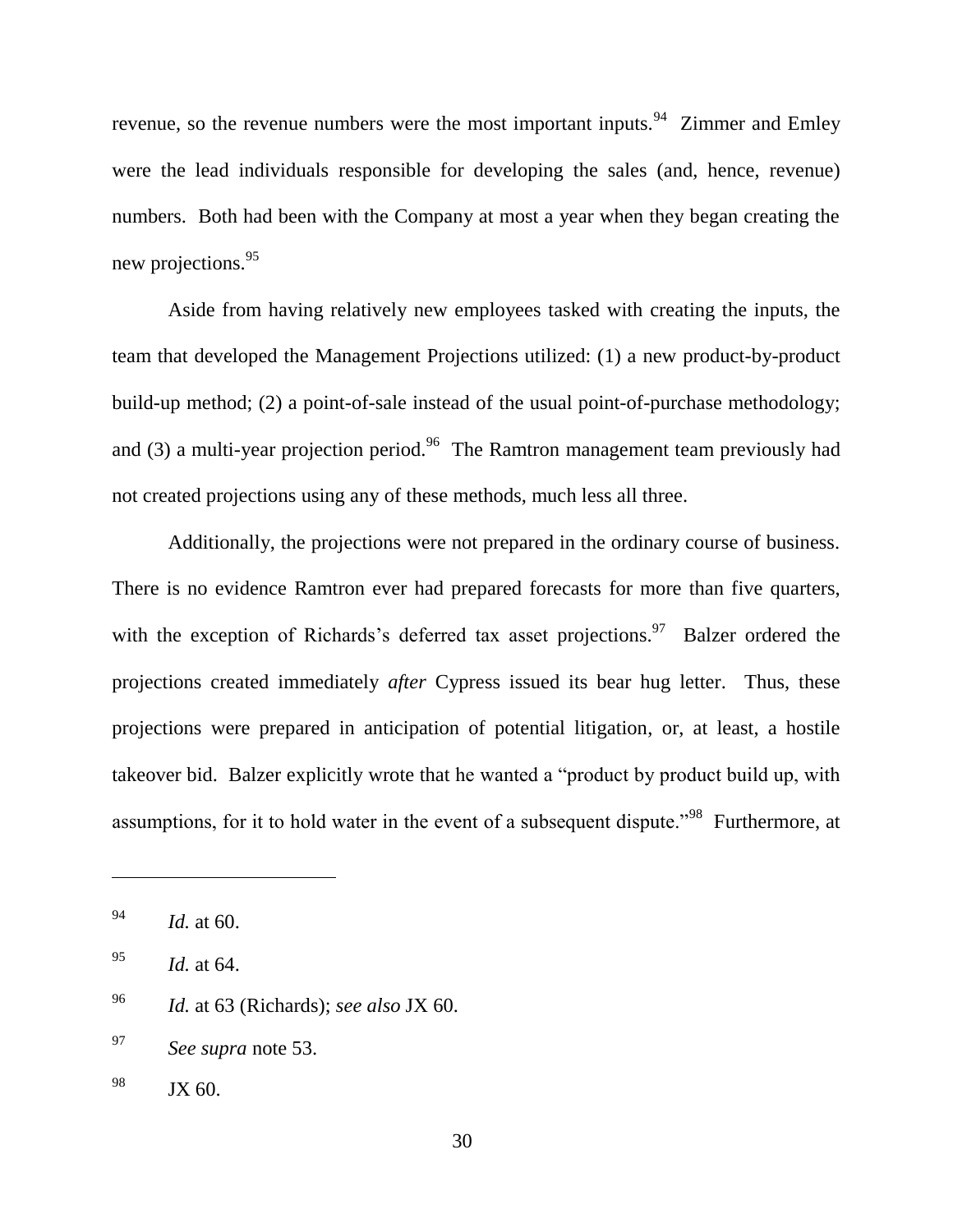least Richards understood one of the purposes of the projections was to serve as a marketing tool in Needham's hunt for a white knight.<sup>99</sup> This knowledge gave the management team an incentive to err on the optimistic side.

In sum, Ramtron's new management team employed a new methodology to create long-term projections, which they were not accustomed to doing, out of the ordinary course of business, with knowledge that the projections could or would be used: (1) in a subsequent dispute; (2) in marketing the Company; (3) as the inputs for Needham's DCF analysis;<sup>100</sup> or (4) any combination of those three possibilities. These projections, therefore, facially lack the indicia of reliability that generally have led Delaware courts to defer to management projections. I now turn to more specific problems with the Management Projections that reinforce the conclusion that the Projections are unreliable.

### **2. Management's forecasting capabilities**

The parties vigorously dispute Ramtron management's forecasting accuracy. One dispute, for example, involves Respondent's contention that Ramtron often missed its publicly issued guidance for annual revenue going back to 2007, four years before Zimmer and Emley even joined the Company. This line of attack is something of a red herring. The proper focus should be on the forecasting accuracy of the management team *that actually made the projections*. Whether other, prior executives had or lacked the gift of seeing into the Company's future and predicting the success of its business is less

 $^{99}$  Tr. 59.

<sup>100</sup> *Id.*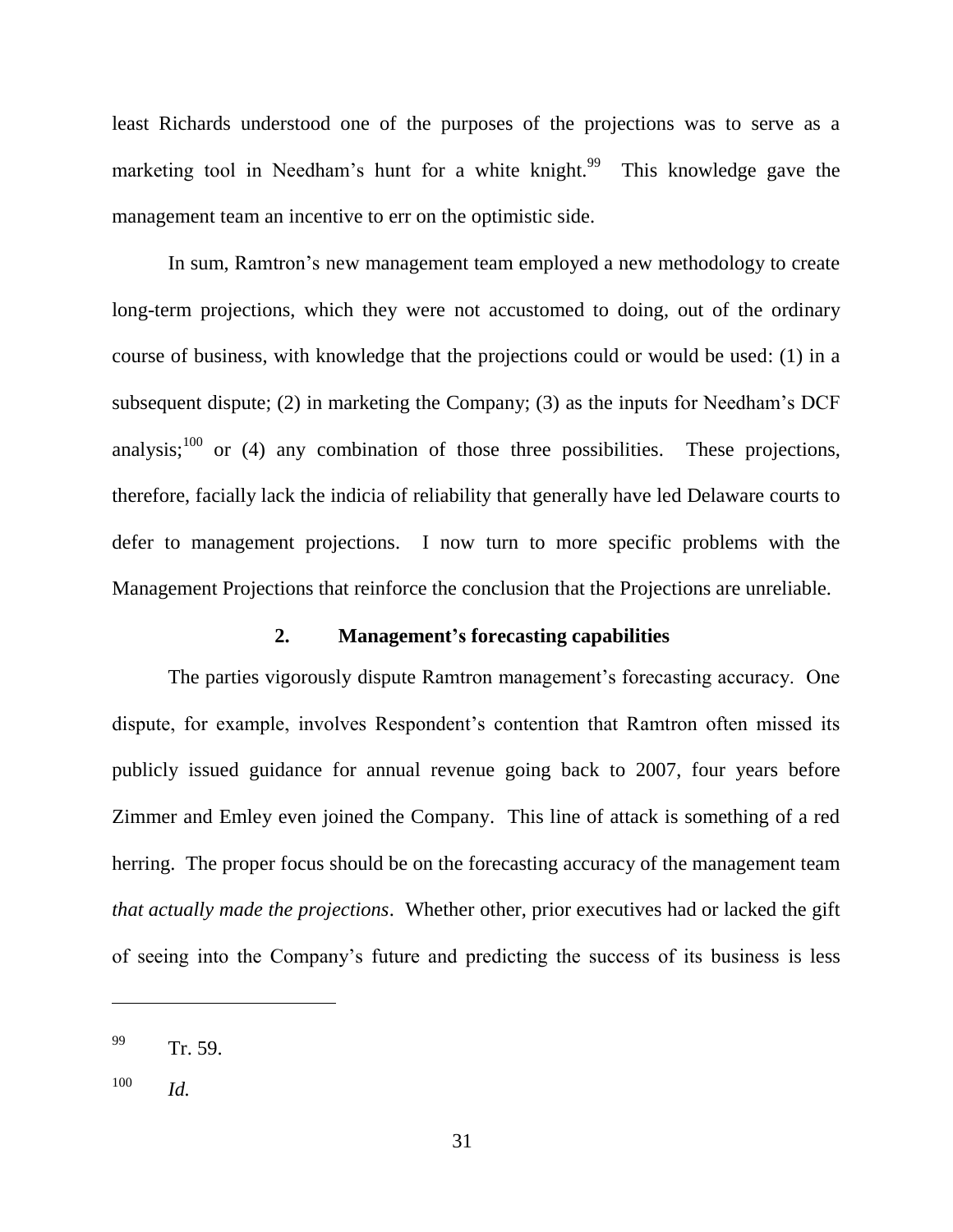relevant and barely probative of the forecasting capabilities of the pre-Merger management team. Accordingly, I would assign little weight to Ramtron's alleged historic forecasting prowess, even assuming it was proven.

The record is surprisingly unclear on exactly what projections were made by the then-current Ramtron management team, aside from the occasional public guidance.<sup>101</sup> The parties' main disagreement over management's forecasting abilities concerns a waterfall chart. The chart shows forecasts by quarter. Respondent contends that the chart represents management's ongoing internal forecasts. Petitioner argues that it depicts nothing but "stretch goals." The answer is somewhat important. If the waterfall chart in fact represents actual forecasts, then Ramtron's ability to forecast its own business more than two quarters out was quite poor. On the other hand, if the chart merely reflects stretch goals, then it loses much of its impact. The weight of the evidence convinces me that the waterfall chart represented actual forecasts, but I still accord that chart only moderate weight in my evaluation of the Management Projections. Before explaining why, I have included below a portion of the waterfall chart.<sup>102</sup>

<sup>&</sup>lt;sup>101</sup> *E.g.*, JX 47 (forecasting, on April 19, 2012, \$70 million in total 2012 revenue). On February 22, 2011, Ramtron forecasted between \$65 and \$70 million in total 2011 revenue. JX 294. Actual revenues for 2011 were \$66.4 million. JX 215 Ex. 3. The 2011 forecast likely was not made by exactly the same management team and neither the 2011 nor the 2012 forecasts utilized a point-of-sale or a bottoms-up line-item methodology. Thus, the relevance of the 2011 and 2012 forecasts, as predictors of the accuracy of the Management Projections, is marginal, at best.

 $102$  JX 39. This chart was included in a presentation to the Ramtron Board and is dated February 9, 2012. The first two columns indicate the month and the quarter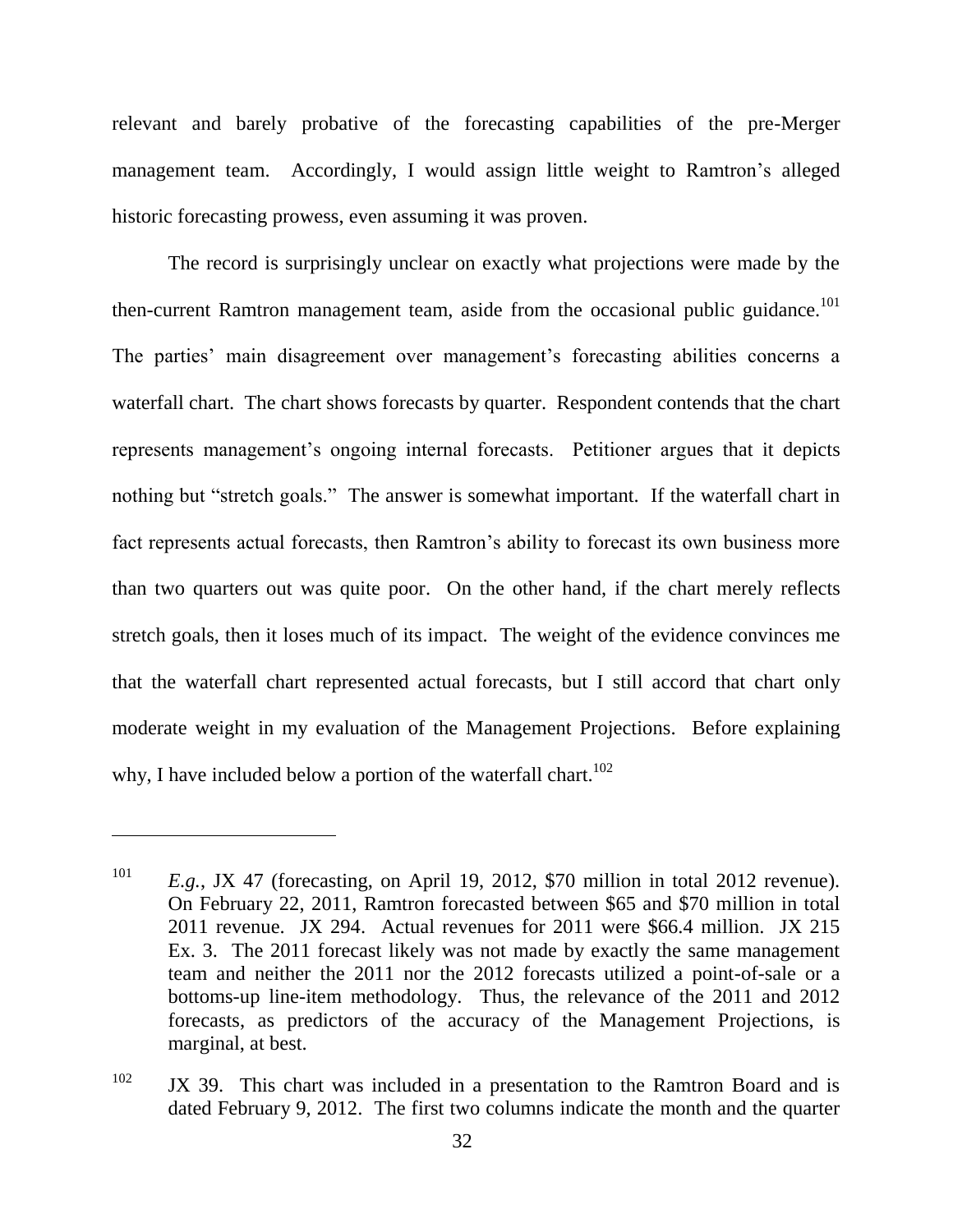| Qtr<br>Date | Q1             | Q <sub>2</sub> | Q <sub>3</sub> | Q <sub>4</sub> | Q1       | Q <sub>2</sub> | Q <sub>3</sub> | Q <sub>4</sub> |          |
|-------------|----------------|----------------|----------------|----------------|----------|----------------|----------------|----------------|----------|
|             | 2011           | 2011           | 2011           | 2011           | 2012     | 2012           | 2012           | 2012           |          |
| Apr.        | Q <sub>2</sub> | \$21,000       |                |                |          |                |                |                |          |
| 2010        | 2010           |                |                |                |          |                |                |                |          |
| July        | Q <sub>3</sub> | \$21,000       | \$23,000       |                |          |                |                |                |          |
| 2010        | 2010           |                |                |                |          |                |                |                |          |
| Oct.        | Q4             | \$21,000       | \$23,000       | \$24,000       |          |                |                |                |          |
| 2010        | 2010           |                |                |                |          |                |                |                |          |
| Dec.        | Q1             | \$21,000       | \$22,000       | \$24,000       | \$25,000 |                |                |                |          |
| 2010        | 2011           |                |                |                |          |                |                |                |          |
| Jan.        | Q1             | \$10,000       | \$15,000       | \$20,000       | \$22,000 |                |                |                |          |
| 2011        | 2011           | \$10,440       |                |                |          |                |                |                |          |
| Apr.        | Q <sub>2</sub> |                | \$15,000       | \$20,000       | \$22,000 | \$20,000       |                |                |          |
| 2011        | 2011           |                | \$16,537       |                |          |                |                |                |          |
| July        | Q <sub>3</sub> |                |                | \$21,500       | \$22,532 | \$18,000       | \$21,500       |                |          |
| 2011        | 2011           |                |                | \$21,736       |          |                |                |                |          |
| Oct.        | Q4             |                |                |                | \$22,300 | \$20,000       | \$22,000       | \$21,500       |          |
| 2011        | 2011           |                |                |                | \$16,905 |                |                |                |          |
| Feb.        | Q <sub>1</sub> |                |                |                |          | \$14,000       | \$15,000       | \$18,000       | \$20,000 |
| 2012        | 2012           |                |                |                |          | \$15,000       | \$14,200       |                |          |

Respondent's argument is straightforward: the waterfall chart appears in a presentation to the Board, $103$  and there is no indication that the numbers are anything other than ordinary-course forecasts. LongPath relies on a pair of "Sales Update" presentations that refer to the numbers in the waterfall chart as "stretch goals."<sup>104</sup>

when each particular forecast was made. The remaining columns are the quarters being forecasted. For unknown reasons, there are two sets of forecasts in the first quarter of 2011. The bolded number represents the actual results in thousands of dollars for each quarter. For example, the cell Q2 2010 by Q1 2011 represents management's forecast, as of the second quarter of 2010, for revenue in the first quarter of 2011. I have added the actual results for Q1 and Q2 2012, which were not yet known as of February 9, 2012.

- <sup>103</sup> Indeed, an earlier version of the same chart appeared in an October 18, 2011 board presentation entitled "Financial Outlook." JX 31. That chart similarly was entitled "Sales Forecast Waterfall Chart," as in JX 39, and it contained no indication that the figures presented were "stretch" goals.
- <sup>104</sup> JX 313 (Oct. 18, 2011); JX 314 (Feb. 13-14, 2012).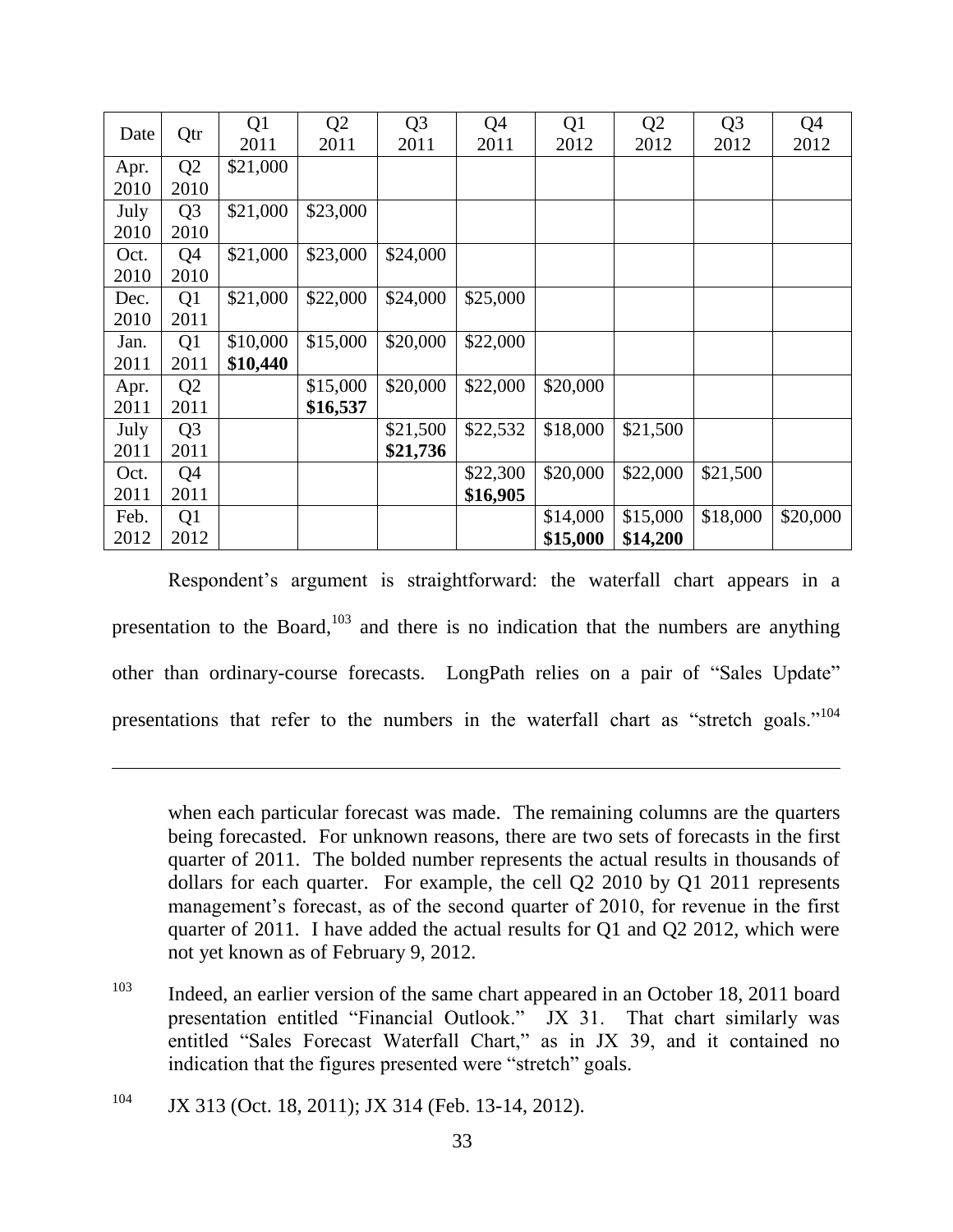Respondent advances the theory (and urges the Court to infer) that Zimmer, as the Vice President of Sales, referred to the forecasts as stretch goals because, as the head of sales, he primarily was responsible for failing to meet revenue targets. At trial, Ramtron's Vice President of Technology, Davenport, similarly suggested that Zimmer blamed Ramtron's poor second quarter on Cypress as an excuse to cover up his own poor performance.<sup>105</sup>

More practical reasons lead me to the conclusion that the waterfall chart likely represented management's actual forecasts. First, contemporaneous emails suggest that the management team saw these numbers as goals they *should* hit. In a late January 2012 email chain, Balzer writes to Zimmer, Richards, and Yates that the Company "really need[s] to find a way to hit \$14.5. That is what we said we would do."<sup>106</sup> The first quarter 2012 forecast for that quarter was \$14 million, as the chart above shows. Second, the very idea of "stretch" or "reach" goals requires targets that are, as the names imply, actually within reach.<sup>107</sup> Many of these forecasts were wildly incorrect. In December 2010, for example, the Company forecasted \$21 million for the first quarter of 2011 (the very next quarter), a quarter in which actual revenue was \$10.4 million, less than half of the forecast. Relatedly, as the actual quarter drew closer, management generally reduced

<sup>105</sup> Tr. 209, 232.

 $106$  JX 36.

<sup>107</sup> *See Gholl*, 2004 WL 2847865, at \*9 (rejecting contention that management projections were unrealistic reach goals and noting: "If the 2002 budget represented management's wildest dreams come true, it would be illogical and callous to key the Bonus Plan to even higher targets that were not achievable").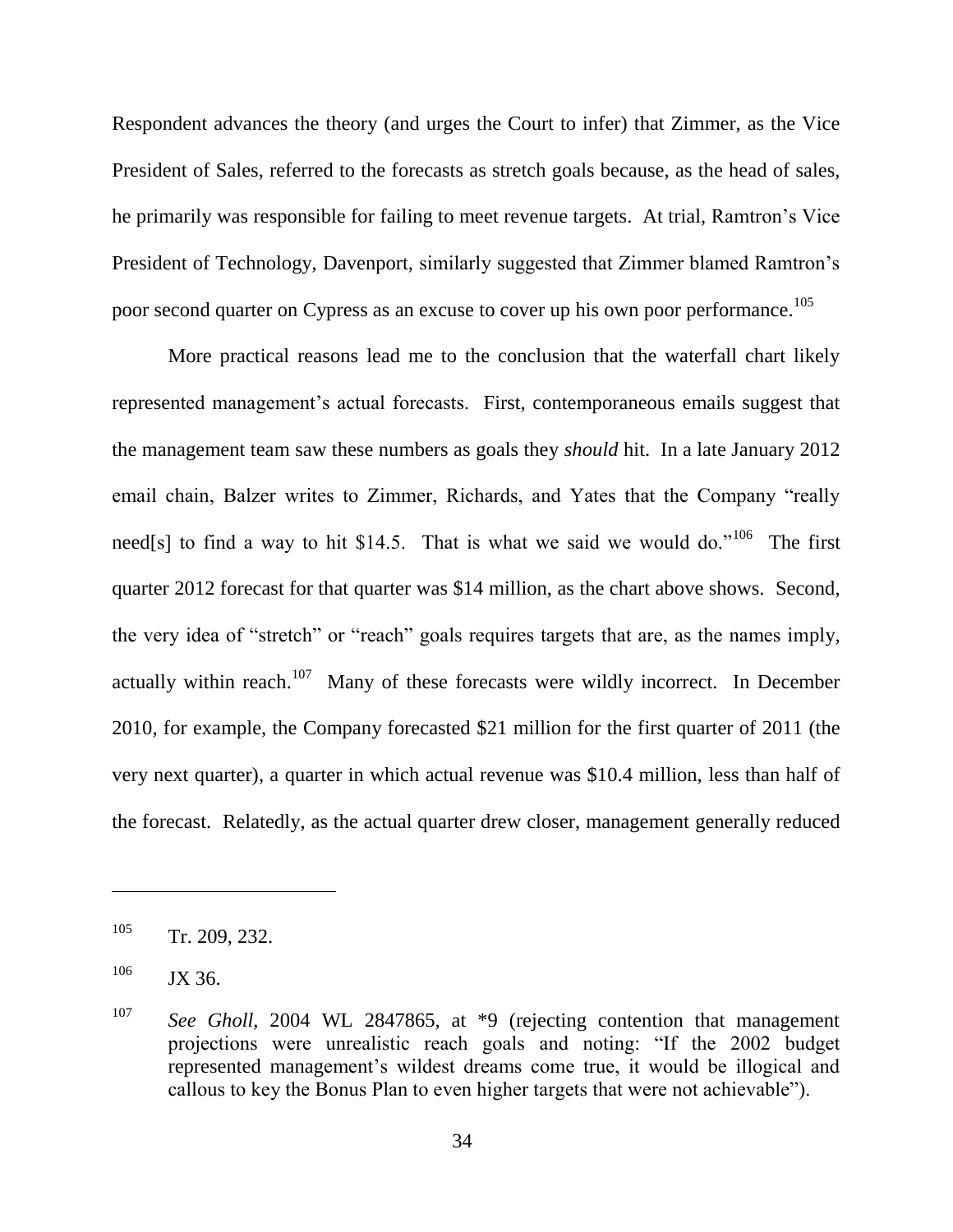its forecasts to better approximate the actual revenue. As the quote from Balzer suggests, the management team treated these numbers as real targets, not lofty stretch goals.<sup>108</sup> Third, if these are not actual forecasts, then the record lacks evidence of regularly created and updated management forecasts, *i.e.*, if the waterfall chart only contains stretch goals, then management's publicly issued guidance would be the only basis for assessing its forecasting.

I find it most likely that management began with high aspirations for future quarters and reduced those expectations toward the actual expected results as the quarter drew nearer. This suggests that management's near-term forecasting abilities were mediocre at best. Even so, the waterfall forecasts and the public guidance forecasts were done with a different methodology than the Management Projections. Accordingly, I conclude that management, even under its traditional forecasting system, was of middling quality when it came to forecasting Ramtron's future business. Several witnesses at trial testified that, in general, the semiconductor business is difficult to forecast.<sup>109</sup> Indeed, after Ramtron issued its weak second quarter 2012 earnings, Merriman Capital issued a report that suspended its target price for the Company and stated: "We simply can't

<sup>&</sup>lt;sup>108</sup> The February 2012 projections cumulatively estimate \$67 million in revenue for 2012. This is the same number used by Richards in a set of projections prepared to justify the Company's deferred tax assets to its auditors. JX 40. Richards's use of the waterfall chart forecast numbers for projections provided to the Company's auditors further supports my finding that these were not "stretch" goals.

<sup>109</sup> Tr. 31-32 (Richards); *id.* at 320-21 (Rodgers: explaining that rigorous competition, technological change, and macroeconomic factors make the industry difficult to forecast); *id.* at 378-80 (Buss).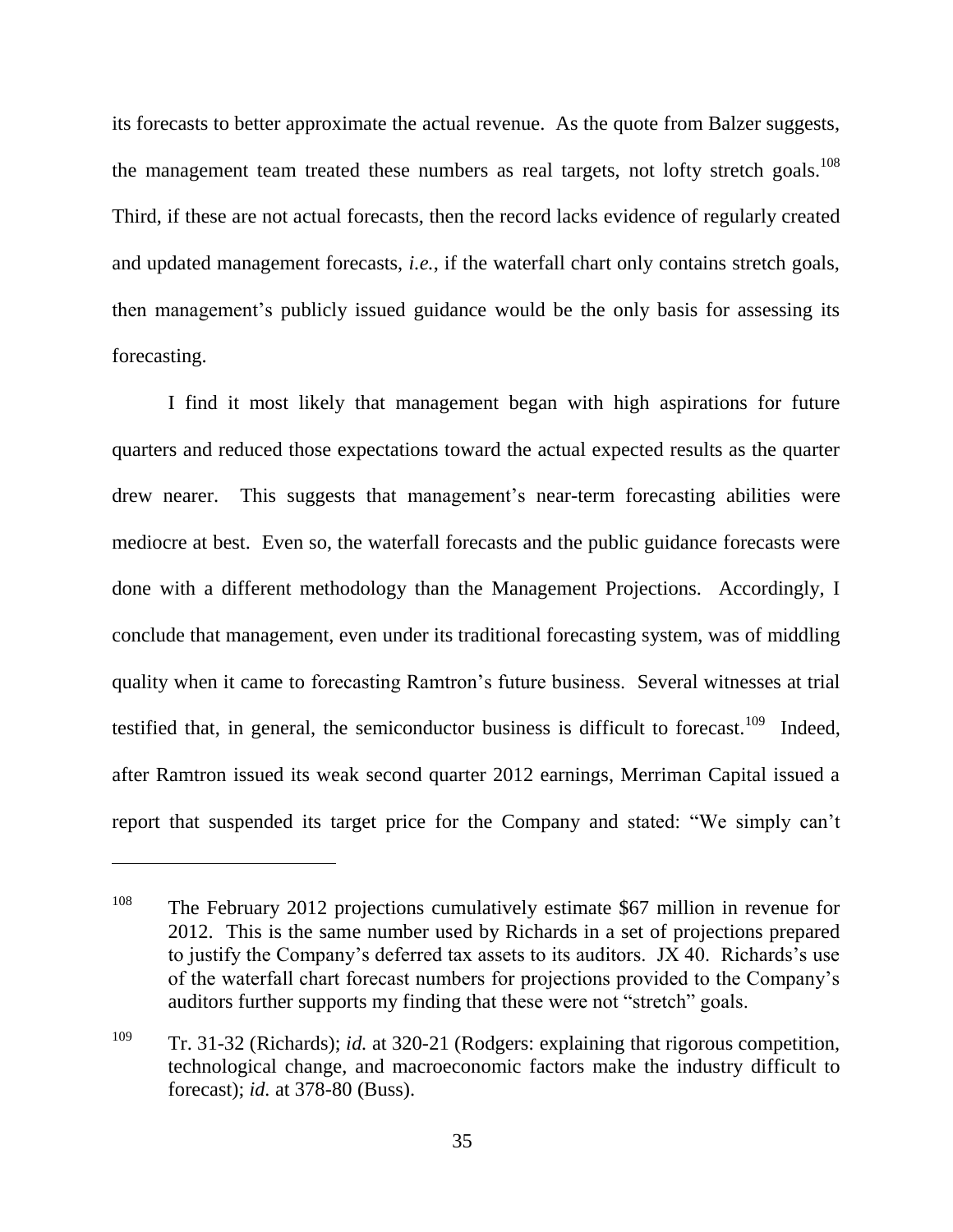figure out how to model this company consistently at the current time."<sup>110</sup> Ramtron's management also recognized its own limited success in forecasting.<sup>111</sup> In sum, management's lack of success in accurately projecting future revenue in the past provides another reason to doubt the reliability of the Management Projections.

## **3. The projections incorporate unrealistic assumptions regarding ROHM**

I also note that the Management Projections assume cost reductions, over time, associated with the transition to ROHM's foundry. The projections reflect an assumption that production of F-RAM at ROHM would to begin in January 2013 at 150,000 units a

- Q: What was the quality of those forward-looking projections when you took over as CEO?
- A: Probably mediocre.
- Q: Did you attempt to make improvements in the quality of the projections?
- A: Yes.
- Q: Did you succeed?
- A: I'd say no.
- Q: Why not?
- A: . . . [Y]ou need to understand the market . . . . And while we were working very hard on that, we weren't there.

Balzer Dep. 50. These comments temper the reliability of Balzer's position that the Management Projections "were the most likely of what would happen if Cypress walked away.‖ *Id.* at 83.

 $110$  JX 97.

<sup>&</sup>lt;sup>111</sup> Balzer candidly conceded the Company was mediocre at forecasting: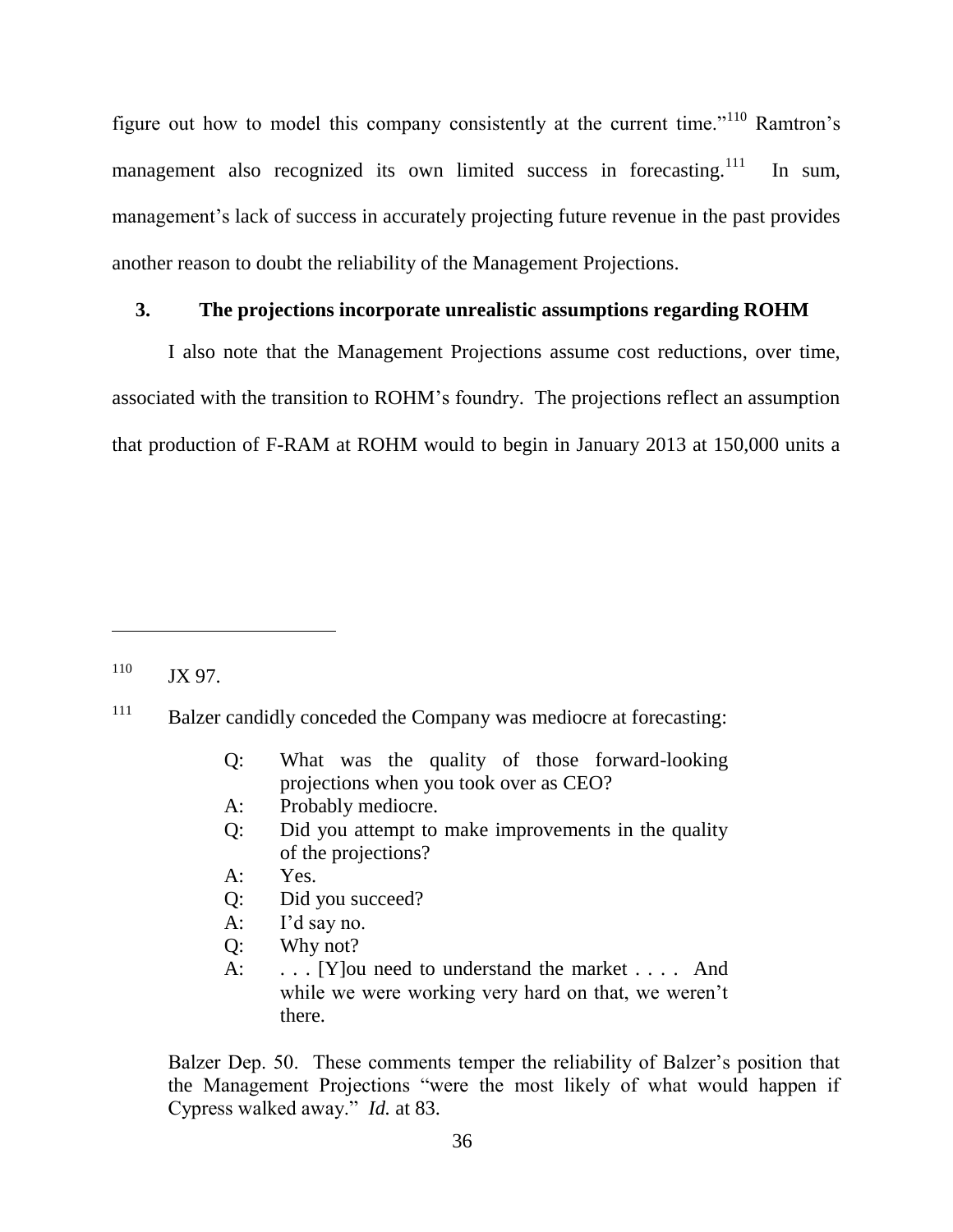month and increase by 50,000 units per month thereafter.<sup>112</sup> These assumptions are too speculative to merit any deference. $113$ 

Ramtron entered into a manufacturing agreement with ROHM in late July 2012 pursuant to which ROHM would serve as a second foundry for Ramtron.<sup>114</sup> According to a July 23, 2012 press release, "Initial low-density F-RAM products have already been qualified for commercial production and Ramtron expects to receive and begin selling the first devices produced on ROHM's manufacturing line within approximately 60 days."<sup>115</sup> As already described, it took Ramtron *seven years* to transition entirely from Fujitsu to TI. That process went so poorly that it forced Ramtron to place its customers on allocation in 2011. Ramtron's earlier efforts to develop IBM as a second foundry took place over *three years* and caused it to incur more than \$30 million in direct costs and equipment expenses. That endeavor failed entirely. Additionally, the evidence shows that, in July 2012, Ramtron was not flush with cash. The IBM venture suggests that establishing a new foundry requires a substantial monetary investment, and Ramtron's liquidity situation in the summer of 2012 makes it doubtful that Ramtron would have

 $112$  JX 170 native file.

<sup>&</sup>lt;sup>113</sup> *See Gearreald*, 2012 WL 1569818, at \*5-6 (concluding that the requirement that a company be valued as a going concern based on its operative reality at the time of the merger required the exclusion of "speculative costs or revenues"); *see also Huff Fund Inv. P'ship*, 2013 WL 5878807, at \*11 (finding the inclusion or exclusion of significant contract revenues so speculative as to render the management projections unreliable).

 $114$  JX 95.

<sup>115</sup> *Id.*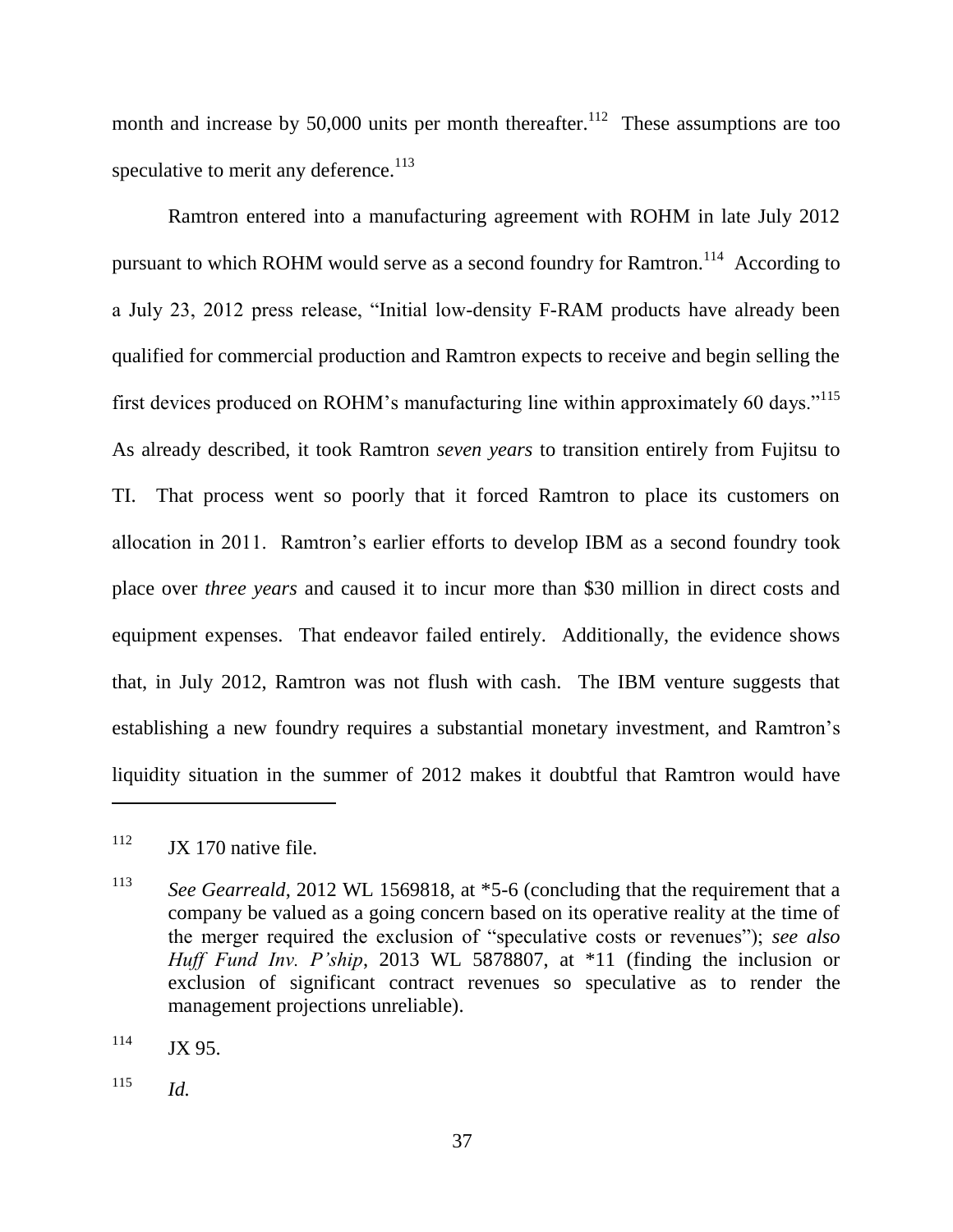been able to finance the continued development of ROHM as a foundry.<sup>116</sup> In light of this evidence, as well as the uniform testimony on the difficulty of transitioning foundries, I do not find credible the proposition that Ramtron reasonably could expect to begin commercial production at ROHM in sixty days and start enjoying cost savings within six months. $117$ 

Additionally, evidence presented at trial buttresses this conclusion. Consistent with the other testimony on the lead time for getting a product from concept to fullfledged commercial sale, $^{118}$  Davenport testified the term "initial low-density F-RAM products" referred to sample quantities that Ramtron was "going to take over ROHM's design and try to commercialize them as samples. They weren't cost-effective but they would seed the market."<sup>119</sup> In fact, Ramtron never got further than this initial sample stage. Davenport further testified that Ramtron "never got so far as transfer[ing] our designs to the ROHM foundry" before the Merger closed.<sup>120</sup> It also appears that ROHM

<sup>116</sup> *E.g.*, Tr. 410 (Buss: commenting that, upon acquiring Ramtron, Cypress discovered that the Company still had unpaid legal bills from the beginning of 2012). Indeed, Ramtron was on pace to go cash negative before the end of October 2012. JX 151.

 $117$  JX 170 native file (assumption of per part cost reductions).

<sup>118</sup> *See supra* notes 16-18 and accompanying text.

 $119$  Tr. 225.

<sup>120</sup> *Id.* at 205.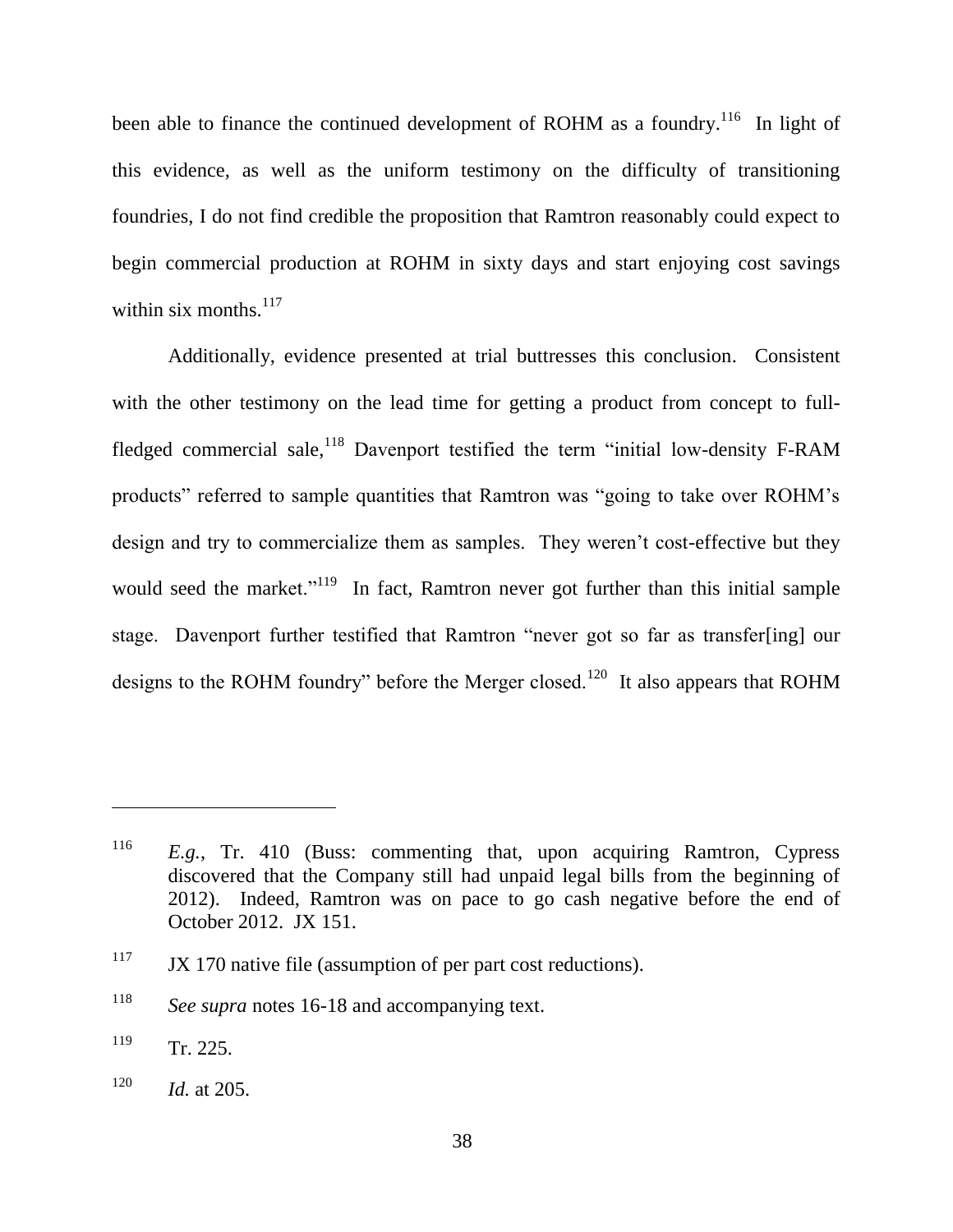technologically lagged behind both TI and IBM as a foundry.<sup>121</sup> I do not question the strategic judgment of Ramtron's management in seeking to implement the Company's manufacturing agreement with ROHM, but the record as a whole leads me to find that the ROHM assumptions built into the Management Projections were speculative and further undermine the reliability of those projections.

# **4. The Management Projections rely on 2011 and 2012 revenue figures that were distorted because of customer allocation issues and channel stuffing**

As discussed in the next Subsection, the Management Projections for revenue assume a constant growth rate of 24% for 2014, 2015, and 2016.<sup>122</sup> This is an arbitrary method of predicting revenue growth if not supported by reasonable assumptions. Such simple modeling makes the reliability of the base year numbers crucially important—*i.e.*, if a set of projections assumes constant growth from a starting number, the inaccuracy of that foundational input affects the reliability of the entire enterprise. Substantial evidence

<sup>&</sup>lt;sup>121</sup> *Id.* at 207-08 (Davenport: discussing ROHM's wafer yield of 20% to 60%, as against a "good" yield of 97%, which TI could achieve, all of which bears on supply costs); *id.* at 348-51 (Rodgers: testifying that ROHM lagged behind TI technologically, was not competitive in the marketplace against TI's products, and had a very different technology than TI that would make the foundry transition difficult, all of which raised questions about the economic viability of manufacturing microchips there); *id.* at 395 (Buss: stating that TI and IBM "are probably two of the best, well-run, capable fabs in the world," and that successfully introducing ROHM as a second foundry "was definitely a long shot"). The testimony of Cypress' officers and employees is obviously self-serving, but their remarks on the technological status of ROHM versus TI or IBM is not contradicted by any other evidence and comports with Ramtron's own difficult history in transferring foundries.

<sup>&</sup>lt;sup>122</sup> JX 170 native file (year-over-year growth rates of -12%, 19%, 24%, 24%, and 24%, for 2012 through 2016, respectively).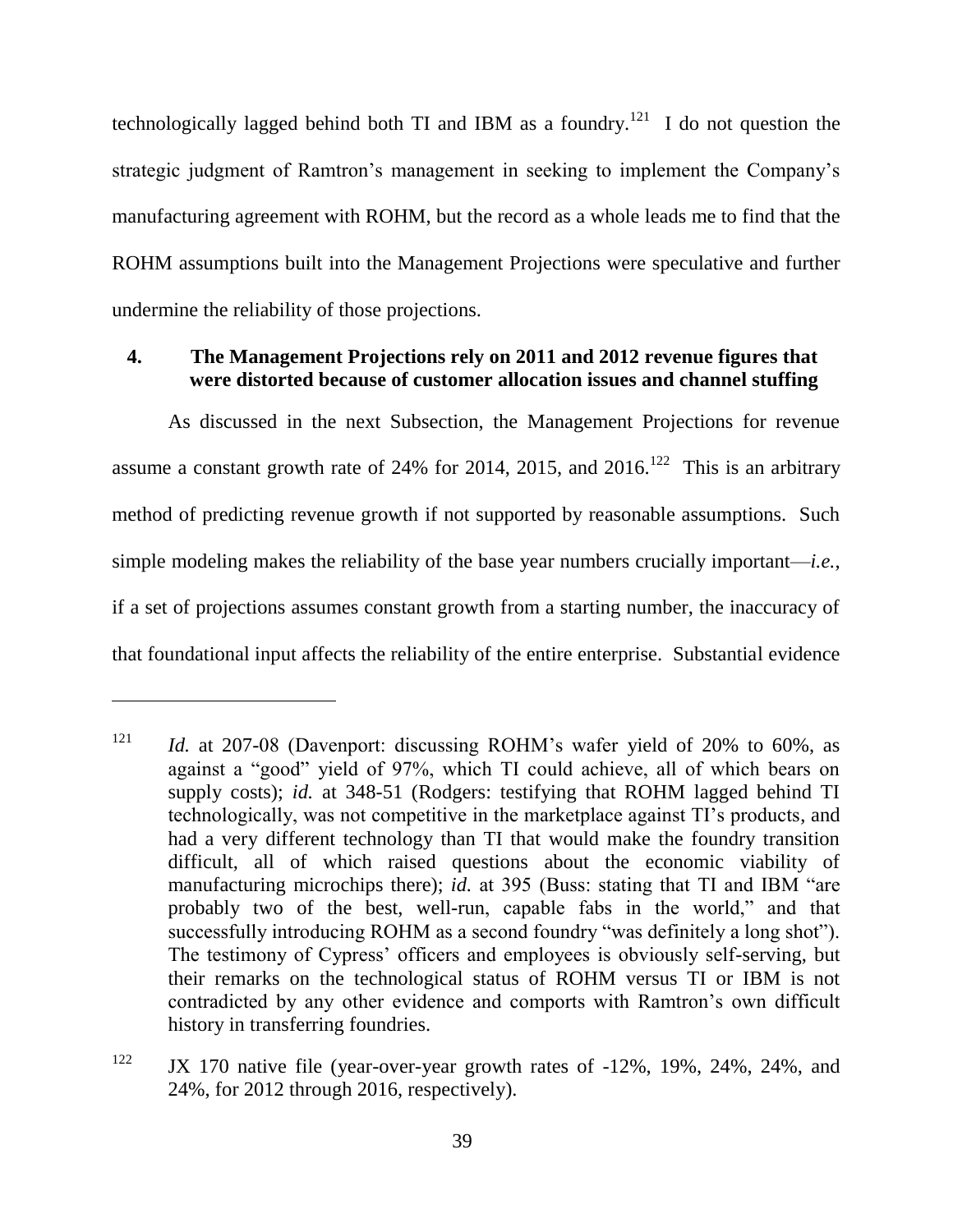in the record supports the conclusion that Ramtron's revenue in 2011, the last full year before Cypress' offer, is an unreliable figure.

In Section I.B.2 *supra*, I discussed the massive inventory build-up that Ramtron experienced beginning in 2011. During no quarter in 2010 did Ramtron have more than \$7 million in inventory. Over the course of 2011, however, Ramtron shipped a huge amount of inventory into its distribution channels until, in the first quarter of 2012, Ramtron had \$25.5 million in inventory. Even under favorable assumptions for Ramtron, that amounts to about nineteen weeks of inventory in the channel and it consists of product for which Ramtron already had recognized revenue.<sup>123</sup> In describing Ramtron's background, I found that this inventory build-up resulted at least in part from the supply shortages the Company faced as a result of its foundry transition. Those shortages forced the Company to place customers on allocation; the customers responded by over ordering. Because Ramtron recognized revenue when it shipped to distributors, it is reasonable to infer that an unknown, but not insignificant amount of Ramtron's revenue in 2011 actually reflected this over-ordering by customers, as opposed to a genuine surge in demand. In addition, because of the backlog of inventory that existed in the first quarter of 2012, it is logical that less revenue would be recognized later in 2012 as the inventory bubble was burned off, unless there was a significant uptick in demand.

Ramtron's management, however, expected to hit their reduced forecasts for the first quarter of 2012. Although I already have discussed the difficulties with the point-of-

<sup>123</sup> *E.g.* Tr. 415 (Buss: describing Ramtron's inventory problem).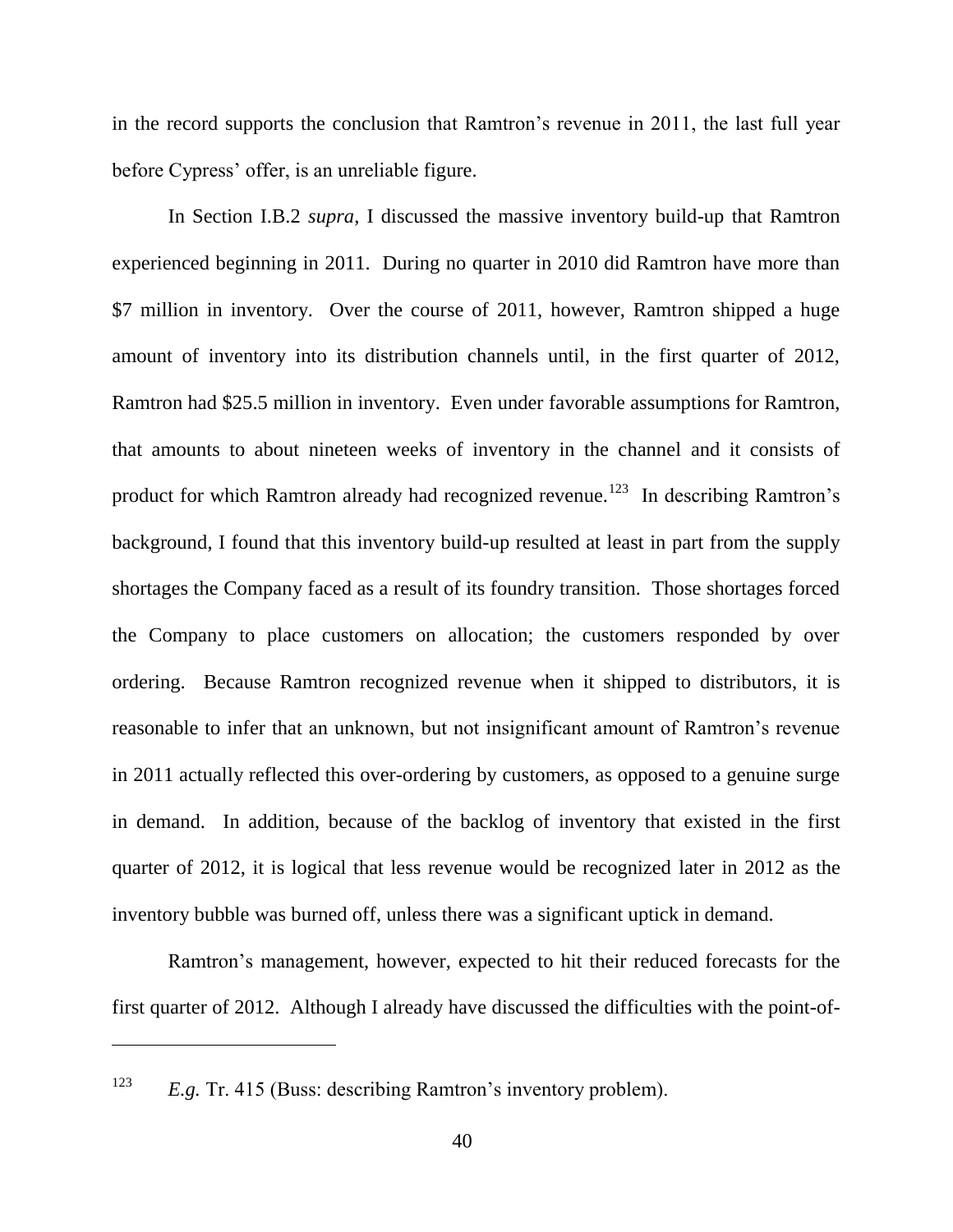purchase revenue recognition system, there is another pitfall not yet discussed: channel stuffing. Channel stuffing is the practice of stuffing inventory into the channel in order to recognize the attendant revenue sooner, notwithstanding the fact that the revenue does not correspond to underlying increases in demand. Hence, it is a form of revenue manipulation.

I find that Ramtron's management pushed excess inventory into the Company's distribution channels in the first quarter of 2012. In an already referenced email chain from late January 2012, Balzer remarked that the Company "really need[ed] to find a way to hit \$14.5" million.<sup>124</sup> Zimmer responded: "I'll die trying. We'll for sure stuff channel. Next Qtr will suffer. $n^{125}$  There is no persuasive evidence that Balzer disagreed. Although Petitioner fights the channel-stuffing conclusion,  $126$  the combination of Zimmer's contemporaneous comments and the massive inventory buildup strongly support the conclusion that Ramtron stuffed the channel in order to make its first quarter revenue forecast.

All of this matters for two reasons. First, forcing excess inventory into the channel in early 2012 meant that there would be a corresponding fall off in revenue at some point

 $124$  JX 36.

<sup>125</sup> *Id.*

 $126$  LongPath cites to statements by Balzer regarding other time periods that the Company should avoid stuffing the channel. JX 10; JX 242.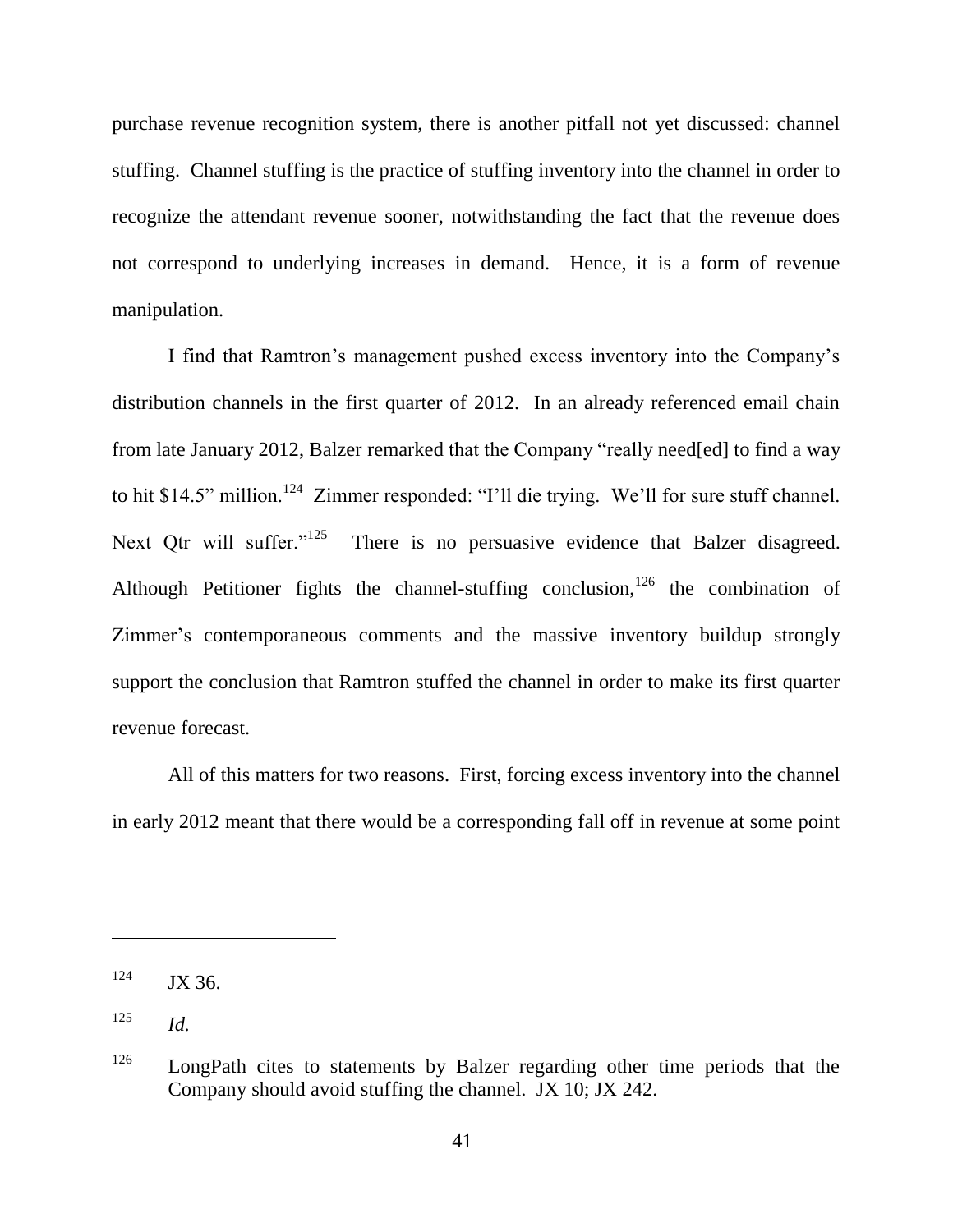in the future absent a demand spike.<sup>127</sup> As Zimmer predicted, the next quarter, Q2 2012, did suffer. Petitioner's efforts to attribute those disappointing results to Cypress' hostile offer, rather than weaknesses in Ramtron's own business practices, are unavailing.<sup>128</sup> Second, Ramtron's revenue figures for 2011 and the first half of 2012 do not accurately map to actual demand for the Company's products. LongPath argues that the quantification of the point-of-purchase versus point-of-sale issue reveals that, at most, Ramtron over-recognized 3.7% of its total revenue from 2010 through  $2012$ <sup>129</sup> Assuming Petitioner's math is correct, that is an over-recognition, in three years, of \$6.6 million for a company that only once in its history had had more than \$70 million in revenue in a single year.

The problem, however, goes beyond just the amount of improperly recognized revenue. The timing of the revenue also is affected significantly. If 2011 and 2012 are used as base years in forecasting, but those years include inflated revenue because of

<sup>&</sup>lt;sup>127</sup> The evidence suggests that many or most of Ramtron's products were "designed" into" its customers' products. This long-term supply nature of Ramtron's business reduces the likelihood of dramatic short-term demand fluctuations.

<sup>128</sup> *See supra* notes 70-72 and accompanying text.

<sup>129</sup> Pet'r's Post-Trial Br. 34. My rather simplistic comparison of point-of-purchase versus point-of-sale revenue recognition *supra* suggested that the use of one system over the other affects only the timing of the revenue, not the amount. There are various reasons why using the point-of-purchase approach also may lead to over-recognition of revenue. The distributors may return inventory because, for example, they ordered too much or the products are obsolete. Distributors also may sell to the end-user for less than the list price, leading to a reduction in the actual revenue received. *See* Tr. 299-302 (Rodgers: comparing the two revenue recognition systems).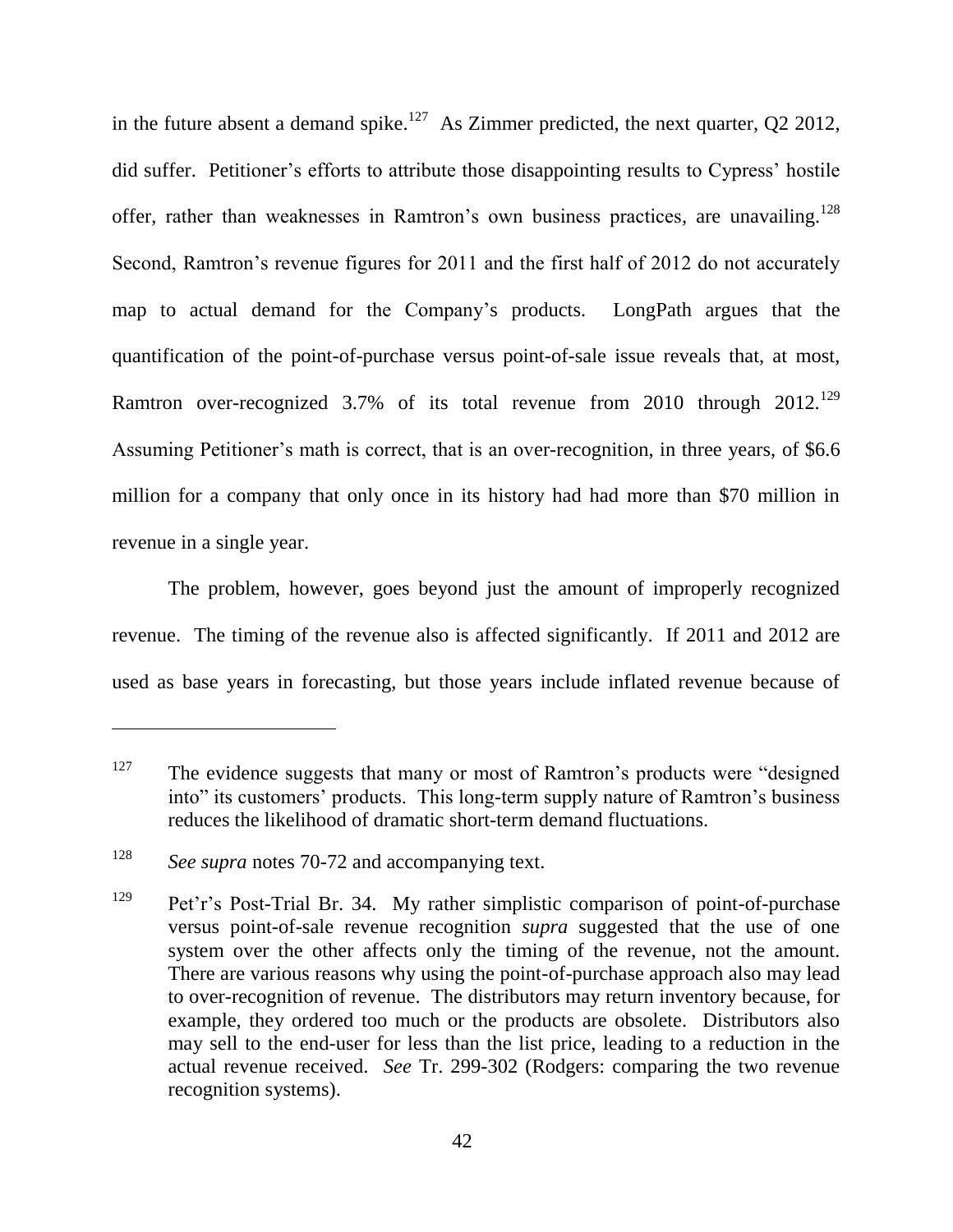either over-ordering by customers placed on allocation or channel stuffing, then the reliability of the projections is affected. Thus, customer allocation issues in 2011 and channel stuffing in the first quarter of 2012 throw significant doubt on the accuracy of the underlying revenue figures for those periods. In that regard, I do not consider it productive (even assuming it is feasible) to attempt to quantify how much in extra revenue Ramtron recognized in 2011 or 2012 based on these factors.<sup>130</sup>

# **5. The projections defy historical trends**

Historical performance does not control a company's future performance. It is, however, a red flag when projections suggest a dramatic turnaround in a company despite no underlying changes that would justify such an improvement of business. This is the classic "hockey stick" problem. The Management Projections, prepared days after Cypress made its bid and with knowledge that Needham would use the Projections to market the Company, fall into this category. Both revenue growth and gross margins are shown as undergoing dramatic improvements. The following chart shows Ramtron's historical revenue (for the ten years before the projection period) versus its projected

<sup>130</sup> Moreover, because Ramtron's management moved to a new revenue-recognition approach for the Management Projections, it is not clear what steps the Company took to avoid double counting revenue. As of the end of January 2012, Ramtron had about \$21 million in inventory in its distribution channels. JX 34 (Zimmer email). That is more than a quarter's worth of revenue. But, the Company apparently did track to some extent the differences between point-of-sale and point-of-purchase revenues. JX 174.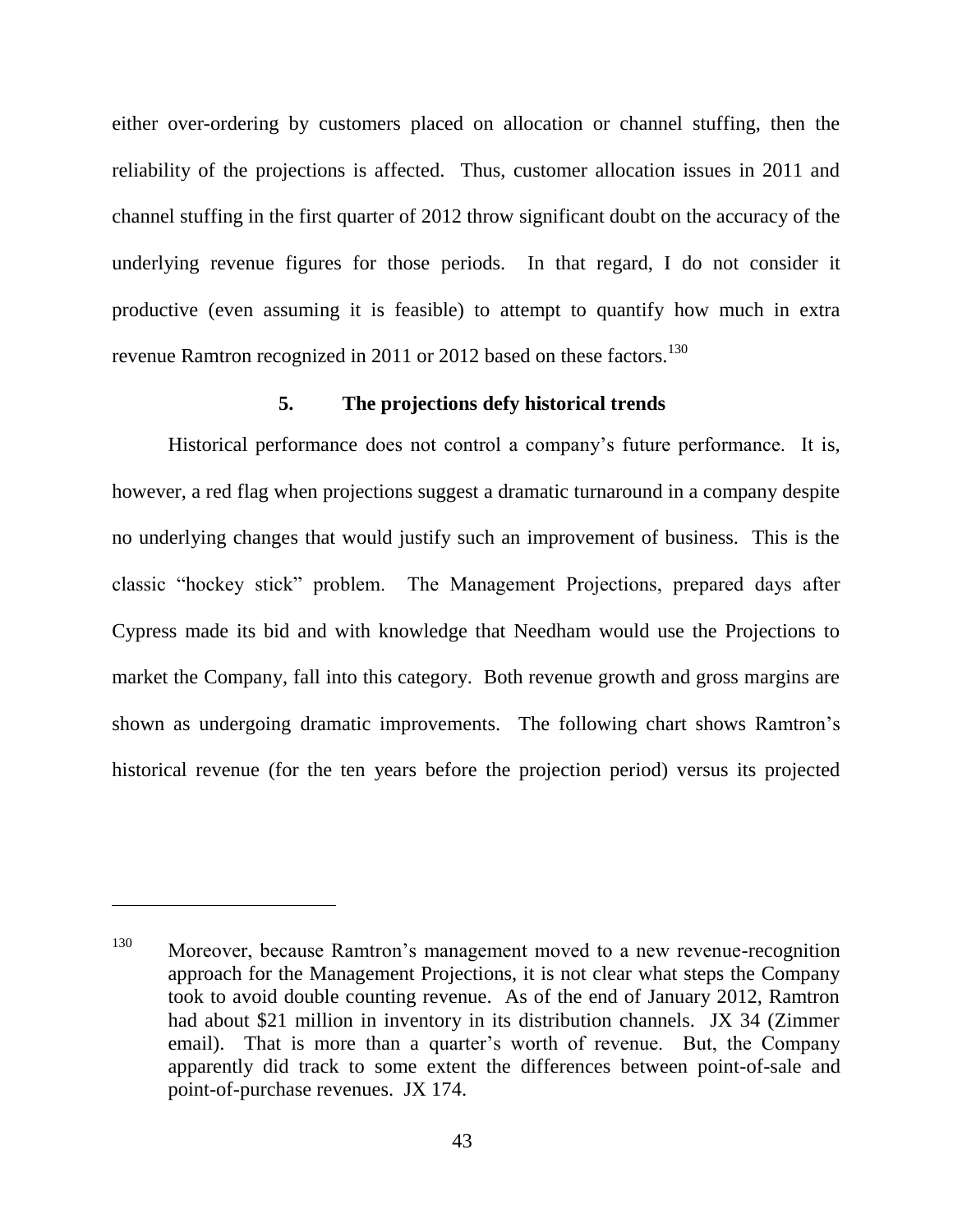revenue. 131 As the graphs make clear, the projection period suggests a period of previously unknown prosperity for Ramtron. Not only is the Company's historically volatile growth rate transformed into a consistently high growth rate, but the downward trend in revenue is replaced by a sharp, unprecedented increase in absolute revenue.<sup>132</sup> This sharp uptick in revenue is in contrast to the fact that, at least dating back to 1994, the Company never has experienced four consecutive years of growth.



- <sup>131</sup> The historical figures are drawn from Exhibit 8 of Jarrell's Report. These figures are for the years 2002 through 2011 and are in blue. The projected revenues are drawn from the native excel spreadsheet of JX 170, which is the final iteration of the Management Projections. The projection period is 2012 through 2016 and those numbers are displayed in red.
- <sup>132</sup> By 2012, the Company had experienced two consecutive years of revenue decreases. In fact, 2012 revenue was forecasted as less than 2008 revenue. 2016 forecasted revenue, by contrast, nearly would exceed Ramtron's 2010 and 2011 actual revenues *combined*.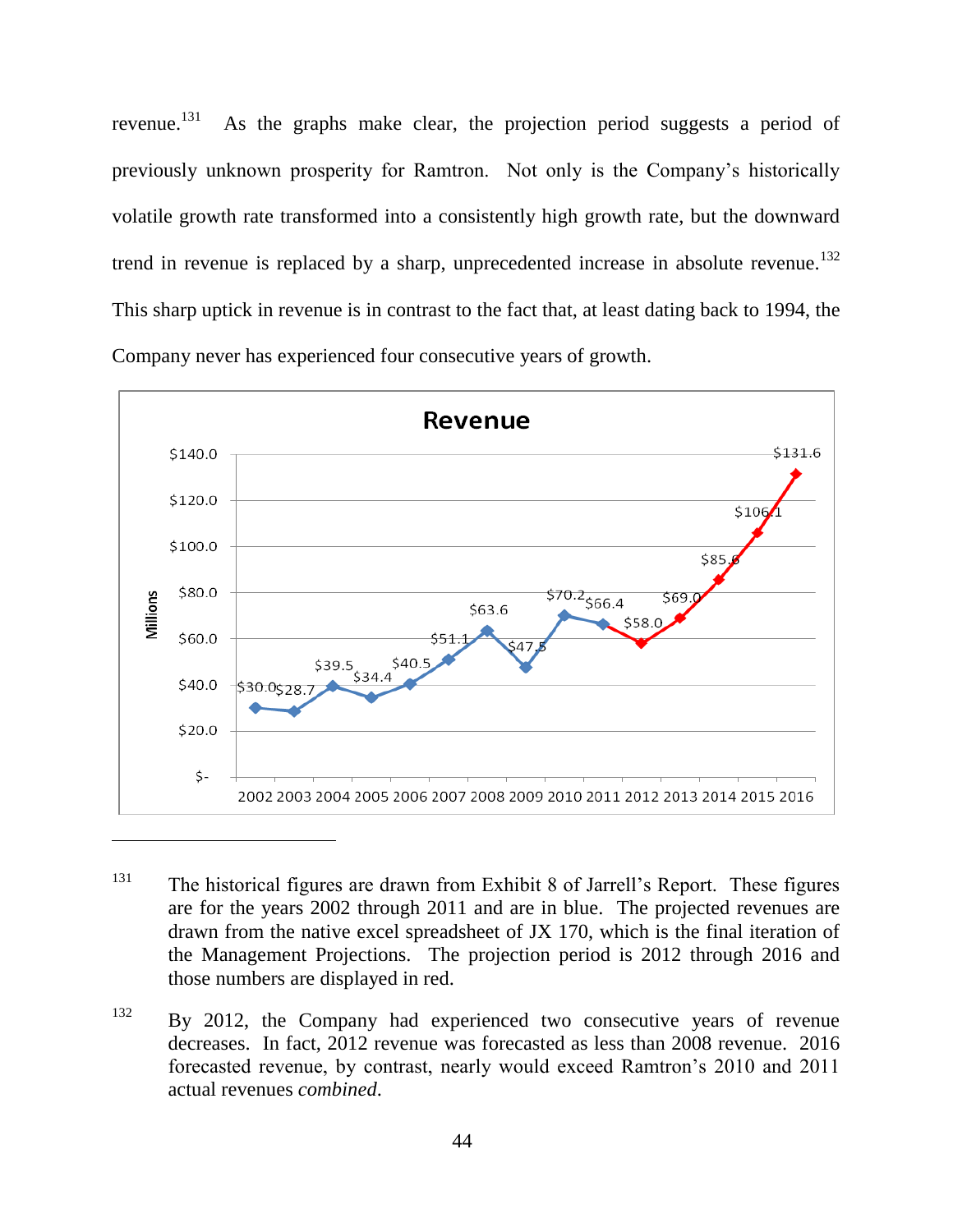Presented in another perspective, the following chart shows the Company's compound annual growth rate ("CAGR") over various periods.<sup>133</sup> Only under the arbitrary 2005-2008 timeframe, which appears to be the Company's best-ever growth period, does historic growth approach projected growth. When comparing the five or ten years preceding the projections period, it is clear that the Management Projections forecast incredible growth. Indeed, the five-year projection period implies a CAGR of 22.73%, which is roughly 3.36 times higher than the CAGR for the five years immediately preceding the projection period (2007-2011) and approximately 2.46 times greater than the ten-year period (2002-2011) before the management forecasts.

| <b>Time Period</b> | <b>Years</b> | <b>CAGR</b> |
|--------------------|--------------|-------------|
| 2002-2006          |              | 7.79%       |
| 2005-2008          |              | 22.73%      |
| 2007-2011          | 5            | 6.77%       |
| 2009-2011          | 3            | 18.23%      |
| 2002-2011          | 10           | 9.23%       |
| 2012-2016          |              | 22.73%      |

<sup>&</sup>lt;sup>133</sup> The inputs are the same as the previous graph. CAGR provides the rate at which an initial value would need to grow each year in order to achieve a final amount. It is a measurement that smoothes out swings in growth over time. For CAGR, I use the formula:  $CAGR = ((End Value / Start Value)^(1 / Number of Years)) - 1$ . Note that, while, for example, 2002-2011 is a period of ten years, the input for the CAGR formula would be nine, because there are only nine periods of growth between year-end 2002 and year-end 2011. CAGR can be a misleading measurement tool, as the selection of years can dramatically affect the implied annual return. This is why multiple historical CAGR measurements are provided.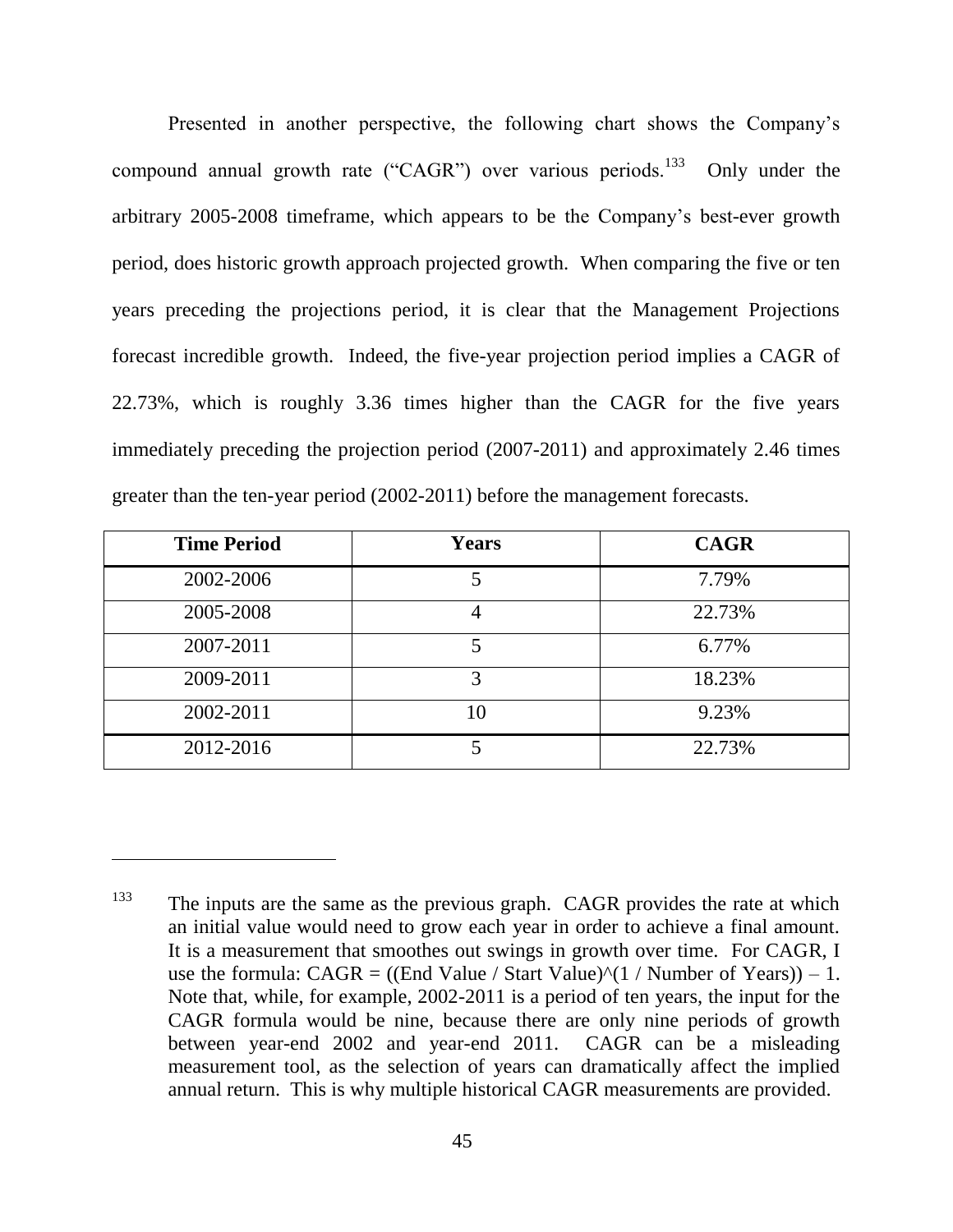Petitioner attempts to justify the Management Projections as reasonable by comparing the projections to a set of internal Cypress projections. In what was called the President's Strategic Plan (the "PSP"), Cypress forecasted the potential F-RAM market in terms of total available market, service available market (which was Cypress' term for a product's core market) and predicted share of the market.<sup>134</sup> Petitioner argues that, if Ramtron simply maintained the market share of the core F-RAM market that it had at the time of the Merger, then the Management Projections would be accurate. There are numerous problems with this argument: (1) Ramtron's management did not have the PSP when they were creating the Management Projections, so this thesis is an entirely post hoc justification for the Projections; (2) for the Management Projections to be accurate, Ramtron would have had to increase its market share significantly, not just maintain it; (3) to the extent that Cypress' predictions are relevant, the Management Projections would require Ramtron to capture a substantially larger portion of the market than Cypress predicted it would; and (4) perhaps most damaging to Petitioner's theory, Cypress predicted that Ramtron, operating as an improved division of Cypress, would lose market share.

The chart below compares Cypress' predictions for Ramtron, as a division of Cypress, against the Ramtron Management Projections. Dollar values are in millions.

<sup>&</sup>lt;sup>134</sup> JX 199; Tr. 426-32 (Buss: explaining the various portions of JX 199, which is the PSP).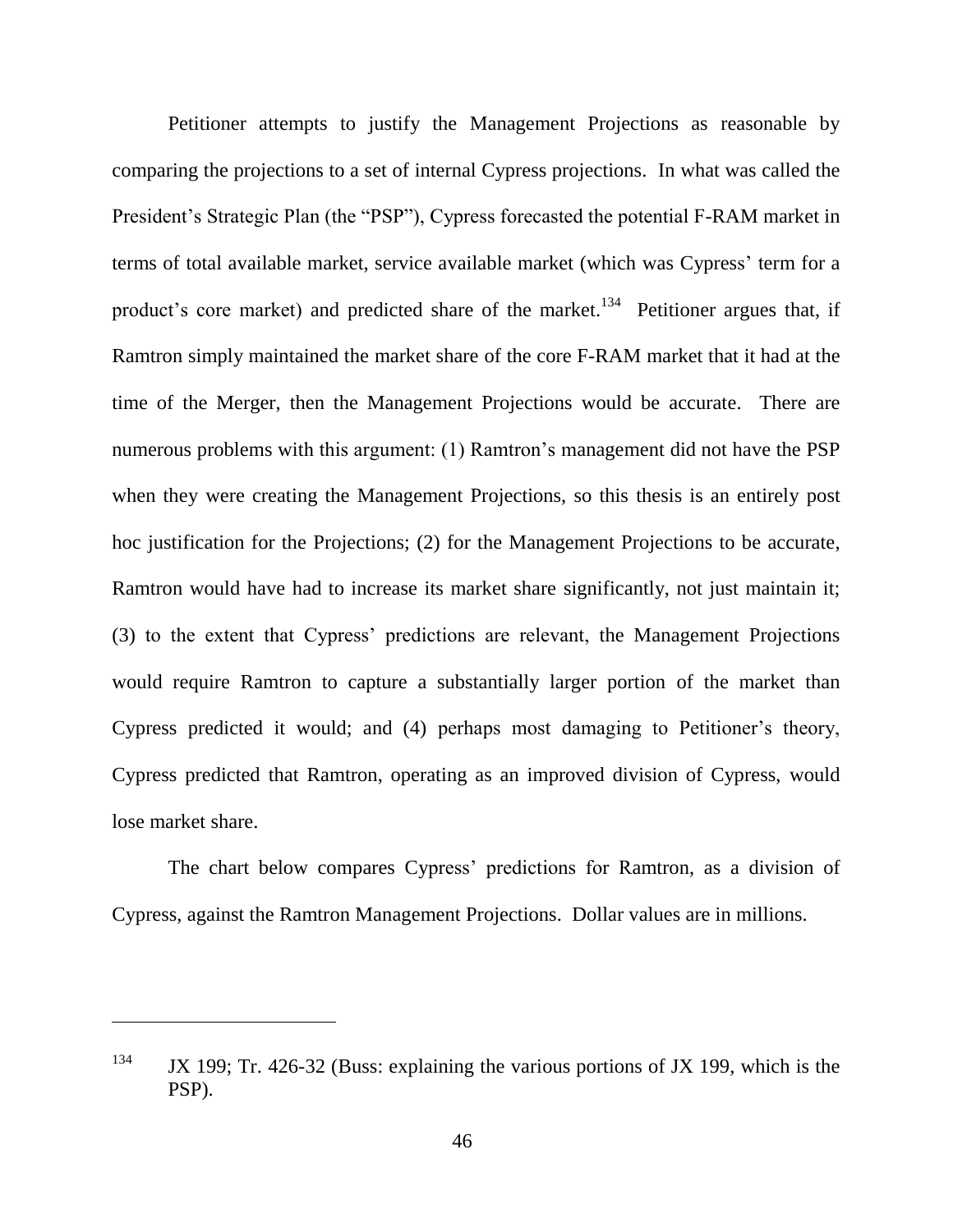|                                                    | 2013 | 2014   | 2015    | 2016    |
|----------------------------------------------------|------|--------|---------|---------|
| <b>Core Market</b>                                 |      | \$218  | \$254   | \$288   |
| Ramtron Share of Market, as Cypress Division       |      | \$55   | \$61    | \$67    |
| Cypress F-RAM Market Share (forecast by Cypress)   |      | 25%    | 24%     | 23%     |
| <b>Ramtron Management Projections</b>              |      | \$85.6 | \$106.1 | \$131.6 |
| Ramtron F-RAM Market Share (Petitioner's argument) |      | 39%    | 42%     | 46%     |
| <b>Market Share Gap</b>                            |      | 14%    | 18%     | 23%     |
| (Management Projections - Cypress Predictions)     |      |        |         |         |

Petitioner's argument is unpersuasive. The PSP forecasts Ramtron as a division of Cypress—*i.e.*, after a possible merger. That alone makes the comparison of market share unavailing. More importantly, Cypress predicted a moderate, but falling market share for Ramtron or, at best, that Ramtron would maintain its market share.<sup>135</sup> The Management Projections predict an entirely different trend under which Ramtron's market share would increase by nearly 25%, *i.e.*, Ramtron would capture another nine percent of the core F-RAM market. By the year 2016, for the Management Projections to be accurate, Ramtron would need to hold *twice* as much of the core market as Cypress predicted it would. Considering all the evidence of record regarding projections, I find it unlikely that Cypress substantially would underestimate the potential of the very company it was about to purchase. Thus, Petitioner's attempts to show the "reasonableness" of the Management Projections by comparing them to the Cypress PSP are unconvincing. Rather, the Projections defy historical trends.

<sup>&</sup>lt;sup>135</sup> In 2017, for example, Cypress predicted a 22% market share.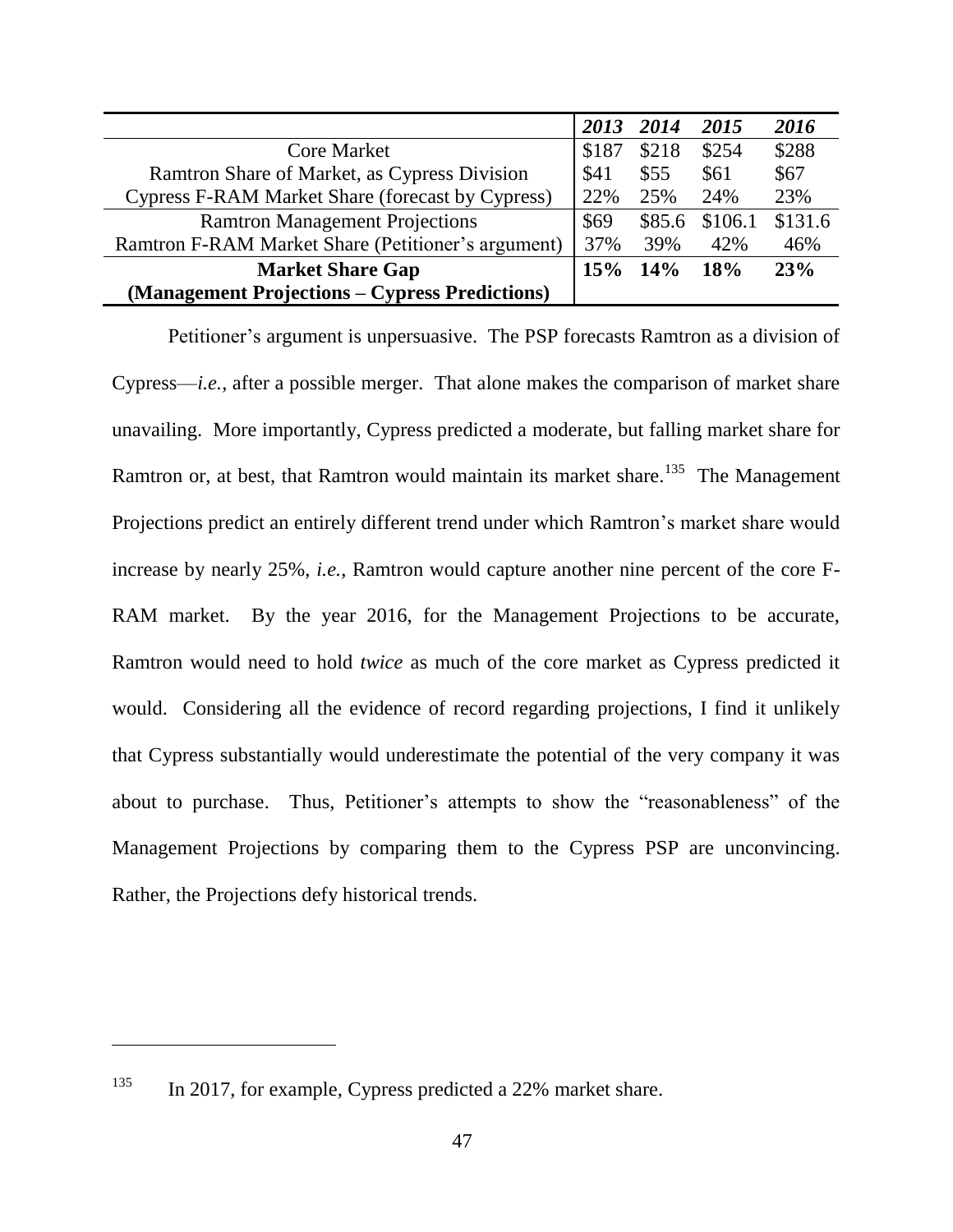## **6. Management utilized other projections for ordinary business purposes**

The fact which I find to be the final nail in the coffin for the Management Projections is that Ramtron did not rely on them in the ordinary course of its business. Although Balzer suggested that the Management Projections were used for other purposes, such as cash management,<sup>136</sup> the significance of those alleged uses is dubious. Richards, the CFO, credibly testified that he used other sets of projections for managing the Company's finances, such as providing estimated revenue and cash flow numbers to SVB, the Company's bank.

The final version of the Management Projections utilized by Needham in preparing its fairness opinion is from September 18, 2012.<sup>137</sup> The Needham presentation listed \$58.2 million for estimated 2012 revenue, a slight discrepancy from the native excel spreadsheet of the Projections, dated August 28, 2012, which listed \$58 million for  $2012.<sup>138</sup>$  On July 17, 2012, however, Richards sent an email to SVB projecting \$56.5 million for 2012 (the "July SVB Projections"). <sup>139</sup> On September 10, 2012, Richards sent another update to SVB that reduced that projection to slightly less than \$54 million (the "September SVB Projections").<sup>140</sup> Both the July and September SVB Projections pre-

<sup>136</sup> Balzer Dep. 80-81.

 $137$  JX 170.

<sup>138</sup> *Id.* & native file.

 $139$  JX 93 & native file.

 $140$  JX 136 & native file.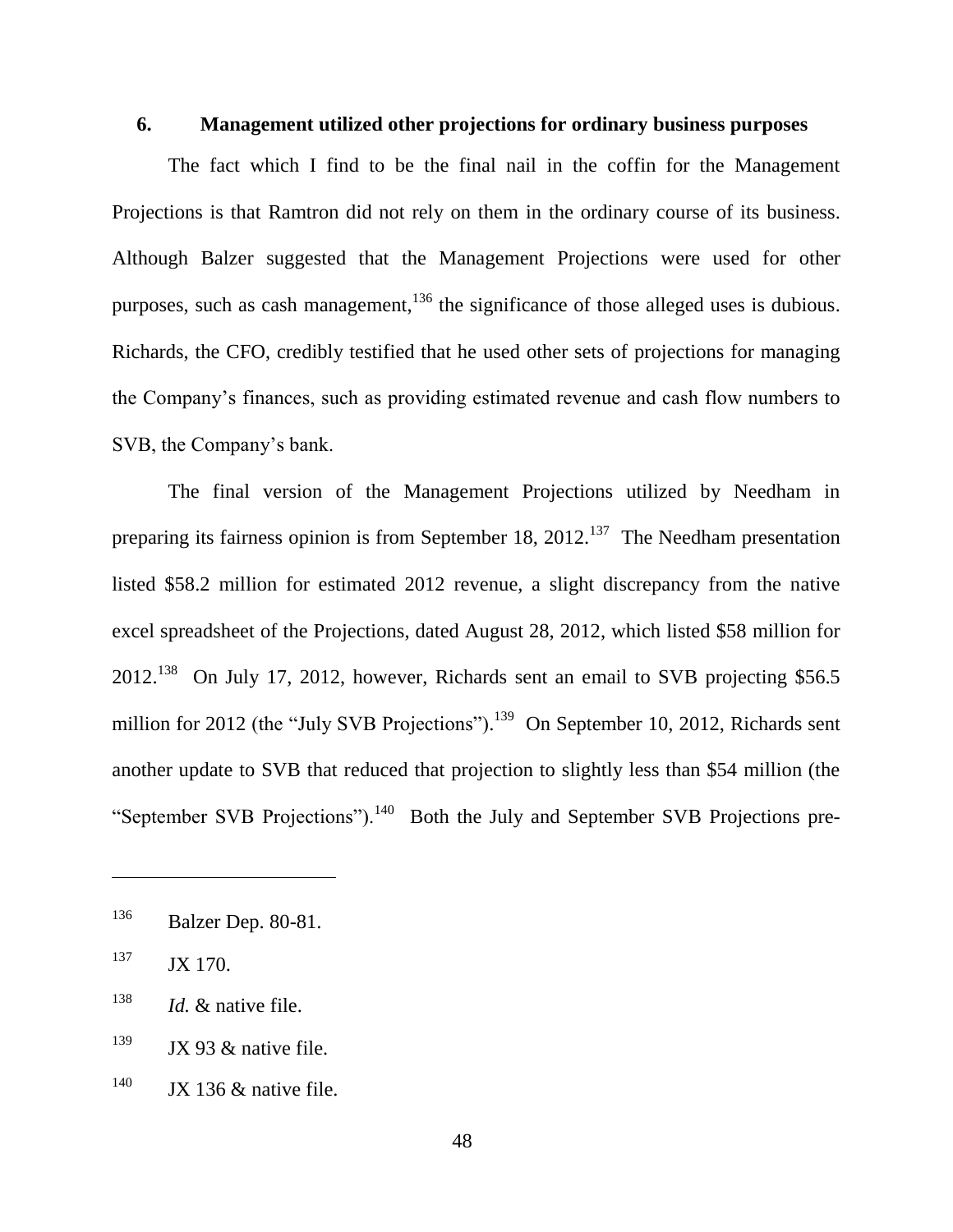date the Needham presentation. The September SVB Projections are nearly 6.9% lower than the Management Projections. If the revenue growth assumptions from the Management Projections were applied to the September SVB Projections, the Management Projections would overstate five-year revenue by \$31 million, even ignoring all of the other problems with the Management Projections I have discussed. Richards testified that he believed that the September SVB Projections "were more accurate" and that he provided those projections to SVB because it was the Company's "sole source of borrowing" and he wanted to keep the bank "apprised of the situation."<sup>141</sup>

#### **7. There are insufficient reliable inputs to produce a reliable DCF analysis**

In summary, the Management Projections suffer from numerous flaws. Specifically, they: (1) were prepared by a new management team, (2) in anticipation of future disputes and of shopping the Company to potential white knights, (3) using a new methodology, and (4) were for a significantly longer period of time than previous forecasts. In addition, I note the following problems: (5) management's track record at forecasting was questionable even under their standard method of forecasting; (6) the final projections incorporate speculative elements relating to ROHM, (7) rely on distorted base year figures that resulted from customer allocation issues and channel stuffing, and (8) predict growth out of line with historical trends; and, finally, (9) management itself was providing other, "more accurate" projections to the Company's bank. None of the indicia that often justify deferring to management projections are present in this case.

 $141$  Tr. 81.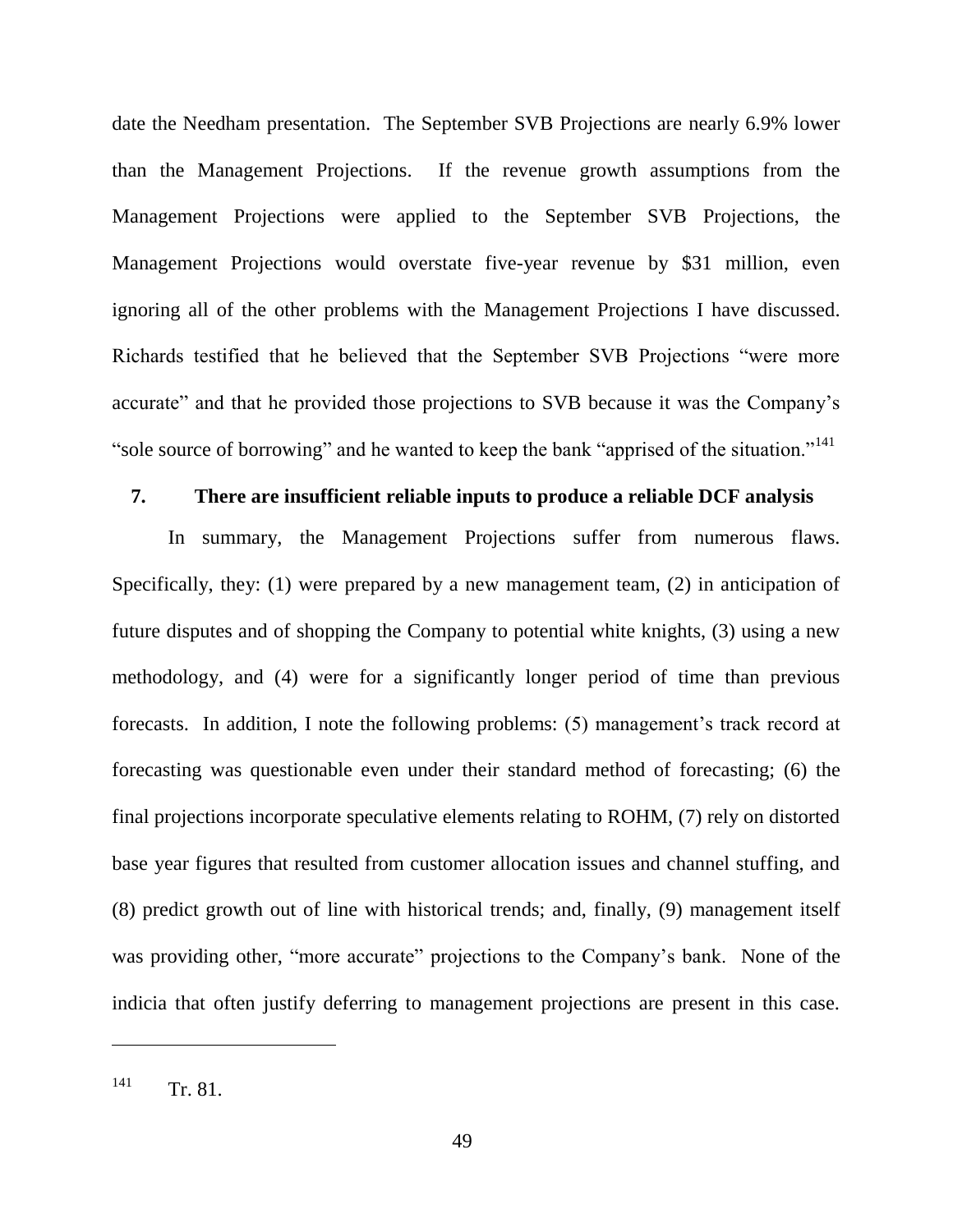Thus, Petitioner has not proven that the Management Projections are reliable, and I conclude that they are too questionable to form the basis of a reliable DCF valuation.<sup>142</sup>

―[W]ithout reliable five-year projections, any values generated by a DCF analysis are meaningless."<sup>143</sup> Having found that the Management Projections are unreliable and there are no other viable projections in the record,  $144$  I therefore conclude that it would be inappropriate to determine fair value based on a DCF analysis in this instance.

# **B. The Comparable Transactions Method Does Not Produce a Reliable Value**

The parties' experts agree that there are no comparable companies to Ramtron.<sup>145</sup>

Using another approach, Clarke, petitioner's expert, opined that there were two

<sup>&</sup>lt;sup>142</sup> My conclusion that the Management Projections are unreliable prevents me from using those inputs. It is equally dubious to use either set of the SVB Projections, because they extend only for the 2012 calendar year and one of the main problems with the Management Projections is that they forecast an unrealistic *rate* of growth. Thus, even if the SVB Projections provided a reliable 2012 input, it still would not be clear what rate of growth to apply for future years. The parties, perhaps, could have advised on this issue. Instead of arguing that the Management Projections should be discounted a certain percentage, however, the parties took the opposite tactic of wholesale adoption or rejection of the Management Projections. This has forced the Court to choose one of those routes. Adopting instead some sort of middle ground would require me to engage in impermissible and unreliable speculation.

<sup>143</sup> *Huff Fund Inv. P'ship*, 2013 WL 5878807, at \*9.

<sup>&</sup>lt;sup>144</sup> Cypress prepared its own projections for Ramtron. JX 174. Those projections, however, predict Ramtron's performance as a division of Cypress. Tr. 321-23 (Rodgers). Accordingly, they are not useful as a predictor of Ramtron's standalone operating potential. Furthermore, Cypress predicted substantially more conservative figures than Ramtron's management, even after accounting for improvements that Cypress anticipated making to Ramtron.

 $145$  JX 214 [hereinafter "Clarke Rpt."] at 47; Jarrell Rpt. 84.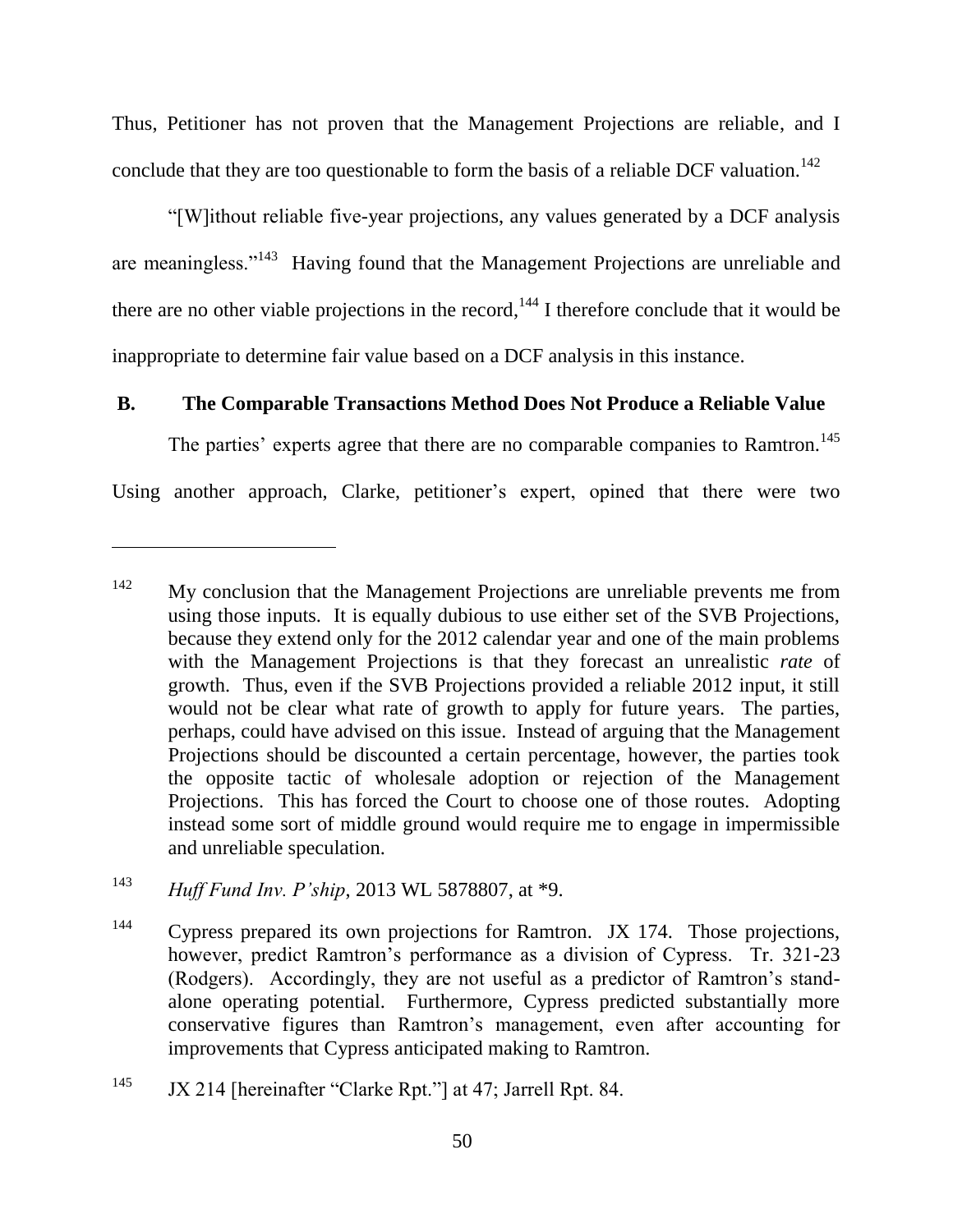comparable transactions from which Ramtron's value could be derived.<sup>146</sup> This analysis resulted in an implied value for Ramtron of \$3.99 per share, and Clarke accorded it a 20% weight in his ultimate fair value determination.<sup>147</sup> Jarrell concluded that there were no comparable transactions.<sup>148</sup> For the following reasons, I conclude that Petitioner has not proven that the comparable transactions method is an appropriate valuation technique in this case.

A comparable transactions approach requires "identifying similar transactions, quantifying those transactions through financial metrics, and then applying the metrics to the company at issue to ascertain a value. The utility of a comparable transactions methodology is directly linked to the 'similarity between the company the court is valuing and the companies used for comparison."<sup>149</sup> "Reliance on a comparable companies or comparable transactions approach is improper where the purported ‗comparables' involve significantly different products or services than the company whose appraisal is at issue, or vastly different multiples. $150$ 

 $^{146}$  Clarke Rpt. 51.

 $147$  *Id.* at 58.

<sup>148</sup> Jarrell Rpt. 87, 91.

<sup>149</sup> *Highfields Capital, Ltd. v. AXA Fin., Inc.*, 939 A.2d 34, 54 (Del. Ch. 2007) (quoting *In re U.S. Cellular Operating Co.*, 2005 WL 43994, at \*17 (Del. Ch. Jan. 6, 2005)).

<sup>150</sup> *In re Orchard Enters., Inc.*, 2012 WL 2923305, at \*9 (Del. Ch. July 18, 2012).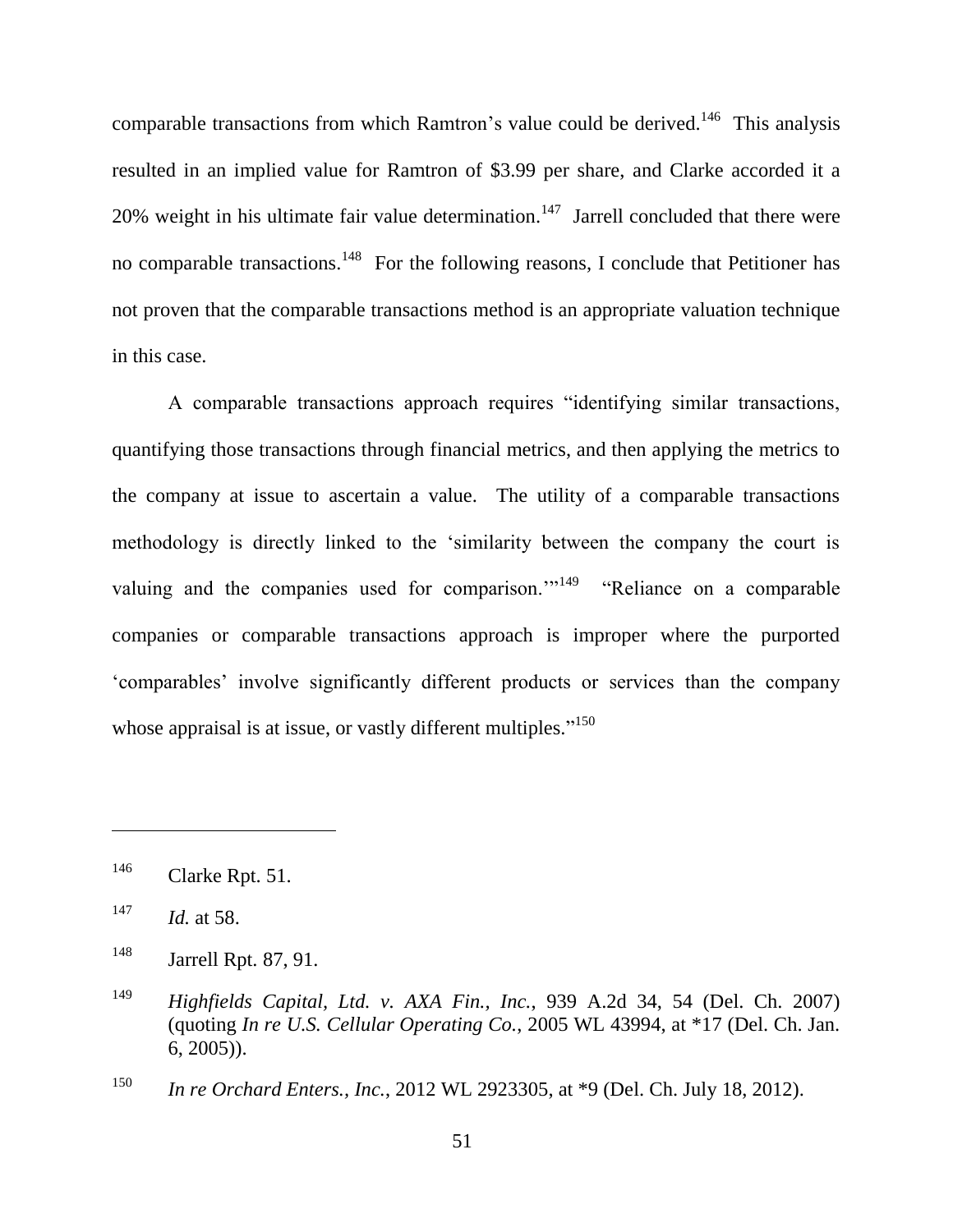The purportedly comparable transactions are the acquisitions of Actel Corporation ("Actel") and Virage Logic Corporation ("Virage"), both of which Clarke concluded were companies that produced memory products but, like Ramtron, operated without their own foundry.<sup>151</sup> Clarke computed multiples for the two firms based on the transactions involving them for the following financial metrics: (1) equity value  $('EV")$ /last twelve months' revenue ("LTM"); (2) EV/next twelve months' forecasted revenue ("NTM"); and (3)  $EV/NTM + 1$ .<sup>152</sup> Clarke then averaged the Virage and Actel multiples and derived an implied value for Ramtron from them.

Jarrell contests Clarke's choice of comparable transactions. He notes that the proxy statement in the Virage transaction included a list of comparable companies from two industries similar to Virage's and that Ramtron was not listed in either group.<sup>153</sup> It is unclear whether Jarrell believes that Actel is not comparable in and of itself, but he did observe that the multiples for that company support the Merger price as evidence of fair value. More importantly, Jarrell opines that the dispersion of the multiples for Actel and Virage is too great to be reliable and violates the "law of one price."<sup>154</sup> I agree with this criticism.

 $153$  JX 216 [hereinafter "Jarrell Rebuttal Rpt."] at 38.

 $154$  *Id.* 

<sup>151</sup> Clarke Rpt. 50-51.

<sup>&</sup>lt;sup>152</sup> This is "forecasted revenue for the one-year period after the next 12 months." *Id.* at 53.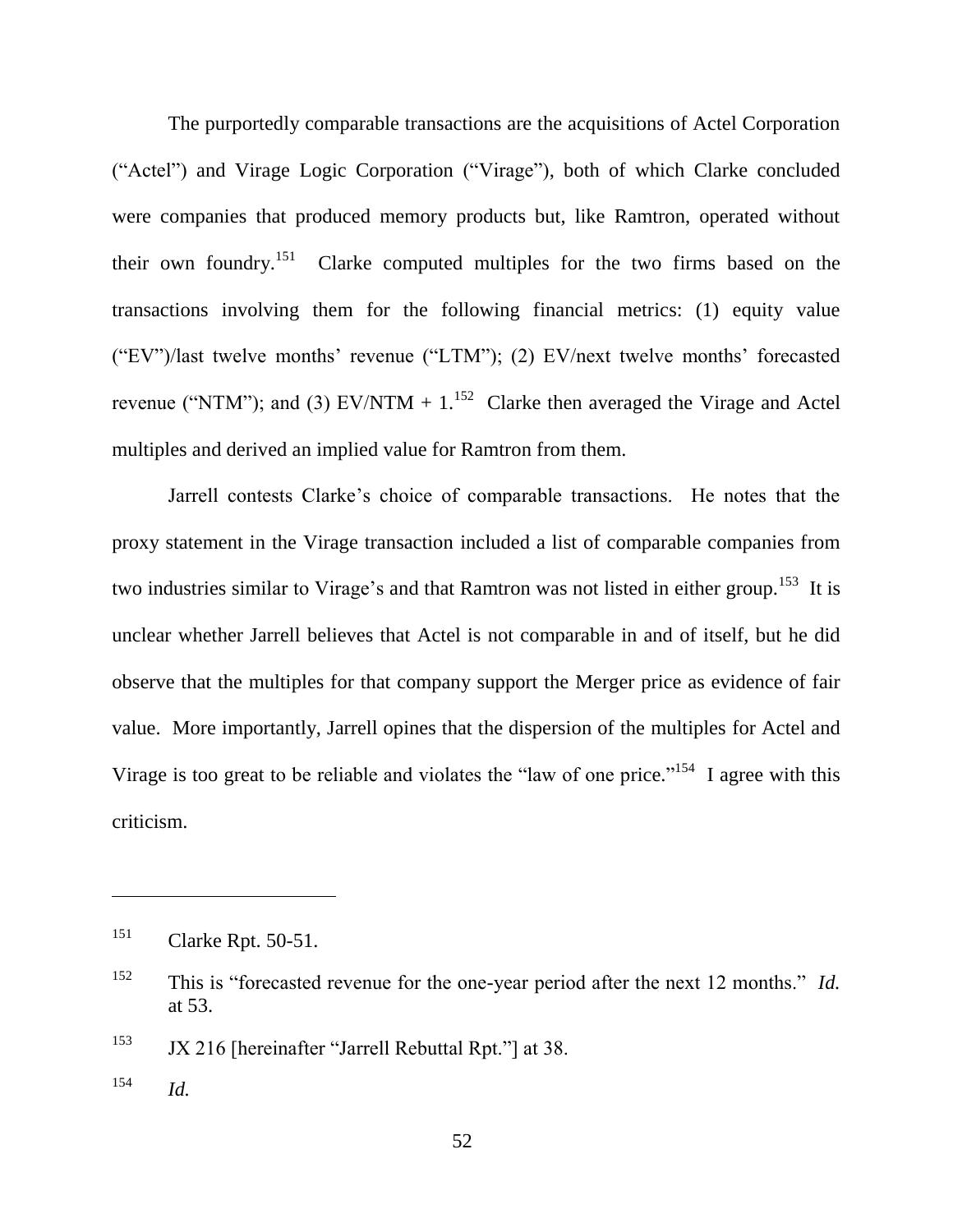In the past, "[t]his Court has found comparable transactions analyses that used as few as five transactions and two transactions to be unreliable."<sup>155</sup> This "dearth of data points . . . undermines the reliability" of the methodology.<sup>156</sup> Here, there are only two data points and the multiples (shown below) differ significantly.<sup>157</sup>

| <b>Target Company</b> |                                                              | <b>EV/LTM</b> | <b>EV/NTM</b> | $EV/NTM +$ |
|-----------------------|--------------------------------------------------------------|---------------|---------------|------------|
|                       |                                                              | Revenue       | Revenue       | Revenue    |
| Virage                |                                                              | 4.43x         | 2.80x         | 2.25x      |
| Actel                 |                                                              | 2.05x         | 1.72x         | 1.65x      |
|                       | Average                                                      | 3.24x         | 2.26x         | 1.95x      |
| Ramtron               | <b>Financials</b>                                            | \$58.2M       | \$69.0M       | \$85.6M    |
|                       | Implied <sup>158</sup><br><b>Equity Value</b><br>(Unadjusted | \$181.1M      | \$148.4M      | \$159.7M   |
|                       | for Synergies)                                               |               |               |            |

Clarke then went on to: (1) subtract a 13% synergy discount from each of the implied equity values; and (2) average the three figures to arrive at a comparable-transactionsbased equity value for Ramtron of \$141.9 million.

<sup>155</sup> *Merion Capital, L.P. v. 3M Cogent, Inc.*, 2013 WL 3793896, at \*8 (Del. Ch. July 8, 2013) (citing *In re John Q. Hammons Hotels Inc. S'holder Litig.*, 2011 WL 227634, at \*5 (Del. Ch. Jan. 14, 2011) and *In re U.S. Cellular Operating Co.*, 2005 WL 43994, at \*18).

<sup>156</sup> *Id.*

<sup>157</sup> Clarke Rpt. 54.

<sup>&</sup>lt;sup>158</sup> The implied equity value is not an exact multiple, because Ramtron's debt of \$8.8 million is subtracted out and the Company's cash of \$1.3 million is added into the calculation. This results in netting out \$7.5 million to obtain the implied equity value that is shown.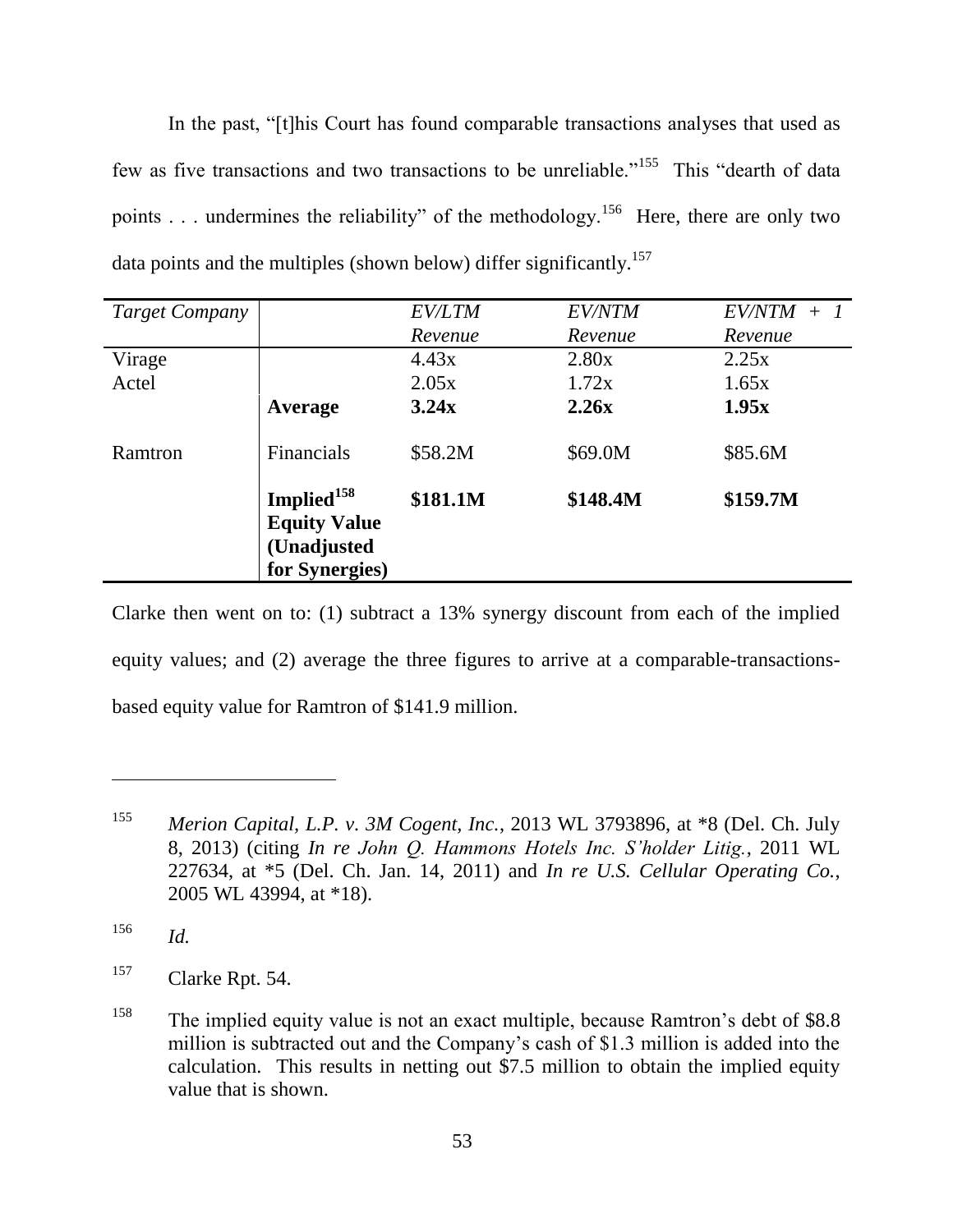Even assuming these two transactions qualitatively are comparable transactions, in that the acquired companies operated similar businesses to Ramtron, the meager number of data points and the range of multiples indicate that this valuation approach is of questionable reliability in this instance. The EV/LTM multiple, for example, yields synergy-adjusted per share values of \$2.74 to \$6.13, a range of \$3.39, which exceeds the Merger price of \$3.10.<sup>159</sup> The EV/NTM multiple suggests equity values of \$2.72 to \$4.55, a spread of \$1.83.<sup>160</sup> By contrast, the EV/NTM+1 multiple produces a tighter range of \$3.27 to \$4.53.

I see little justification for Clarke's simple averaging method, particularly with only two data points. His comparable transactions approach implies per share values ranging anywhere from \$2.72 to \$6.13. Two of the multiples have high-low ranges exceeding Ramtron's unaffected stock price. I am not convinced it is productive to utilize a method that implies Ramtron's fair value is somewhere between 88% and 198% of the deal price. $161$ Also, the EV/NTM and EV/NTM+1 multiples rely on the

<sup>&</sup>lt;sup>159</sup> This calculation is derived by applying the comparable transaction multiples to Ramtron's financials, subtracting \$7.5 million, discounting by 13%, and then dividing by the number of shares, which I assume to be Clarke's figure of 35,528,425. Jarrell contends that the latter figure understates the number of shares by about four million units because of restricted stock and stock options.

<sup>160</sup> These numbers are inconsequentially different from Jarrell's calculations. The deviation seemingly results from his rounding of Clarke's determination of shares outstanding to 35,500,000.

<sup>&</sup>lt;sup>161</sup> Jarrell presents a colorable argument that Virage is not, in fact, a comparable transaction. If correct, that provides yet another reason that the comparable transaction methodology is not reliable here, but I need not decide that issue. If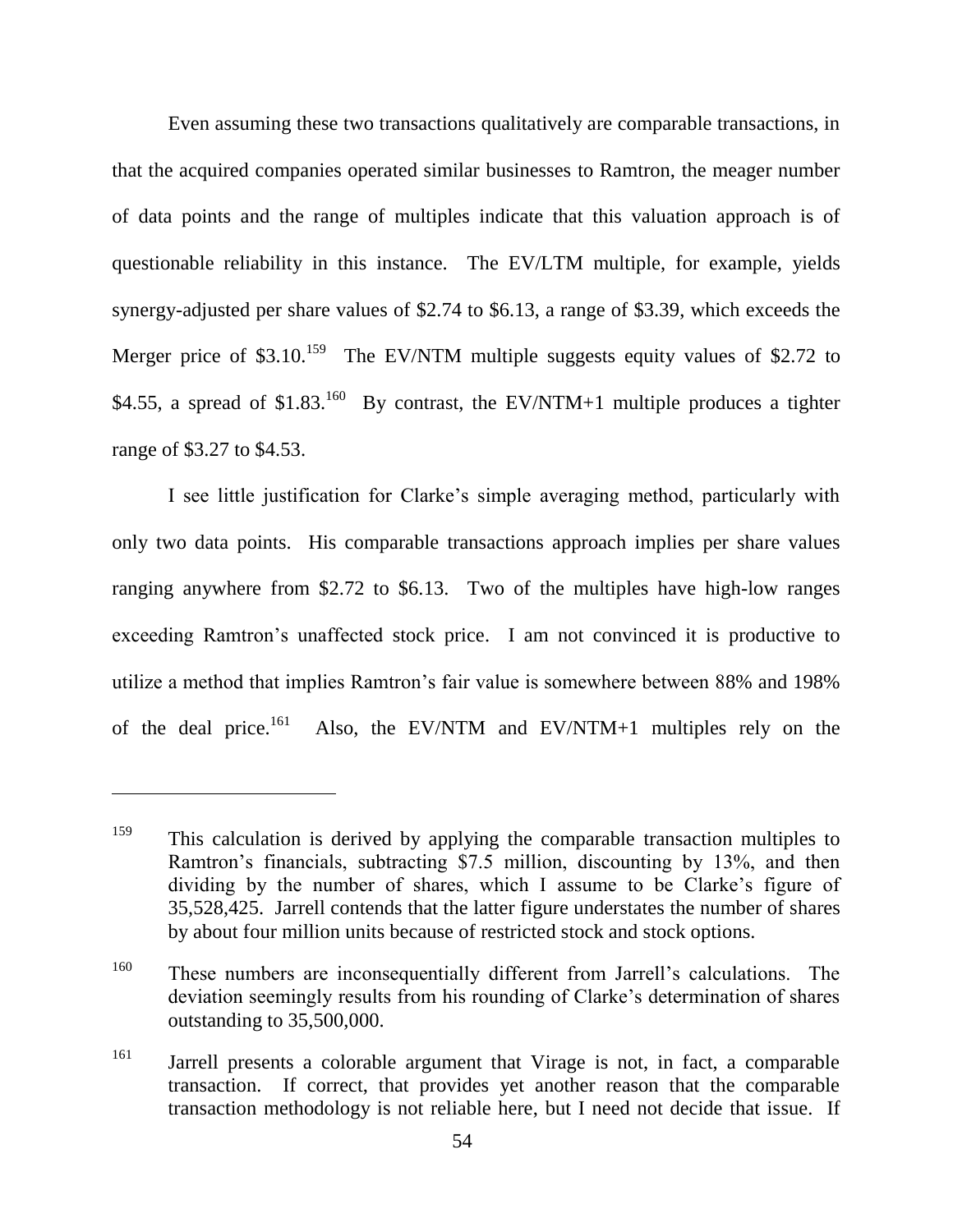Management Projections, which I already have concluded are unreliable. Finally, Clarke himself attributed minimal weight to this approach—only one-fifth of his conclusion. For all of these reasons, I conclude that Petitioner has not satisfied its burden of proving that the comparable transactions approach provides a reliable indication of Ramtron's fair value.

#### **C. The Transaction Price Provides the Best Evidence of Fair Value**

A DCF analysis attempts to value a company by looking within the company, extrapolating its financials into the future, and then discounting these cash flows to present value. A comparables approach instead looks outside the company and attempts to value it by market analogy. The former method is only useful to the extent its inputs are reliable; the latter is helpful only to the extent actual comparables exist. Neither approach yields a reliable measure of fair value in this case. Instead, I conclude that the Merger price offers the best indication of fair value.

A merger price does not necessarily represent the fair value of a company, as the term "fair value" is interpreted under 8 *Del. C.* § 262. For example, in a short-form merger under Section 253, the merger price is set unilaterally by the controlling stockholder; the minority stockholders are forced out of the company and left with appraisal as their sole remedy. To presume that the merger price represented fair value in such a situation would leave the minority stockholders effectively without the remedy

Virage is not comparable, the Court would be left attempting to value Ramtron on the highly questionable basis of a single allegedly comparable transaction.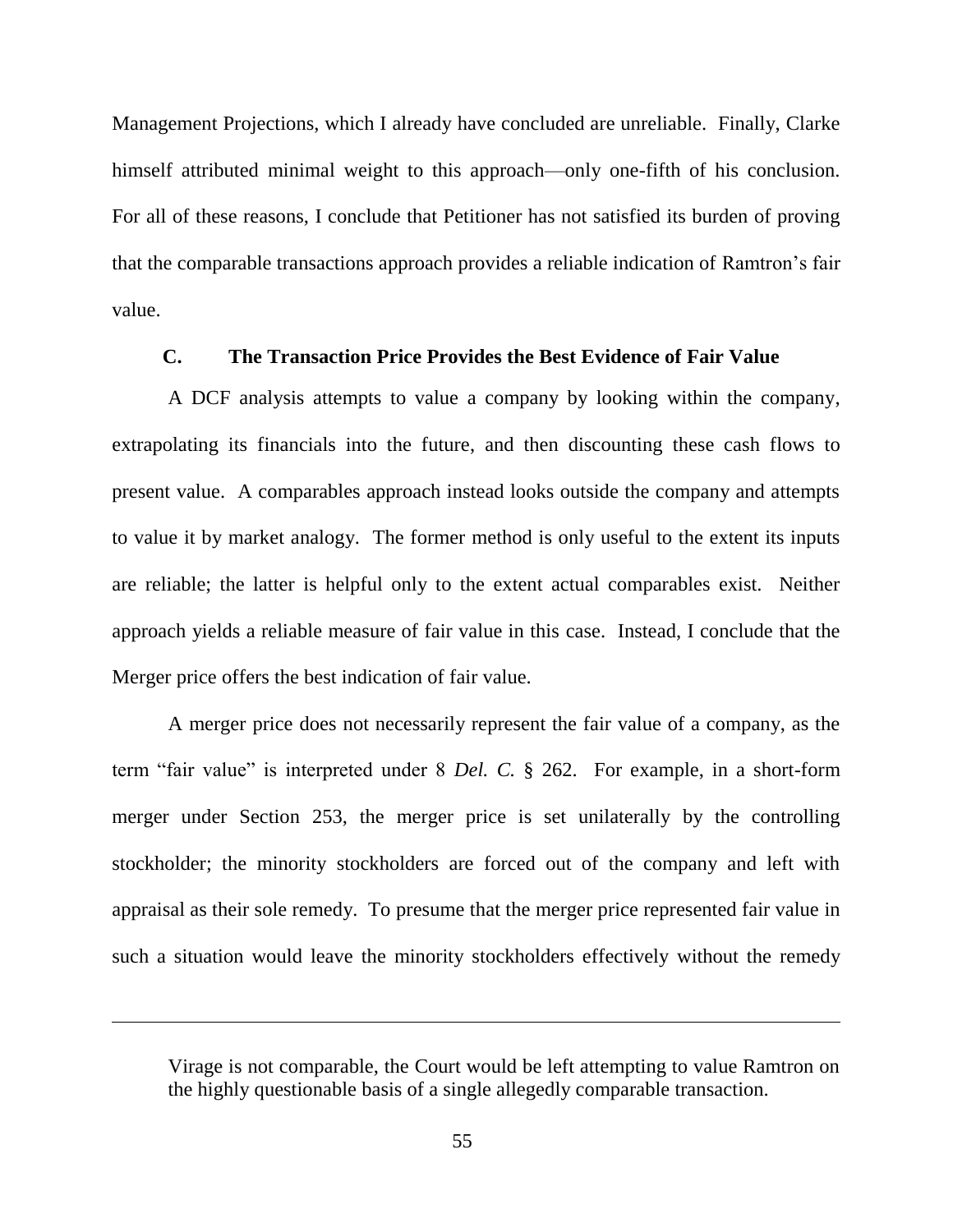offered by Section 262 of an independent analysis of a company's fair value. In 2010, the Delaware Supreme Court in *Golden Telecom, Inc. v. Global GT LP*<sup>162</sup> explicitly rejected the argument that this Court should "defer" to the merger price. Indeed, the Supreme Court concluded that such deference would be contrary to the statutory language of Section 262, which requires consideration of "all relevant factors" in determining a company's fair value.<sup>163</sup>

Nevertheless, in the situation of a proper transactional process likely to have resulted in an accurate valuation of an acquired corporation, this Court has looked to the merger price as evidence of fair value and, on occasion, given that metric one-hundred percent weight.<sup>164</sup> In an oft-quoted passage, then-Vice Chancellor Jacobs wrote: "The fact that a transaction price was forged in the crucible of objective market reality (as distinguished from the unavoidably subjective thought process of a valuation expert) is viewed as strong evidence that the price is fair."<sup>165</sup> Similarly, Chief Justice Strine, then writing as a Vice Chancellor, noted: "[O]ur case law recognizes that when there is an

 $162$  11 A.3d 214 (Del. 2010).

<sup>163</sup> *Id.* at 217-18.

<sup>164</sup> *In re Appraisal of Ancestry.com, Inc.*, 2015 WL 399726 (holding that the merger price was the most reliable indication of fair value and performing confirmatory DCF analysis); *Huff Fund Inv. P'ship*, 2013 WL 5878807 (finding the merger price to be the best indication of fair value in light of the lack of other reliable methods); *The Union Illinois 1995 Inv. Ltd. P'ship v. Union Fin. Gp., Ltd.*, 847 A.2d 340 (Del. Ch. Jan. 5, 2004) (concluding that the merger price offered the best indication of fair value and also performing a confirmatory DCF analysis).

<sup>165</sup> *Van de Walle v. Unimation, Inc.*, 1991 WL 29303, at \*17 (Del. Ch. Mar. 7, 1991).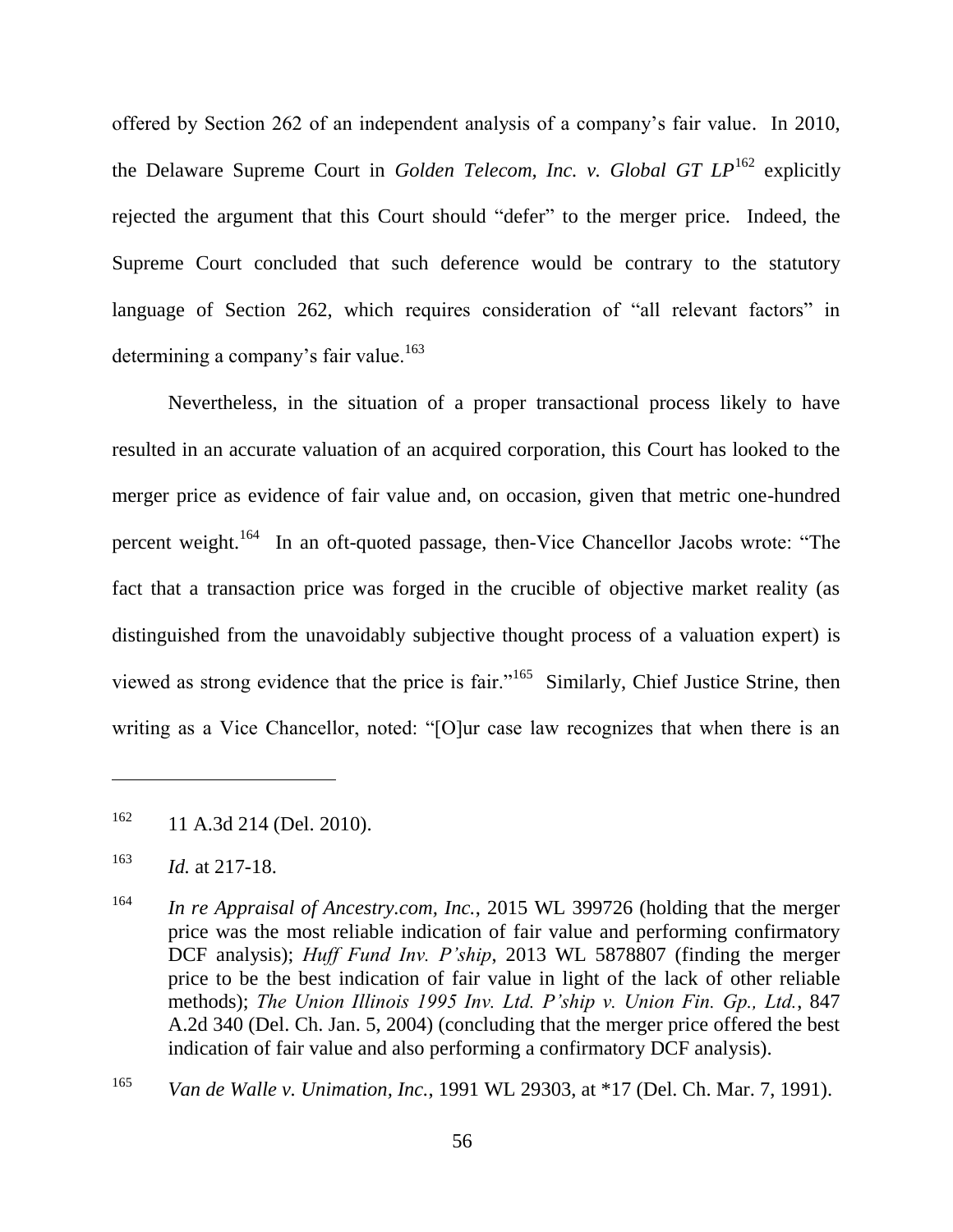open opportunity to buy a company, the resulting market price is reliable evidence of fair value."<sup>166</sup> The inquiry here is whether the Merger process resulted in a price indicative of Ramtron's fair value or, as the parties have framed it, whether there was a "competitive" and fair auction"<sup>167</sup> for Ramtron.

At the outset, I note that I am not aware of any case holding that a multi-bidder auction of a company is a prerequisite to finding that the merger price is a reliable indicator of fair value. Here, unlike in *Union Illinois* or *Huff Fund*, only one company, Cypress, made a bid. This case also differs in that the Merger was a hostile deal. As detailed below, however, I conclude that "the process by which [the Company] was marketed to potential buyers was thorough, effective, and free from any spectre of selfinterest or disloyalty,"<sup>168</sup> and that the resulting price accordingly provides a reliable indication of Ramtron's fair value.

Ramtron could, and repeatedly did, reject Cypress' overtures. Simultaneously, Ramtron actively solicited every buyer it believed could be interested in a transaction. The Company provided several of those potential buyers with the much-vaunted Management Projections. No one bid. LongPath contends that the lack of other bidders indicates a flawed process. I disagree. Any impediments to a higher bid resulted from Ramtron's operative reality, not shortcomings of the Merger process.

<sup>166</sup> *Union Illinois*, 847 A.2d at 357.

<sup>167</sup> *Id.* at 358.

<sup>168</sup> *Huff Fund Inv. P'ship*, 2013 WL 5878807, at \*13.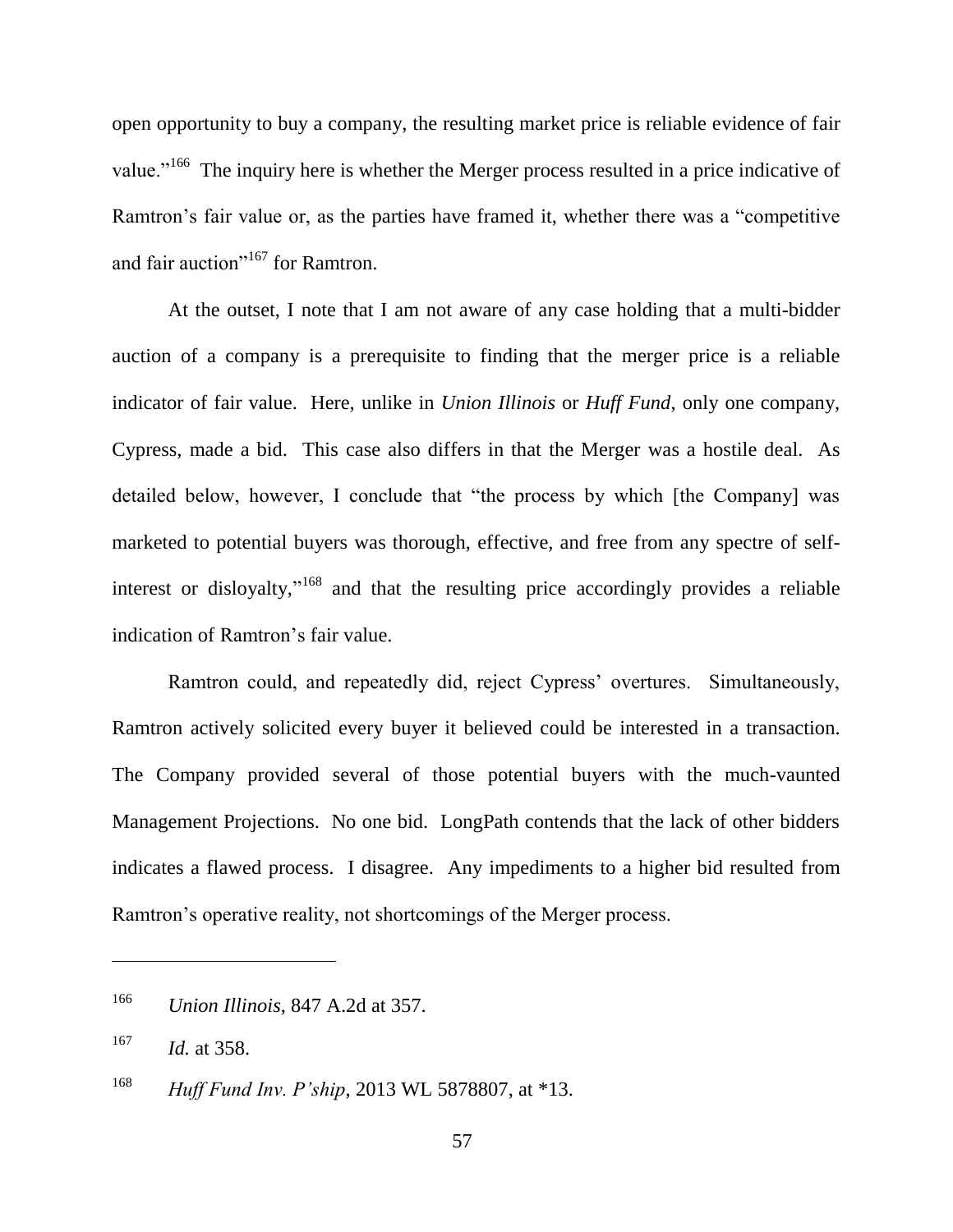#### **1. TI and Ramtron's operative reality**

Much already has been said about Ramtron's operative reality as of the Merger. Petitioner focuses on one particular factor that it contends irredeemably corrupted the sales process: Ramtron's foundry relationship with TI. Under Ramtron's manufacturing agreement with TI, Ramtron was guaranteed three additional years of production if TI terminated the agreement.<sup>169</sup> But, in the event Ramtron experienced a change in control, TI had the right to terminate the agreement upon ninety days notice.<sup>170</sup> LongPath argues that this change-in-control provision deterred prospective bidders. I reject this contention as contrary to the evidence.

The parties do not dispute that Cypress began preparing for its hostile bid well in advance. Part of that diligence involved predicting potential interlopers. Another aspect of Cypress' preparation involved essentially seeking TI's blessing for its potential bid. Because of the change-in-control provisions, Cypress sought to get some form of assurance from TI in advance of issuing its bear hug letter that TI would not exercise that right in relation to an acquisition by Cypress. Rodgers testified that he called TI's president to discuss a potential acquisition of Ramtron. In that regard, Cypress offered to avoid competing with one of TI's F-RAM products if TI agreed not to terminate the foundry relationship with Ramtron. Cypress never received a contract or other written

<sup>&</sup>lt;sup>169</sup> JX 322 (TI Mfg. Agreement); JX 324 (TI Mfg. Agreement Amendment No. 2) § 13.1.

 $170$  JX 322 § 14.8(b).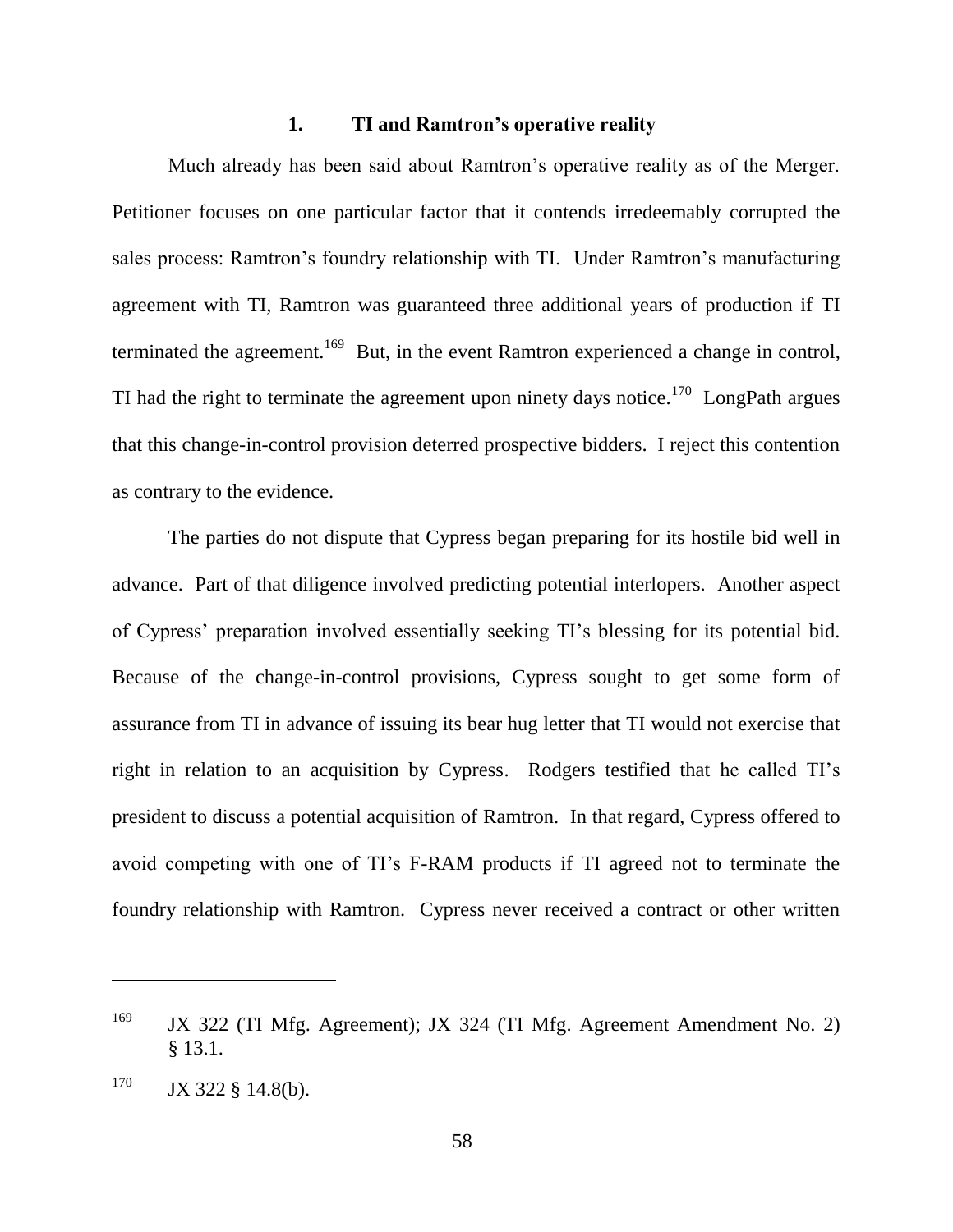agreement from TI—in fact, it appears that TI never explicitly agreed to support Cypress' bid. Cypress did receive, however, enough of an informal assurance that it deemed the risk of proceeding with the acquisition acceptable.<sup>171</sup>

As Petitioner emphasizes, Rodgers began discussing this issue with TI in March 2011, over a year before Cypress' bid for Ramtron.<sup>172</sup> Even so, the record is clear that Cypress never obtained a contractual commitment from TI. In an undated internal Cypress presentation analyzing the potential bid for Ramtron, the possibility of TI dishonoring its commitment is listed as a low risk, but Cypress (twice) listed the lack of TI support as a major risk to any potential deal. $^{173}$ 

LongPath argues that Cypress had an unfair tactical advantage and that other bidders were unlikely to get TI's support. This appears to be nothing but speculation. Ramtron's relationship with TI was part of its operative reality. A Cypress planning document, titled "Potential Interlopers," listed five such plausible interlopers. For three of them, Cypress predicted that TI would not extend foundry support because those

<sup>&</sup>lt;sup>171</sup> Tr. 287-90; *id.* at 289 (Rodgers: "They explicitly refused to say 'we will support you' to the point that I didn't even try to get them to sign a document, but my inference was that they wouldn't harm us if we didn't attack them.").

 $172$  JX 320.

 $173$  JX 236 at 7. Because the presentation includes actual numbers for 2011, I infer that it must be from sometime in 2012.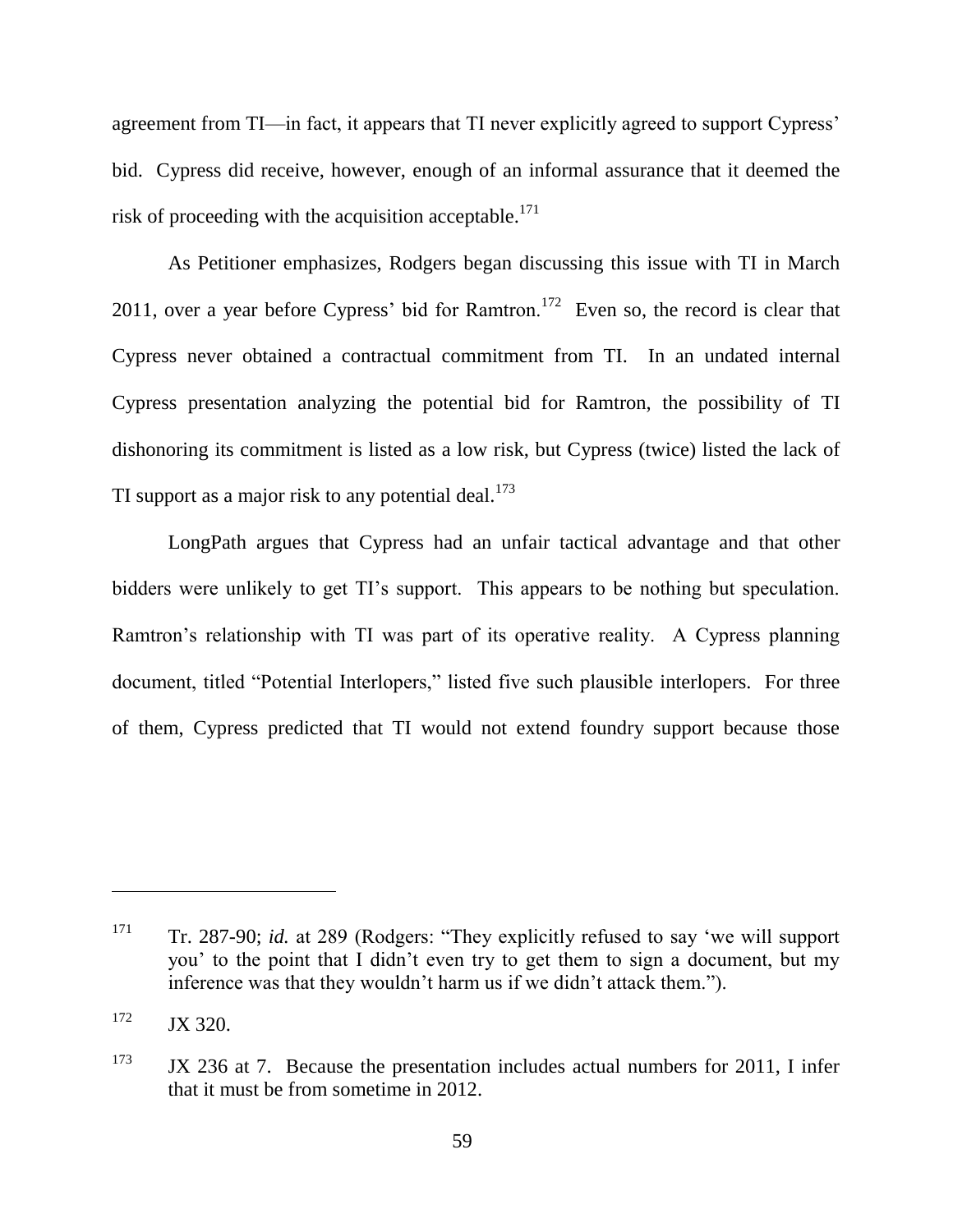companies directly competed with  $TI$ .<sup>174</sup> A different document predicted the same as to a sixth possible interloper.<sup>175</sup>

I find these predictions and Petitioner's reliance upon them somewhat puzzling. Even though Cypress offered not to encroach on one specific TI product line, "low power microcontrollers, $\cdot^{176}$  in order to get an informal assurance that the manufacturing agreement would continue, the uncontradicted evidence shows that TI and Cypress directly competed in several markets and that the two companies had significant bad blood between them as a result of two previous intellectual property lawsuits.<sup>177</sup> Thus, applying the reasoning underlying Cypress' advisor's predictions, TI likely would not have extended foundry services to Cypress either. But, TI did make at least a nonbinding commitment to continue foundry services for Cypress.

Petitioner has not shown that any other company that wanted to acquire Ramtron was in a worse position than Cypress in terms of getting TI's assent. Indeed, some may

 $174$  JX 67.

 $175$  JX 65.

 $176$  Tr. 287 (Rodgers).

<sup>&</sup>lt;sup>177</sup> *Id.* at 286 (Rodgers: "They're a company with many divisions, like us, and they compete broadly in the market."); *id.* at 287 ("TI and Cypress have a history of conflict, and they sued us twice about 15 years ago. We won both trials, but there's not good blood."); *id.* at 237 (Kaszubinski: testifying that TI and Cypress competed); *id.* at 389-90 (Buss: "So the challenge for us is that TI does not like Cypress. TI and T.J. [Rodgers] do not get along. . . . I believe he had been in two prior lawsuits with them prior to my tenure, and I think he beat them both times. So there is a lot of animosity between the two companies, and it was the number one issue we wrestled with.").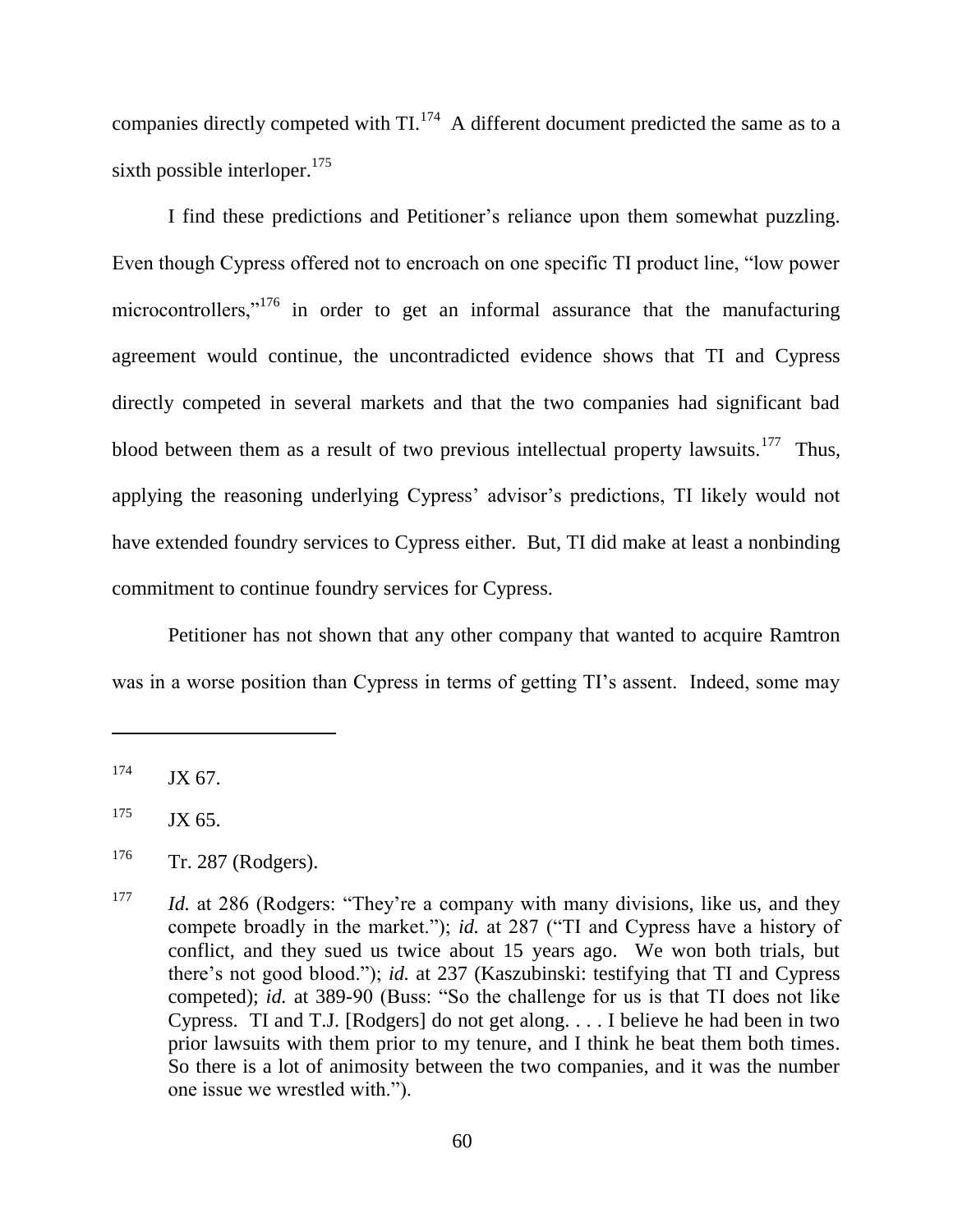have been better positioned than Cypress. Construed most favorably to LongPath, all bidders were in the same boat as Cypress vis-à-vis TI. Ramtron's manufacturing agreement with TI simply was part of the Company's operative reality at the time of the Merger.

Furthermore, there is no evidence that the change-in-control provisions in the TI manufacturing agreement actually deterred any of the potential bidders.<sup>178</sup> Ramtron apparently proceeded the furthest in discussing alternative transactions with three companies: Atmel Corp., SMART Modular, and ROHM. Nothing suggests that the TI agreement caused any of those companies to back out. Davenport testified that SMART Modular was "very hesitant due to our supply-side cost structure and the tenuousness of our supply" and also did not like the Company's "sole sourcing."<sup>179</sup> Atmel similarly declined because of Ramtron's "cost structure [and] in particular our wafer supply, [which] they were very, very concerned about." $180$  ROHM seems to have been contemplating a minority investment, discussed in the next Subsection, which would not have implicated the TI concerns. In short, Petitioner has not demonstrated that the change-in-control provisions in the manufacturing agreement with TI materially impaired Ramtron's sales process. Instead, Ramtron's sole or primary reliance on TI as its foundry was part of the Company's operative reality.

<sup>178</sup> *Id.* at 65 (Richards); *id.* at 202 (Davenport).

<sup>179</sup> *Id.* at 201.

<sup>180</sup> *Id.*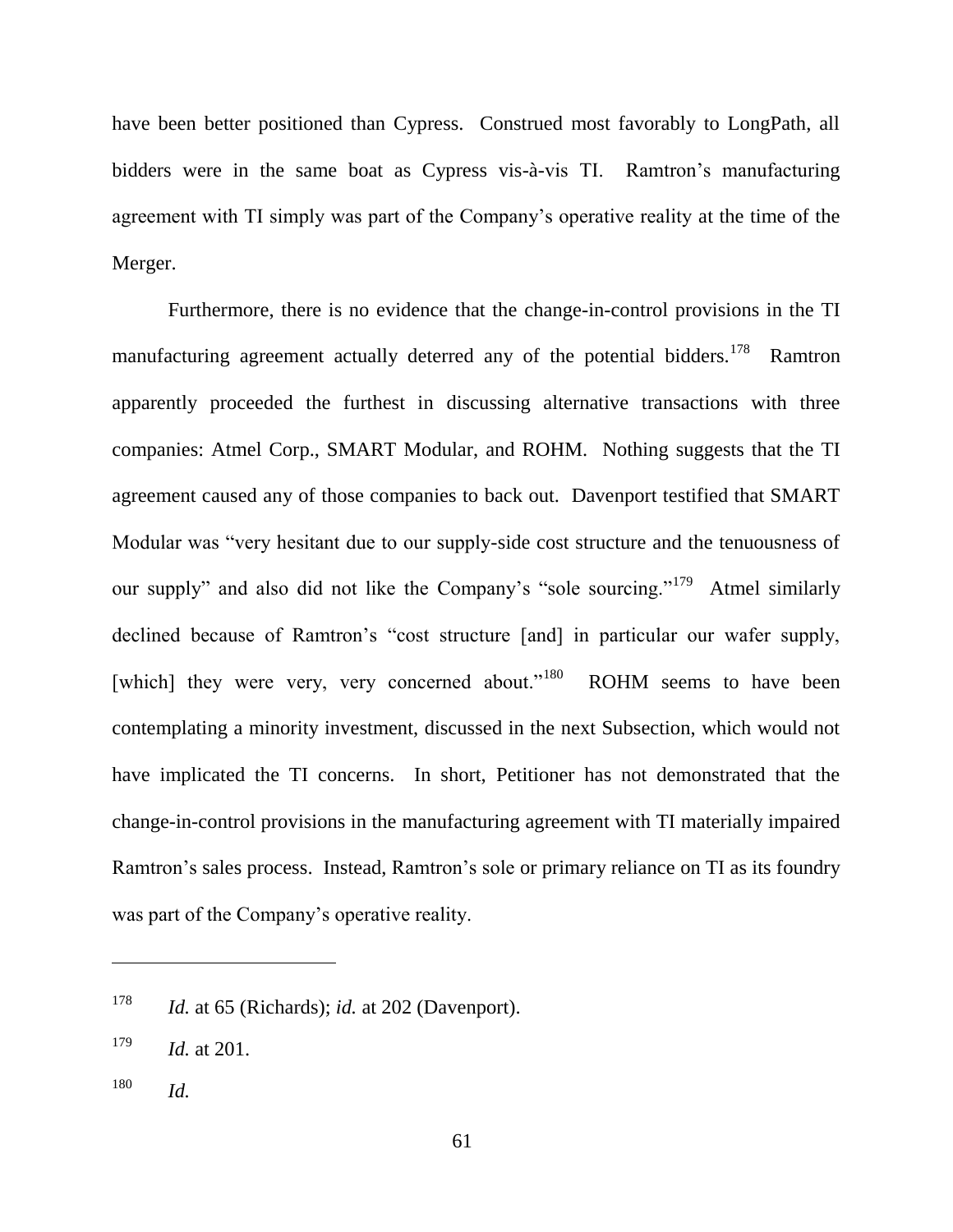## **2. Ramtron tries to sell itself to anyone but Cypress**

Ramtron authorized Needham, its financial advisor, to market the Company to other potential acquirers and explore strategic alternatives. According to an August 30, 2012 Needham presentation, Needham had: (1) contacted twenty-four third parties, including Cypress; (2) sent non-disclosure agreements ( $WDAs$ ) to twelve of those entities, again including Cypress; (3) received executed NDAs from six interested parties, which did not include Cypress; and (4) remained in discussions with two companies other than Cypress.<sup>181</sup> This market canvass reveals that six companies were intrigued enough to enter into NDAs. It appears that those companies received or at least had access to Ramtron's Management Projections.<sup>182</sup> In addition, by August, Ramtron had announced its new manufacturing agreement with ROHM. Yet, despite this sales effort, not one company besides Cypress ever made a firm bid for Ramtron.

SMART Modular and Atmel were two of the companies with which talks proceeded the furthest. As noted, both companies declined to pursue a transaction because of what they viewed as problems with Ramtron's cost structure. The evidence does not reveal why each and every other company declined to bid for Ramtron. At least

 $181$  JX 125 at 8.

<sup>182</sup> The Management Projections were in the Company's data room. *E.g.*, JX 84. Needham's call log shows that five companies who had signed NDAs accessed the data room, though one company that executed an NDA is missing from that log. JX 88.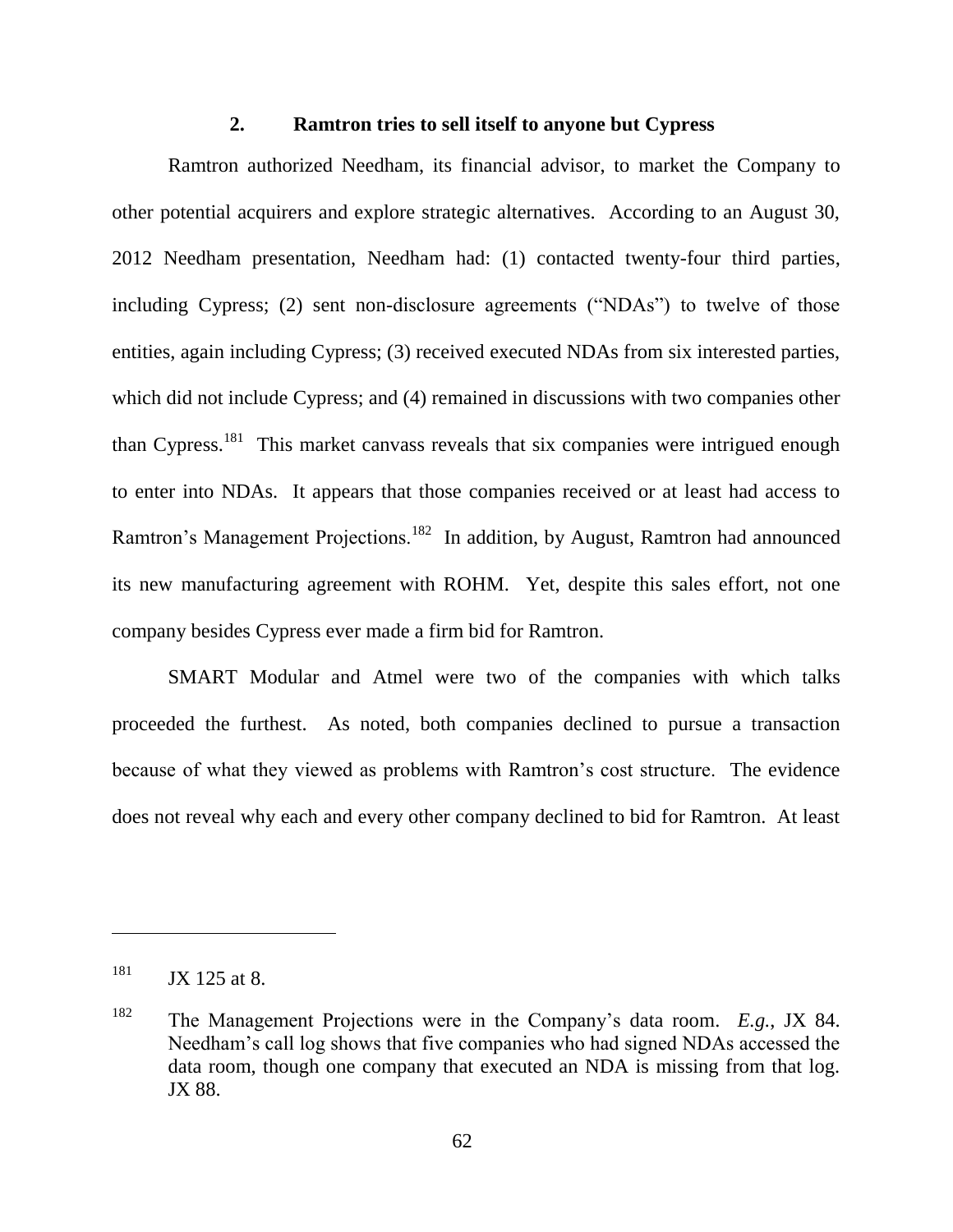one that executed an NDA saw no synergies in the transaction.<sup>183</sup> A second did not see the acquisition fitting with the potential bidder's strategic priorities.<sup>184</sup> Another that apparently did have familiarity with Ramtron's technology was advised by its engineers not to move forward.<sup>185</sup> That company was sent, but did not sign, an NDA.

Not one of the specific explanations in the record relates to TI. Instead, what evidence there is suggests that these other companies did not see value in Ramtron exceeding Cypress' bid. The importance of this point is amplified by the fact that Needham's call log indicates that the NDAs all were executed in late June,<sup>186</sup> when Cypress' bid was only \$2.68 a share. According to Petitioner's position in this litigation, at that point in time, the Company was being undervalued by \$2.28. Ramtron's hostile bid caused a significant spike in trading volume, as revealed by Needham's stock price analyses.<sup>187</sup> Aside from the prospective purchasers that Needham contacted, therefore, the fact that Ramtron was in play was known in the market. Purely financial purchasers theoretically could have stepped in and made unsolicited bids and, according to LongPath's position in this litigation, snatched up Ramtron at a fire sale price. None did.

 $184$  JX 70.

<sup>185</sup> JX 76.

 $186$  JX 88.

 $187$  JX 125.

<sup>&</sup>lt;sup>183</sup> JX 114.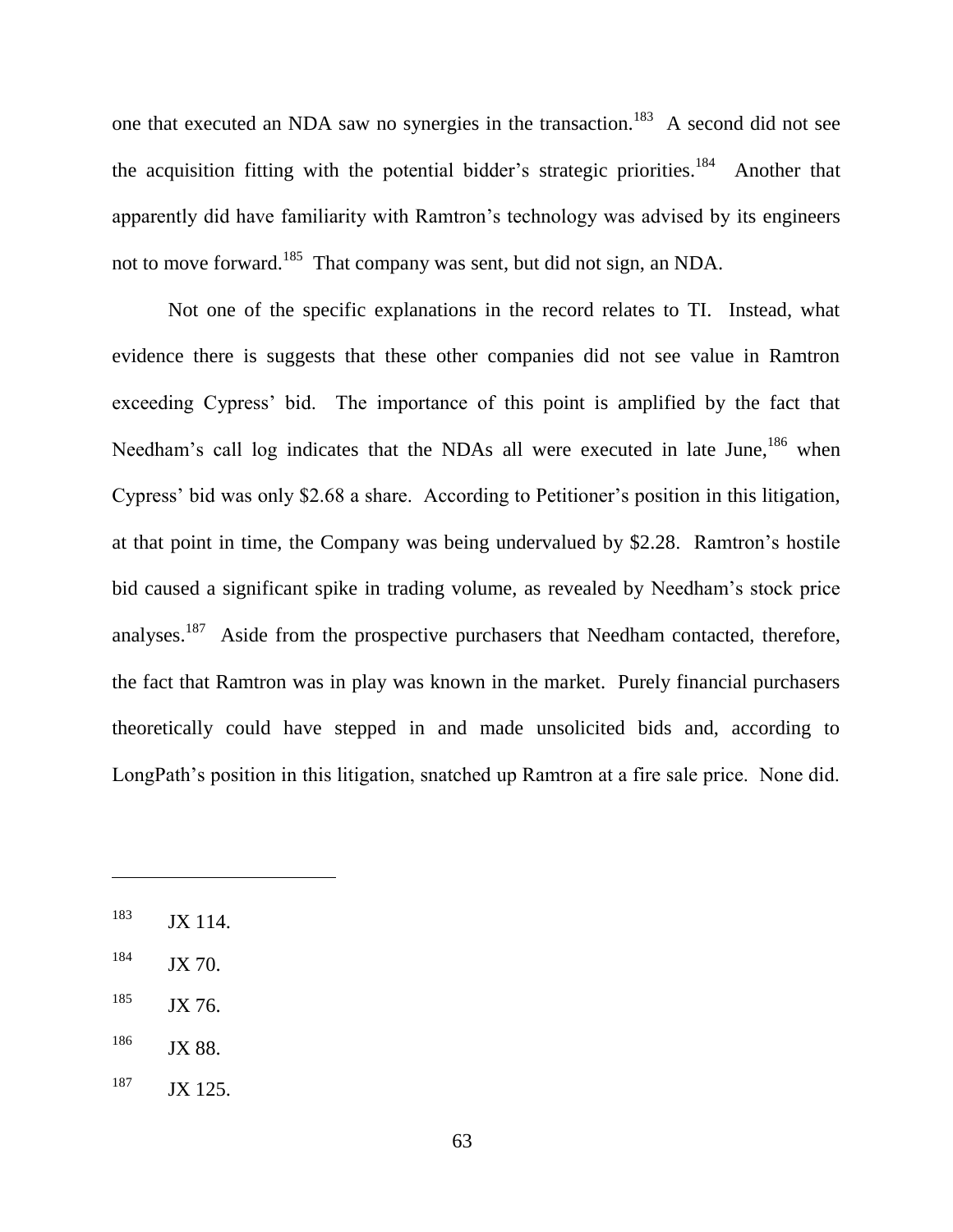Indeed, *no one even bid*, including those with inside information, even when Cypress' offer was \$0.42 below the final Merger price.

Petitioner focuses at length on Ramtron's discussions with ROHM. On July 17, 2012, Ramtron's management proposed two alternative transactions to ROHM: (1) a purchase of seven million shares of Ramtron common stock at \$3.50 per share together with a board seat; or (2) seven million shares of Ramtron convertible preferred stock at \$4.00 per share and a board seat.<sup>188</sup> Three days later, on July 20, Ramtron and ROHM announced their new manufacturing agreement.<sup>189</sup> ROHM apparently also was interested in the potential purchase of Ramtron's common stock and, on August 11, 2012, communicated to the Company that any such purchase would be at \$3.00 per share.<sup>190</sup>

According to Petitioner, ROHM's interest in a minority investment at a price slightly below the deal price indicates that the Merger price undervalued Ramtron. If ROHM in fact had made such an investment, I might be inclined to agree.<sup>191</sup> But, even in its email countering at \$3.00, ROHM explicitly stated the following:

> Actually, one of our concerns at this time is the legal and financial risk for purchasing stocks of a public company with

 $188$  JX 90.

 $^{189}$  JS ¶ 5.

 $^{190}$  JX 109.

 $191$  Clarke's report, for example, suggested that the average acquisition premium in the semiconductor industry is about 30%, with roughly half of that amount attributable to a control premium and the remainder attributable to synergies. Clarke Rpt. 56. An additional 15% on top of \$3.00 would imply a minimum acquisition price of \$3.45, exclusive of synergies.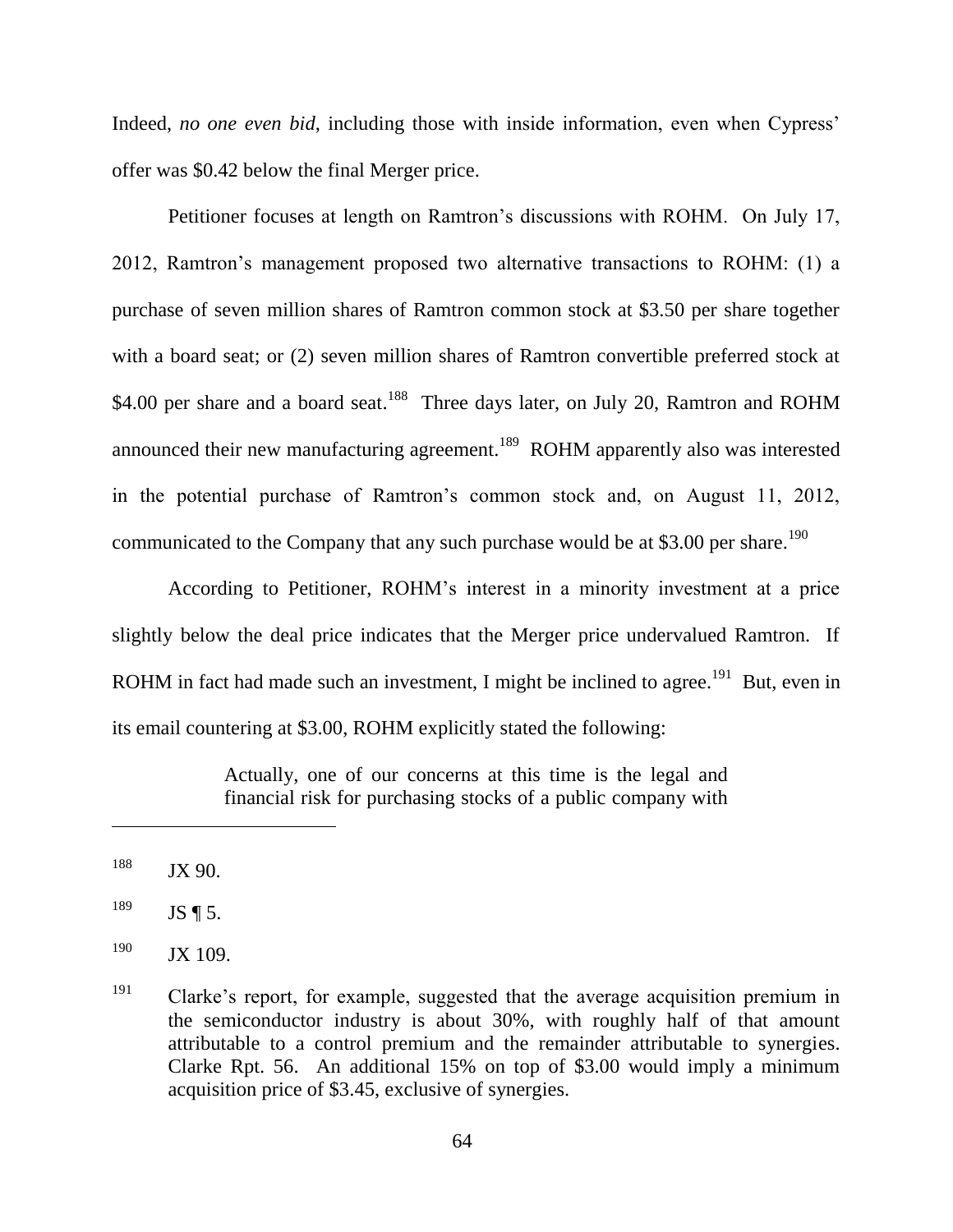a price above the market price. Since we have to justify the purchasing price to achieve the accountability to our shareholders, we have to seek profit that can make up for the paid premium. And we have to be careful to decide the purchase price in order to avoid impairment loss of assets.<sup>192</sup>

ROHM itself, it seems, was concerned with justifying the above-market premium. Perhaps, because of the manufacturing agreement between it and Ramtron, ROHM might have been able to exploit synergies between the two companies or otherwise unlock value in Ramtron not available to other bidders. Ultimately, however, ROHM backed away from pursuing a deal for Ramtron at the end of August. Citing "growing apprehension in ROHM's own business environment," ROHM determined that it was "not in a position to make an investment under present business outlook."<sup>193</sup>

#### **3. Ramtron extracts a substantial premium from Cypress**

Finally, LongPath criticizes Cypress' hostile approach, arguing that Cypress pounded Ramtron into submission at a below-market rate. I already have found that, to the extent Cypress' hostile bid negatively altered Ramtron's performance, such effects were dwarfed by Ramtron's own business problems, which included channel stuffing earlier in the year. Those flaws are part of Ramtron's operative reality. On the other hand, there is support in the case law for disregarding *temporary* distortions in determining a company's fair value.<sup>194</sup> In theory, then, it could be acceptable to back out any negative effects caused by Cypress' hostile offer. The parties, however, have offered

 $192$  JX 109.

 $193$  JX 126.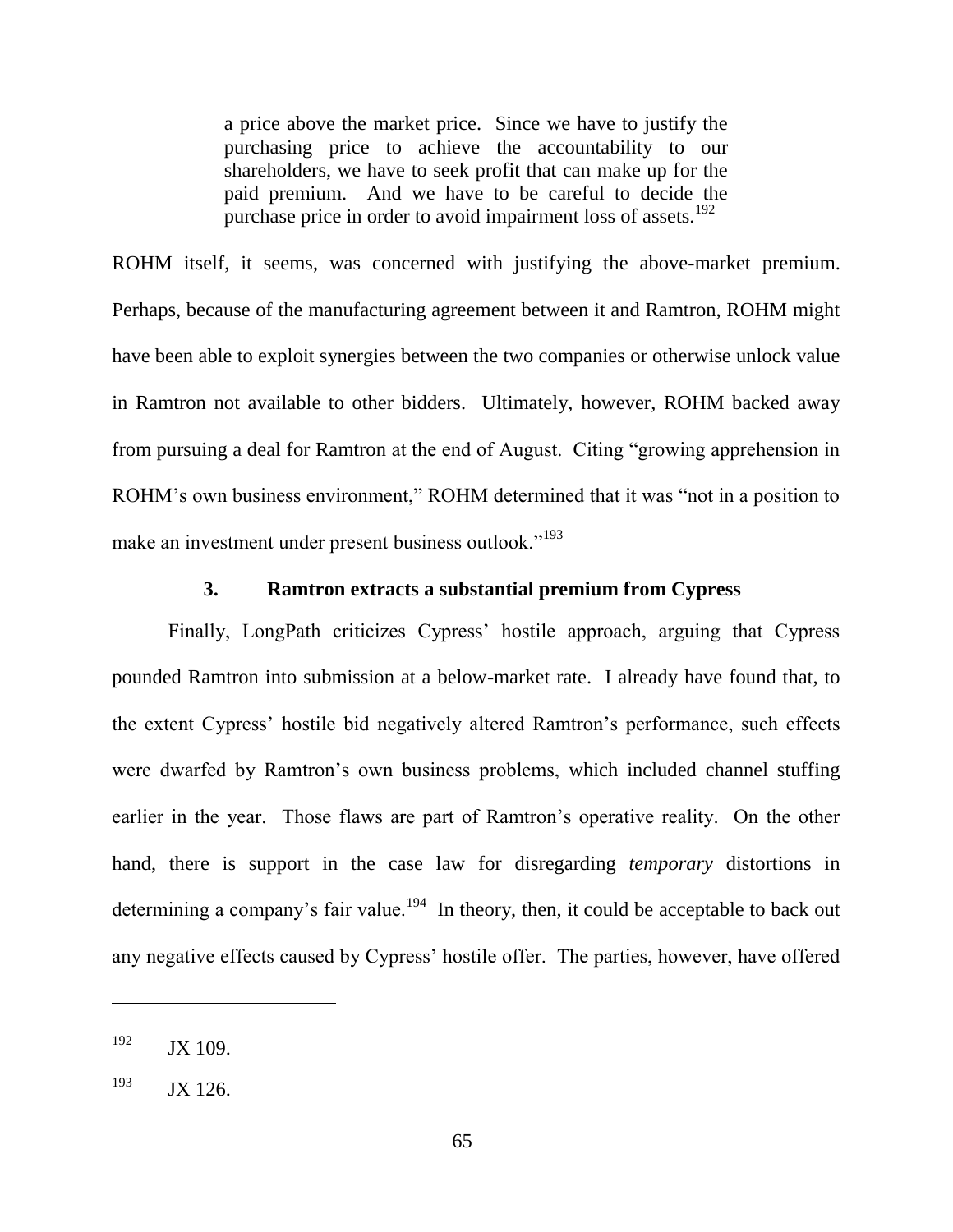no practical way to quantify those effects, particularly as against the larger effects from Ramtron's own business problems.

In that regard, there is no evidence that Cypress' hostile approach hampered the ability of other companies to bid for Ramtron or otherwise affected the Merger process. Only one company contacted by Needham stated that it did not wish to bid against Cypress.<sup>195</sup> By contrast, six other companies went so far as to execute NDAs. Even if Cypress was attempting to wear Ramtron down,<sup>196</sup> Cypress had every right to do so and there is no evidence that it acted improperly in this regard. Furthermore, the history of the Merger runs contrary to LongPath's argument. Ramtron's Board had the ability to say no to Cypress and repeatedly did so. The Board advised Ramtron's stockholders on several occasions not to tender into Cypress' bid and, over the same time period, *Cypress raised its bid five separate times*. The price Cypress ultimately paid—which was negotiated by the Ramtron Board and Cypress—was 25% higher than Cypress' starting offer.

## **4. Conclusion**

The Merger resulted from Cypress' hostile bid. Cypress spent three months attempting to acquire Ramtron, during which time the Company actively shopped itself to other conceivable buyers, several of which indicated serious interest. None of those

<sup>194</sup> *See Glassman v. Unocal Exploration Corp.*, 777 A.2d 242, 248 (Del. 2001).

<sup>&</sup>lt;sup>195</sup> JX 88.

<sup>&</sup>lt;sup>196</sup> *See JX 89* ("Wear them down and wait is working.").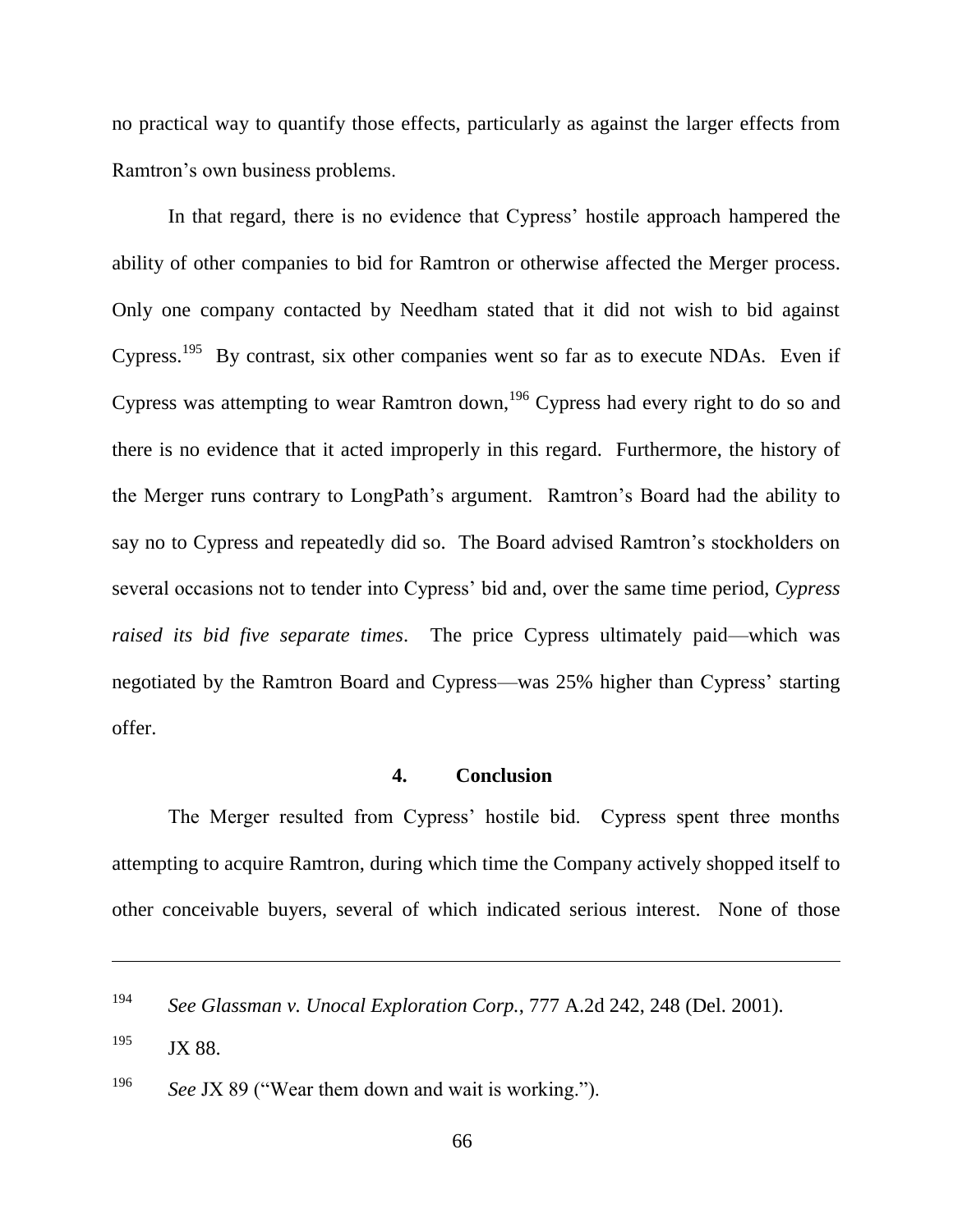potential alternative buyers made a firm offer. Cypress, however, repeatedly raised its price until it and Ramtron's Board agreed on final Merger price of \$3.10 per share. This lengthy, publicized process was thorough and gives me confidence that, if Ramtron could have commanded a higher value, it would have. "For me (as a law-trained judge) to second-guess the price that resulted from that process involves an exercise in hubris and, at best, reasoned guess work."<sup>197</sup> As such, I conclude that the Merger price is a reliable indication of Ramtron's fair value.

#### **D. Transaction Price Less Synergies**

Thus far, I have concluded that the Management Projections are unreliable, making the use of a DCF inappropriate. Additionally, the parties agree that there are no comparable companies and I concur with Respondent that the comparable transactions approach does not provide a reliable indication of fair value here. By contrast, the Merger process was thorough and supports my reliance on the Merger price as an indication of Ramtron's fair value. In the absence of alternative methodologies, I weigh the Merger price at 100% in determining the fair value of Petitioner's shares.

In an appraisal action, however, it is inappropriate to include merger-specific value. Accordingly, I must exclude from the \$3.10 Merger price any portion of that amount attributable to Cypress-specific synergies, as opposed to Ramtron's value as a

<sup>197</sup> *Union Illinois*, 847 A.2d at 359.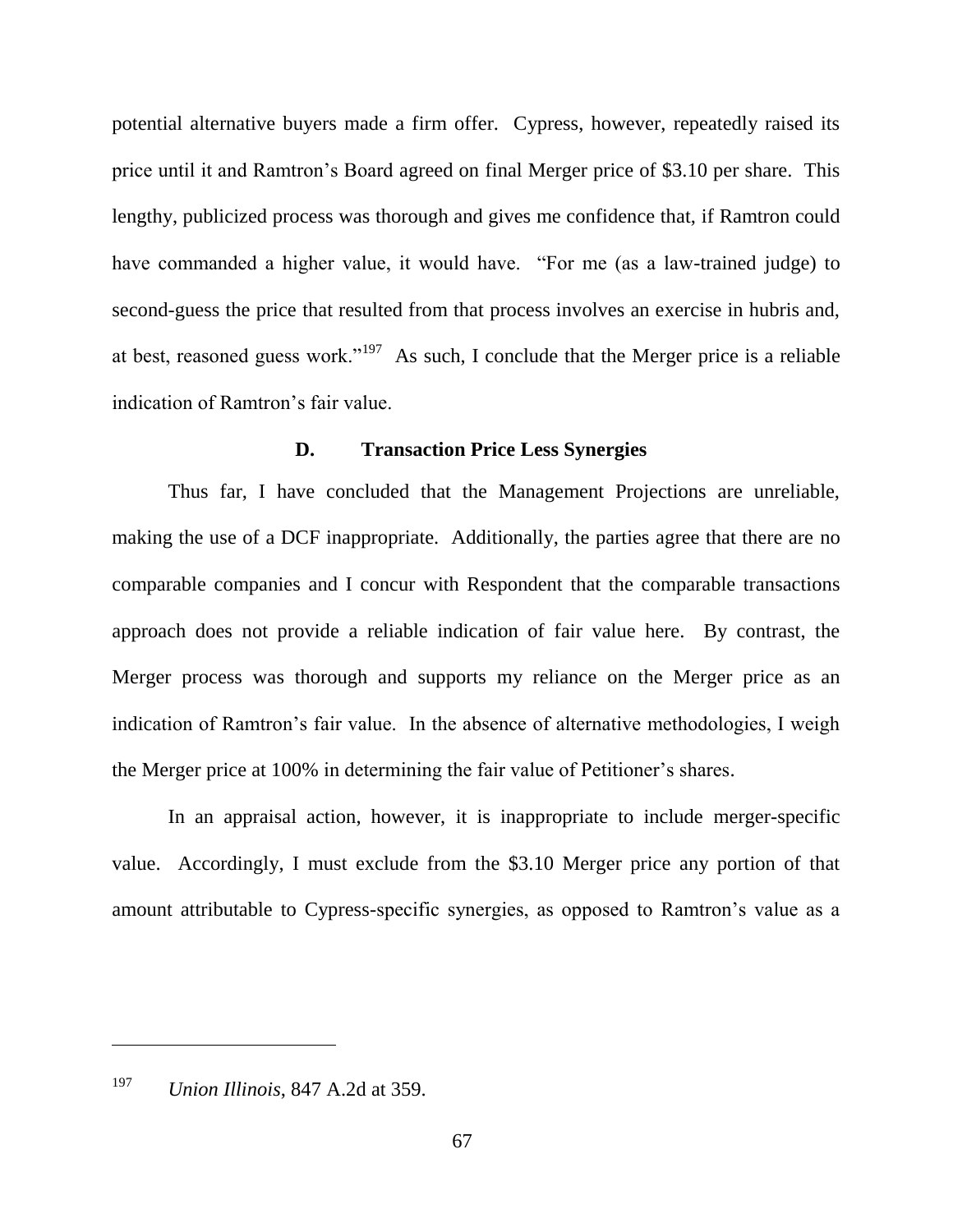going concern.<sup>198</sup> Respondent argues that the synergies amount to \$0.34 per share. Petitioner contends that the net synergies are only \$0.03.

Preliminarily, I reject LongPath's contention that synergies should be subtracted not from the Merger price, but instead from the value that Cypress attributed to Ramtron, which, according to Petitioner, is between \$3.90 and \$5.44. Those valuations estimated Ramtron's worth as a division of Cypress. Petitioner's requested approach is contrary to the language of Section 262, which commands that I "determine the fair value of the shares *exclusive of* any element of value arising from the accomplishment or expectation of the merger or consolidation."<sup>199</sup> There is no basis to deduct synergies from the idiosyncratic value attributed to a company by its purchaser, because it is not clear that value would provide insight into the fair value of the target company as a going concern. Instead, the proper way of applying a merger-price-less-synergies approach is to determine the value paid for a company and then subtract that portion of the purchase price representing synergies. 200

As to the synergies in this transaction, I find Respondent's argument that over 10% of the transaction price represented synergies to be without merit. Jarrell first

<sup>198</sup> *Huff Fund*, 2014 WL 2042797, at \*2.

<sup>199</sup> 8 *Del. C.* § 262(h) (emphasis added).

<sup>&</sup>lt;sup>200</sup> *Cf. Huff Fund*, 2014 WL 2042797, at \*5 (providing the example of the urban cornfield auction and the eccentric farmer, and noting that, "In an auction setting, it makes little sense to determine whether a bid incorporates information about the value of certain opportunities by considering only the idiosyncratic weight attached to that information by any particular bidder, even the winning bidder").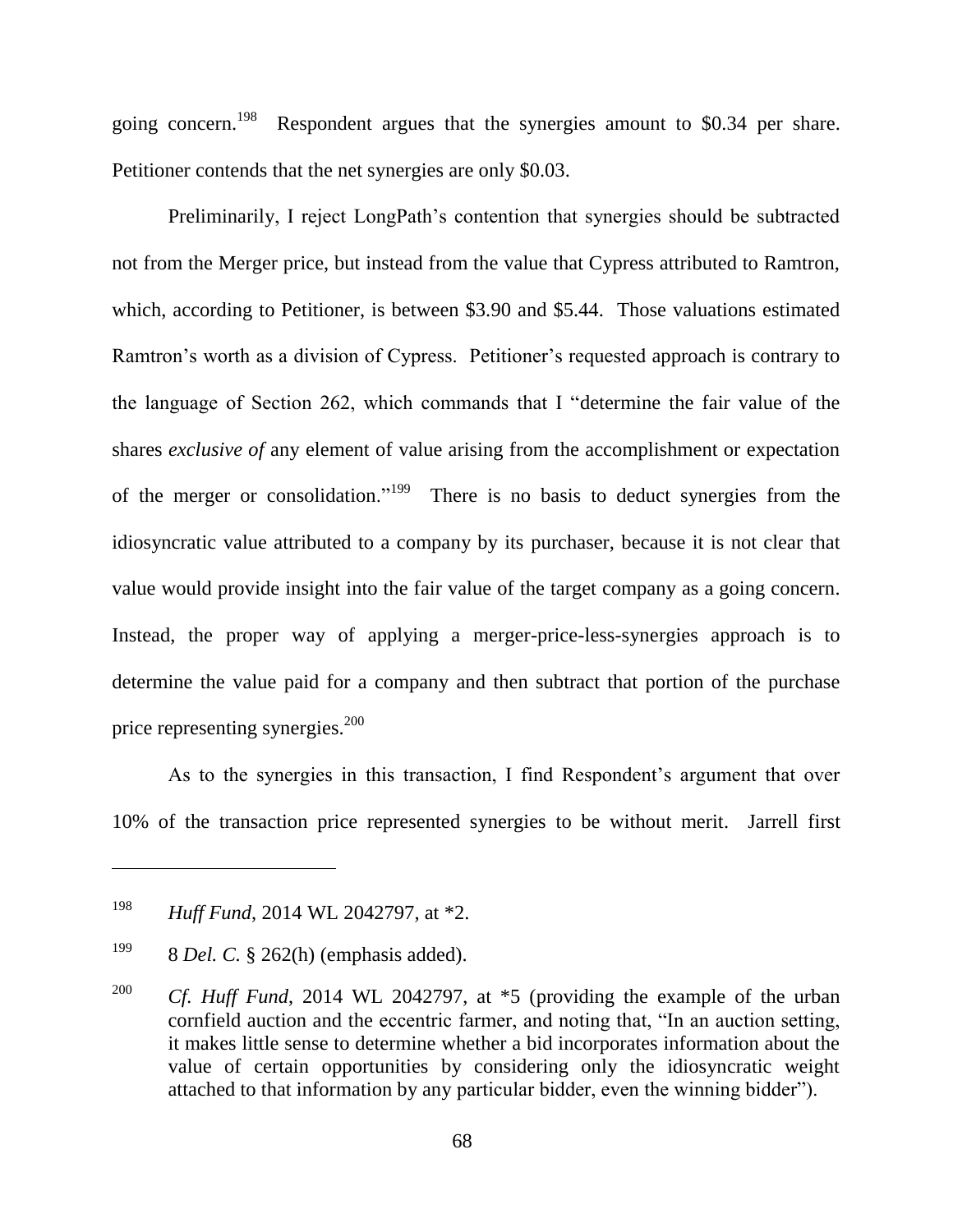provided a market-wide analysis of the premia paid by financial versus strategic buyers and from this approach concluded that average synergies could be removed from the purchase price by applying the ratio of the average financial buyers' premium to the average strategic buyers' premium, *i.e.*, effectively multiplying the Merger price by 0.73, which results in a fair value of  $$2.75$ <sup>201</sup>

This general data, however, does not tell me anything about *this specific* transaction, which must be the focus in a Section 262 action. With respect to Cypressspecific synergies, Jarrell compared the Management Projections to a set of Cypress projections<sup>202</sup> and quantified the cost savings, which Jarrell determined to be \$0.69 per share. He then assumed that Ramtron's stockholders captured between 25% and 75% of these synergies and took the midpoint of those calculations, resulting in a fair value of \$2.76.<sup>203</sup> In addition to its back-of-the-envelope feel, this approach focuses solely on cost savings, which are positive synergies, and neglects the possibility of negative synergies, which Clarke asserts would exist here.<sup>204</sup>

Although Clarke rejected the transaction-price-less-synergies approach, he opined that negative revenue synergies and transaction costs would have to be added back to any value based on Jarrell's estimate of synergies. I find this approach to be reasonable and

 $201$  Jarrell Rpt. 43-44.

 $202$  JX 174.

 $203$  Jarrell Rpt. 46.

<sup>&</sup>lt;sup>204</sup> JX 217 (Clarke Rebuttal Rpt.) at 26-27.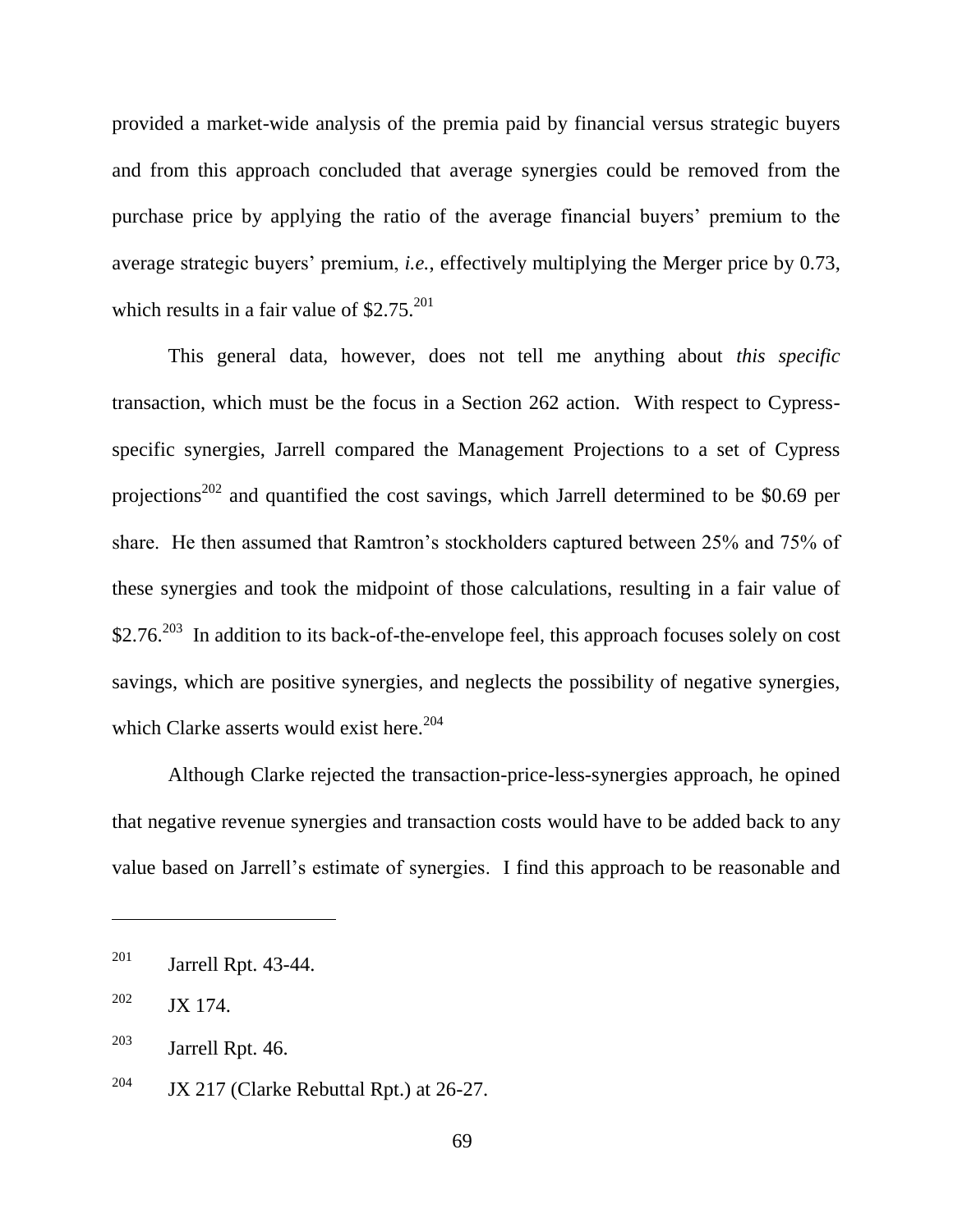supported by the record. The testimony at trial indicates that Cypress expected significant negative synergies from the Ramtron acquisition.<sup>205</sup> While Petitioner's approach may understate the net synergies, I find that it better conforms to the evidence adduced at trial than Ramtron's position. Accordingly, I adopt LongPath's approach to synergies and exclude \$0.03 from the Merger price. This results in a fair value determination of \$3.07 per share.

## **E. Reality Checks**

As a final step, I consider it appropriate to touch briefly on some of the "real world" evidence that Petitioner contends undermines the Merger price as a reliable indicator of fair value. Some of these items are entitled to zero weight. Balzer, for example, testified at his deposition that he told Cypress at the time of its nonpublic offer in 2011 that he believed Ramtron's stock would be worth \$6 to \$8 "several years out."<sup>206</sup> This speculation, of course, is not informative as to what Ramtron was worth at the time of the Merger. Similarly, Ramtron's Chairman of the Board testified that he "personally would have paid more than \$3.10.<sup> $207$ </sup> The usefulness of a transaction price, however, is that "buyers with a profit motive [are] able to assess [company-specific] factors for themselves and to use those assessments to make bids with actual money behind

<sup>&</sup>lt;sup>205</sup> Tr. 358-61 (Rodgers: testifying about negative synergies in the range of ten to fifteen percent of revenue); *id.* at 268-70 (Kaszubinski: same).

 $206$  Balzer Dep. 19.

<sup>&</sup>lt;sup>207</sup> JX 246 at 76.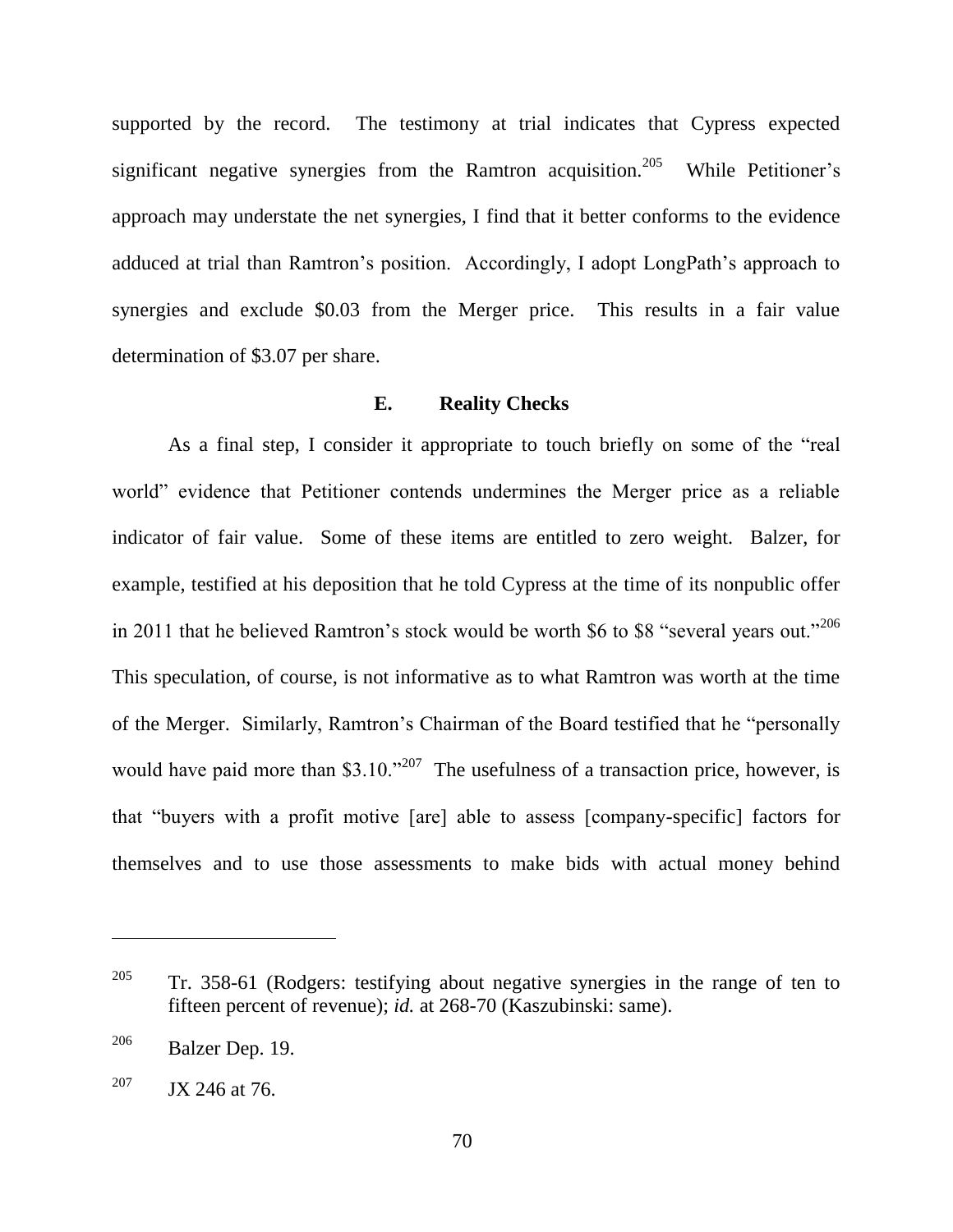them."208 By contrast, hypothetical statements about how much money someone allegedly would have paid, if they actually had the money to do so, which they apparently did not, are significantly less probative.

Similarly, I give no weight to the \$4 target trading price Merriman Capital announced in January 2012,<sup>209</sup> and reiterated in April 2012.<sup>210</sup> By late July, Merriman Capital had pulled its target price and admitted it could not model Ramtron accurately.<sup>211</sup> And, as already discussed, I do not find informative the fact that Cypress' internal documents suggest a value for Ramtron above the deal price; those documents model Ramtron as a division of Cypress and are not indicative of the fair value of Ramtron as a stand-alone company.

The one factor that does cause me some pause, however, is the ROHM potential investment. The fact that ROHM apparently was seriously considering a minority equity investment at \$3.00 per share casts some doubt on the Merger price of \$3.10. Ultimately, however, ROHM did not make this investment and, in fact, expressed serious concern about paying an above-market price for Ramtron stock. Because ROHM had extensive information about Ramtron and ultimately decided not to pursue the minority investment, I discount its importance. ROHM made exactly as many actual bids as the rest of the

<sup>208</sup> *Union Illinois*, 847 A.2d at 359.

<sup>209</sup> JX 38.

 $^{210}$  JX 48.

 $211$  JX 97.